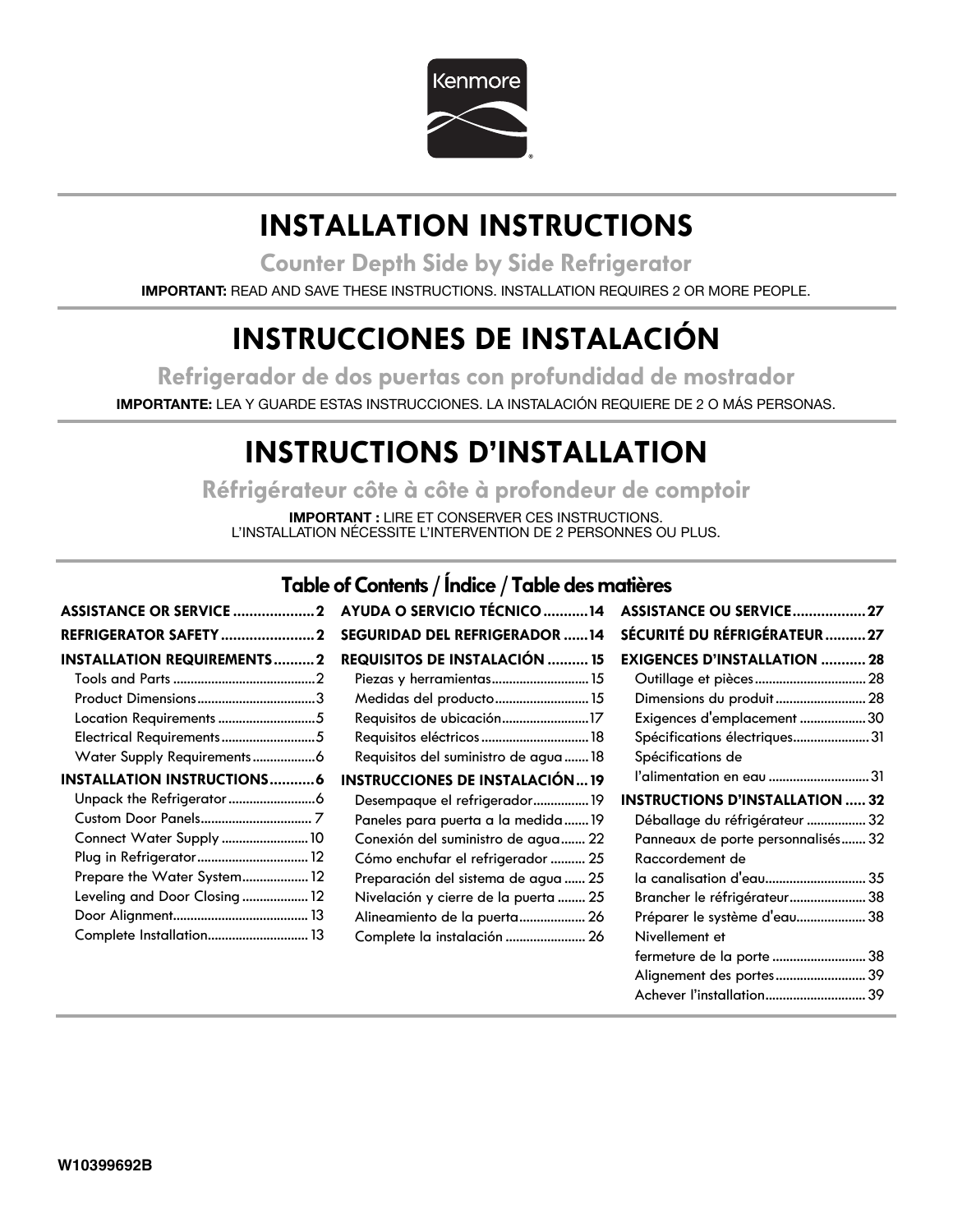## **Assistance or Service**

#### **If You Have Questions**

If you have questions about operating, cleaning or maintaining your refrigerator, see the Use & Care Guide.

#### **If You Need Service**

Maintain the quality built into your refrigerator by calling Sears Parts & Repair at **1-800-4-MY-HOME®**.

**Keep this book and your sales slip together for future reference. You must provide proof of purchase or installation date for in-warranty service.**

Write down the following information about your appliance to help you obtain assistance or service if you ever need it. You will need to know your complete model number and serial number. You can find this information on the model and serial number label, located on the inside wall of the refrigerator compartment.

#### **Dealer name\_\_\_\_\_\_\_\_\_\_\_\_\_\_\_\_\_\_\_\_\_\_\_\_\_\_\_\_\_\_\_\_\_\_\_\_\_\_\_\_\_\_\_\_**

**Serial number \_\_\_\_\_\_\_\_\_\_\_\_\_\_\_\_\_\_\_\_\_\_\_\_\_\_\_\_\_\_\_\_\_\_\_\_\_\_\_\_\_\_\_**

**Address\_\_\_\_\_\_\_\_\_\_\_\_\_\_\_\_\_\_\_\_\_\_\_\_\_\_\_\_\_\_\_\_\_\_\_\_\_\_\_\_\_\_\_\_\_\_\_\_**

Phone number

**Model number 106. \_\_\_\_\_\_\_\_\_\_\_\_\_\_\_\_\_\_\_\_\_\_\_\_\_\_\_\_\_\_\_\_\_\_\_\_\_\_**

**Purchase date\_\_\_\_\_\_\_\_\_\_\_\_\_\_\_\_\_\_\_\_\_\_\_\_\_\_\_\_\_\_\_\_\_\_\_\_\_\_\_\_\_\_\_**

## **REFRIGERATOR SAFETY**

### **Your safety and the safety of others are very important.**

We have provided many important safety messages in this manual and on your appliance. Always read and obey all safety messages.



This is the safety alert symbol.

This symbol alerts you to potential hazards that can kill or hurt you and others.

All safety messages will follow the safety alert symbol and either the word "DANGER" or "WARNING." These words mean:



#### **You can be killed or seriously injured if you don't immediately follow instructions.**

## **WARNING**

**You can be killed or seriously injured if you don't follow instructions.**

All safety messages will tell you what the potential hazard is, tell you how to reduce the chance of injury, and tell you what can happen if the instructions are not followed.

State of California Proposition 65 Warnings:

WARNING: This product contains one or more chemicals known to the State of California to cause cancer.

WARNING: This product contains one or more chemicals known to the State of California to cause birth defects or other reproductive harm.

## **INSTALLATION REQUIREMENTS**

### **Tools and Parts**

#### **IMPORTANT:**

- Observe all governing codes and ordinances.
- Installer: Leave Installation Instructions with homeowner.
- Homeowner: Keep Installation Instructions for future reference and for the local electrical inspector's use.
- Keep cardboard shipping piece or plywood under refrigerator until it is installed in the operating position.
- Comply with installation specifications and dimensions.
- Remove any moldings or decorative panels from kitchen cabinets that would not allow access to the refrigerator for service.
- Contact a qualified electrical installer.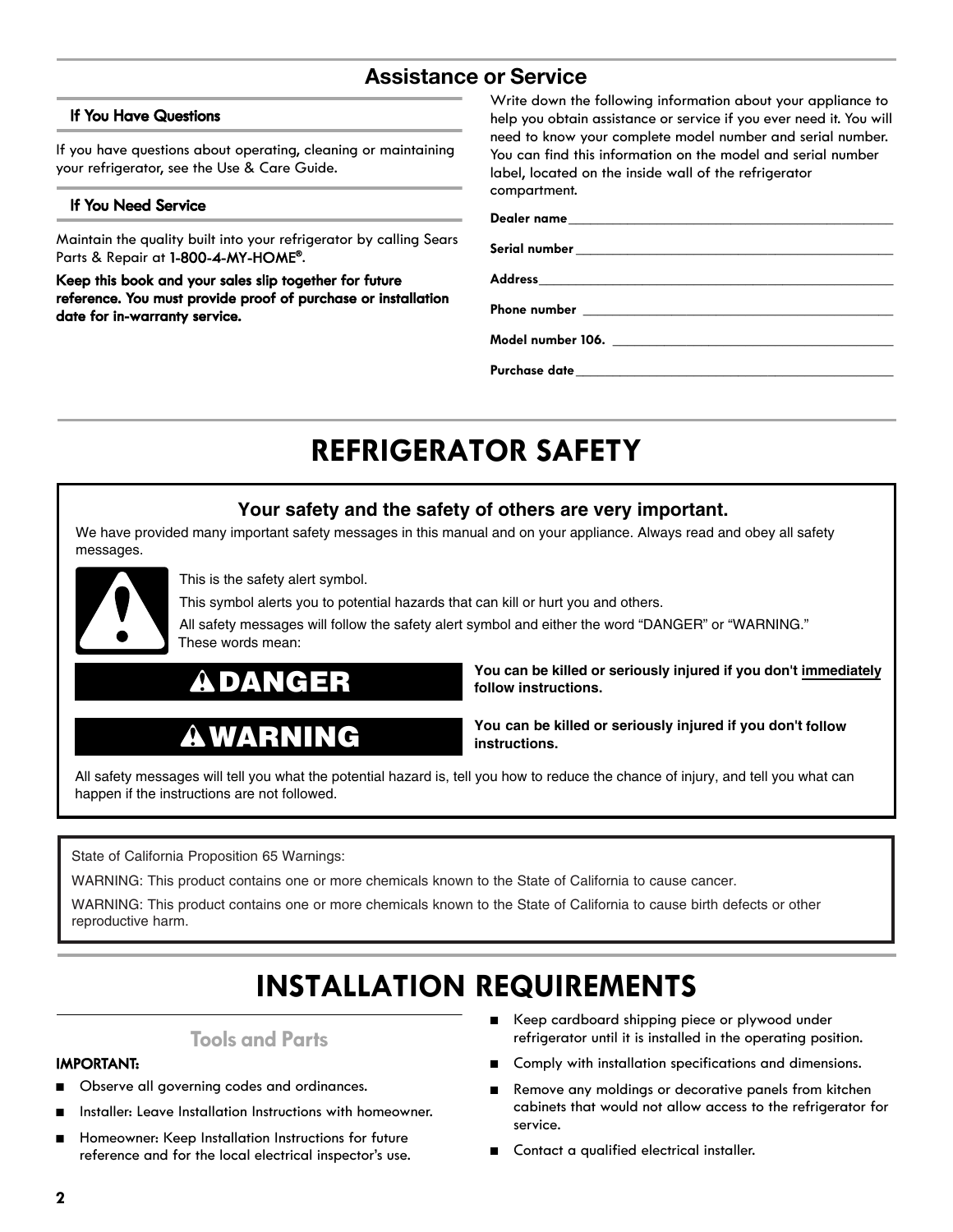#### **TOOLS NEEDED (on some models):**

Gather the required tools and parts before starting installation. Read and follow the instructions provided with any tools listed here.

- Cordless drill
- 5/16" or adjustable wrench
- $\blacksquare$   $\frac{1}{4}$ " Nut driver and drill bit
- $\frac{7}{16}$ " and  $\frac{1}{2}$ " Open-end wrenches
- Flat-blade screwdriver
- Two adjustable wrenches
- $\blacksquare$   $\frac{3}{8}$ " and  $\frac{1}{2}$ " Socket wrenches

#### **PARTS NEEDED (on some models):**

- $\blacksquare$  Your refrigerator dealer has a kit available with a  $\frac{1}{4}$ " (6.35 mm) saddle-type shutoff valve, a union, and copper tubing.
- $\blacksquare$  Or you can purchase a 1/4" (6.35 mm) copper tubing with shutoff valve and a  $\frac{1}{4}$ " (6.35 mm) compression fitting (coupling).
- Depending on water line connections, you may also need a  $\frac{1}{4}$ " (6.35 mm) nut and  $\frac{1}{4}$ " (6.35 mm) ferrule.





\*Dimension may vary based on style of door handle. The depth for the largest available handle is listed.

#### **Front View**



| <b>Model Size</b> | <b>Height A</b>                             |
|-------------------|---------------------------------------------|
| 69"               | 65 <sup>3</sup> / <sub>4</sub> " (166.9 cm) |
| 72"               | 68 <sup>1</sup> / <sub>8</sub> " (172.9 cm) |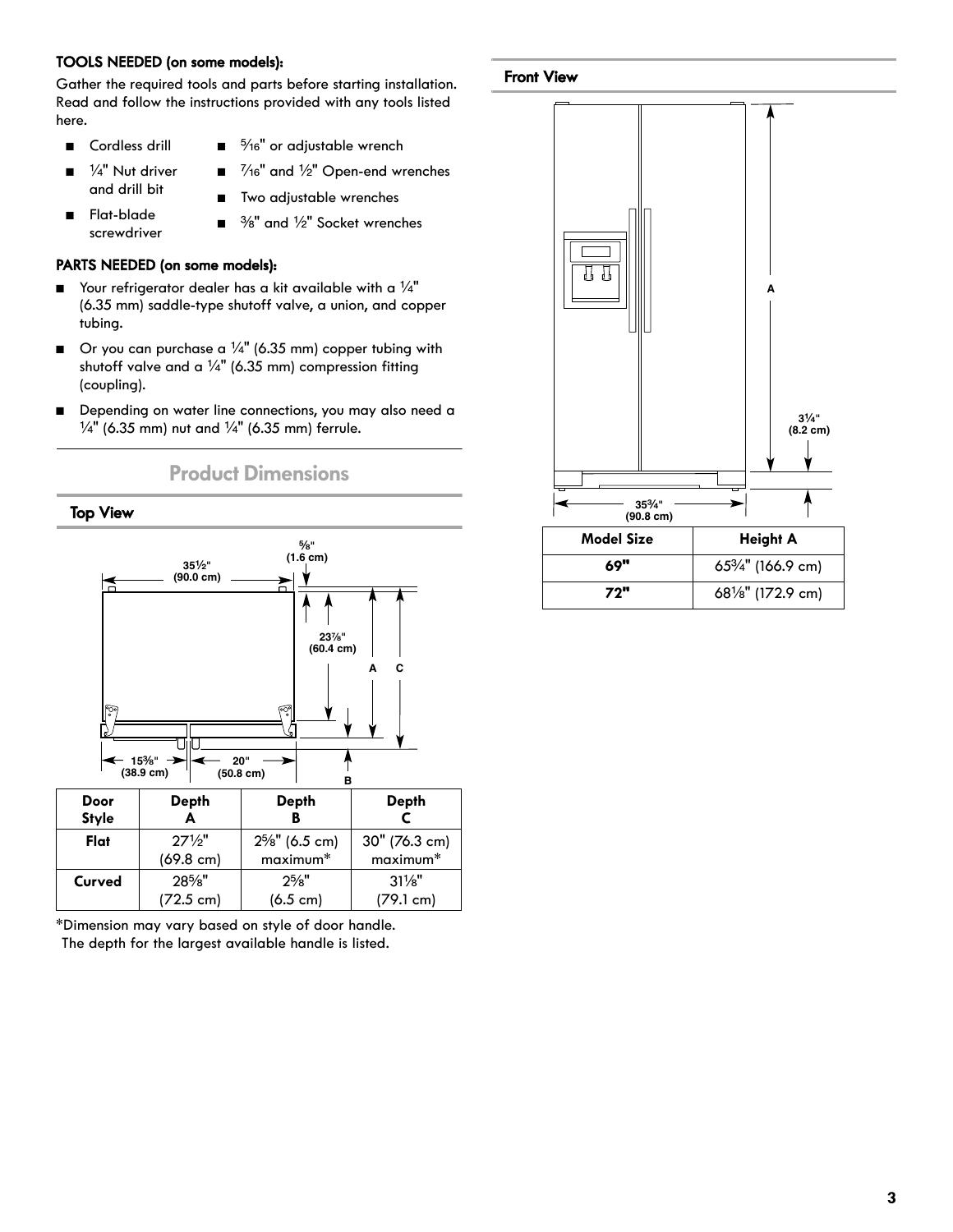#### **Side View**

■ Height dimensions are shown with the leveling legs extended to the minimum height of  $\frac{1}{4}$ " (6.35 mm) below the refrigerator.

NOTE: When leveling legs are fully extended to 1" (25 mm) below the refrigerator, add  $\frac{3}{4}$ " (19 mm) to the height dimensions.

- The power cord is  $61\frac{1}{4}$ " (155.6 cm) long.
- The water line attached to the back of the refrigerator is 78" (198.1 cm) long.



| <b>Model Size</b> | <b>Height A</b>      | <b>Height B</b>      | <b>Height C</b>      |
|-------------------|----------------------|----------------------|----------------------|
| 69"               | $68\%$ "             | $68\%$ "             | $68\frac{1}{2}$      |
|                   | $(174.8 \text{ cm})$ | $(174.9 \text{ cm})$ | $(174.2 \text{ cm})$ |
| 72"               | $71\frac{1}{4}$      | $71\frac{1}{4}$      | 71"                  |
|                   | $(180.8 \text{ cm})$ | $(180.9 \text{ cm})$ | $(180.2 \text{ cm})$ |

#### **Opening Dimensions**

■ Height dimensions are shown with the leveling legs extended to the minimum height of  $\frac{1}{4}$ " (6.35 mm) below the refrigerator.

NOTE: When leveling legs are fully extended to 1" (25 mm) below the refrigerator, add  $\frac{3}{4}$ " (19 mm) to the height dimensions.

- In the following graphic, "A" represents the opening height required for standard cabinets. For full-overlay cabinet doors with a trim kit, add  $\frac{1}{8}$ " (0.3 cm).
- In the following graphic, "B" represents the distance needed to fully open the freezer door and "C" represents the distance needed to fully open the refrigerator door.



| <b>Model Size</b><br>and<br>Door Style | <b>Height</b><br>A          | Width<br>в                                  | Width<br>C                                                     |
|----------------------------------------|-----------------------------|---------------------------------------------|----------------------------------------------------------------|
| 69"<br>Flat                            | 69"<br>$(175.3 \text{ cm})$ | $13\%$ "<br>$(34.5 \text{ cm})$<br>maximum* | $18\%$ "<br>$(46.0 \text{ cm})$<br>maximum <sup>*</sup>        |
| 72"<br>Flat                            | 72"<br>$(182.9 \text{ cm})$ | $13\%$ "<br>(34.5 cm)<br>$maximum*$         | $18\frac{1}{8}$<br>$(46.0 \text{ cm})$<br>maximum <sup>*</sup> |
| 69"<br>Curved                          | 69"<br>$(175.3 \text{ cm})$ | $13\frac{3}{4}$ "<br>$(34.9 \text{ cm})$    | $18\%$ "<br>$(46.4 \text{ cm})$                                |
| 72"<br>Curved                          | 72"<br>$(182.9 \text{ cm})$ | $13\frac{3}{4}$ "<br>$(34.9 \text{ cm})$    | $18\%$ "<br>$(46.4 \text{ cm})$                                |

\*Dimension may vary based on style of door handle. The width for the largest available handle is listed.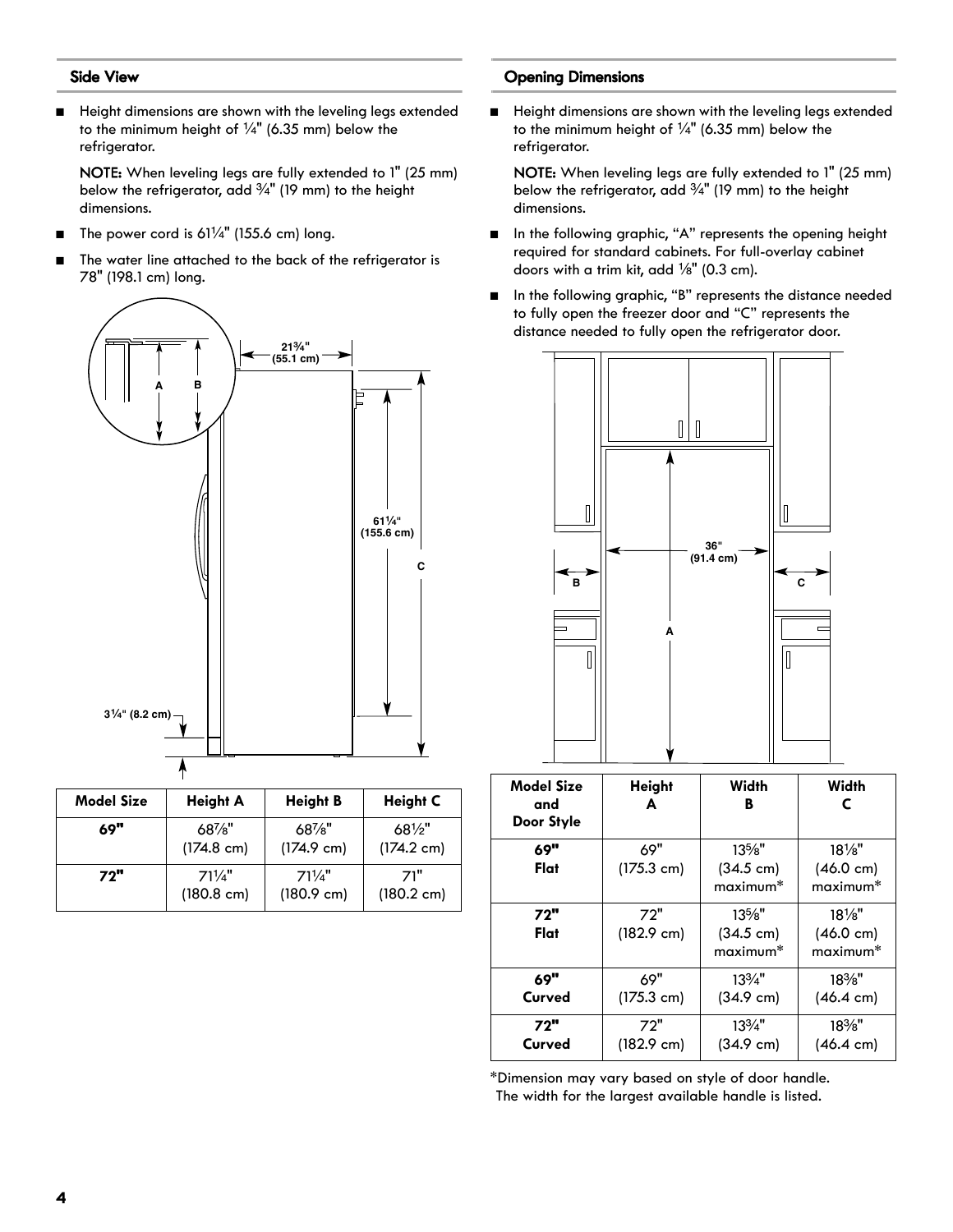#### **Door Swing Dimensions**

- Location must permit doors to open to a minimum of 165°.
- In the following graphic, "A" represents the distance needed to fully open the freezer door and "B" represents the distance needed to fully open the refrigerator door.



| <b>Dimension</b> | <b>Flat Doors</b>                       | <b>Curved Doors</b>                        |
|------------------|-----------------------------------------|--------------------------------------------|
| A                | $13\frac{5}{8}$ " (34.5 cm)<br>maximum* | 13 <sup>3</sup> / <sub>4</sub> " (34.9 cm) |
| в                | $18\frac{1}{8}$ " (46.0 cm)<br>maximum* | $18\%$ " (46.4 cm)                         |
| С                | $2\frac{3}{4}$ " (6.7 cm)<br>maximum*   | $3\frac{3}{4}$ " (9.4 cm)                  |
|                  | $\frac{1}{8}$ " (0.2 cm)                | $1\frac{1}{4}$ " (2.9 cm)                  |

\*Dimension may vary based on style of door handle. The width for the largest available handle is listed.

### **Location Requirements**



**Explosion Hazard**

**Keep flammable materials and vapors, such as gasoline, away from refrigerator.**

**Failure to do so can result in death, explosion, or fire.**

#### **NOTES:**

- The cabinet depth refrigerator can be installed into a recessed opening, at the end of cabinets or as a freestanding refrigerator.
- If you are installing the refrigerator to fit flush with the front of the base cabinets, all shoe molding and baseboards must be removed from the rear of the refrigerator opening. Allow for 1" (2.54 cm) of space behind the refrigerator.
- Location should permit doors to open fully. See the "Door Swing Dimensions" section.
- This refrigerator is intended for use in a location where the temperature ranges from a minimum of  $55^{\circ}$ F (13 $^{\circ}$ C) to a maximum of 110°F (43°C). The preferred room temperature range for optimum performance, which reduces electricity usage and provides superior cooling, is between 60°F (15°C) and 90°F (32°C). It is recommended that you do not install the refrigerator near a heat source, such as an oven or radiator.
- Floor must support refrigerator weight (more than 600 lbs [272 kg], door panels and contents).







**Electrical Shock Hazard**

**Plug into a grounded 3 prong outlet.**

**Do not remove ground prong.**

**Do not use an adapter.**

**Do not use an extension cord.**

**Failure to follow these instructions can result in death, fire, or electrical shock.**

Before you move your refrigerator into its final location, it is important to make sure you have the proper electrical connection.

#### **Recommended Grounding Method**

A 115 volt, 60 Hz, AC only 15- or 20-amp fused, grounded electrical supply is required. It is recommended that a separate circuit serving only your refrigerator be provided. Use an outlet that cannot be turned off by a switch. Do not use an extension cord.

IMPORTANT: If this product is connected to a GFCI (Ground Fault Circuit Interrupter) protected outlet, nuisance tripping of the power supply may occur, resulting in loss of cooling. Food quality and flavor may be affected. If nuisance tripping has occurred, and if the condition of the food appears poor, dispose of it.

NOTE: Before performing any type of installation, cleaning, or removing a light bulb, turn the control (Thermostat, Refrigerator or Freezer Control depending on the model) to OFF and then disconnect the refrigerator from the electrical source. When you are finished, reconnect the refrigerator to the electrical source and reset the control (Thermostat, Refrigerator or Freezer Control depending on the model) to the desired setting.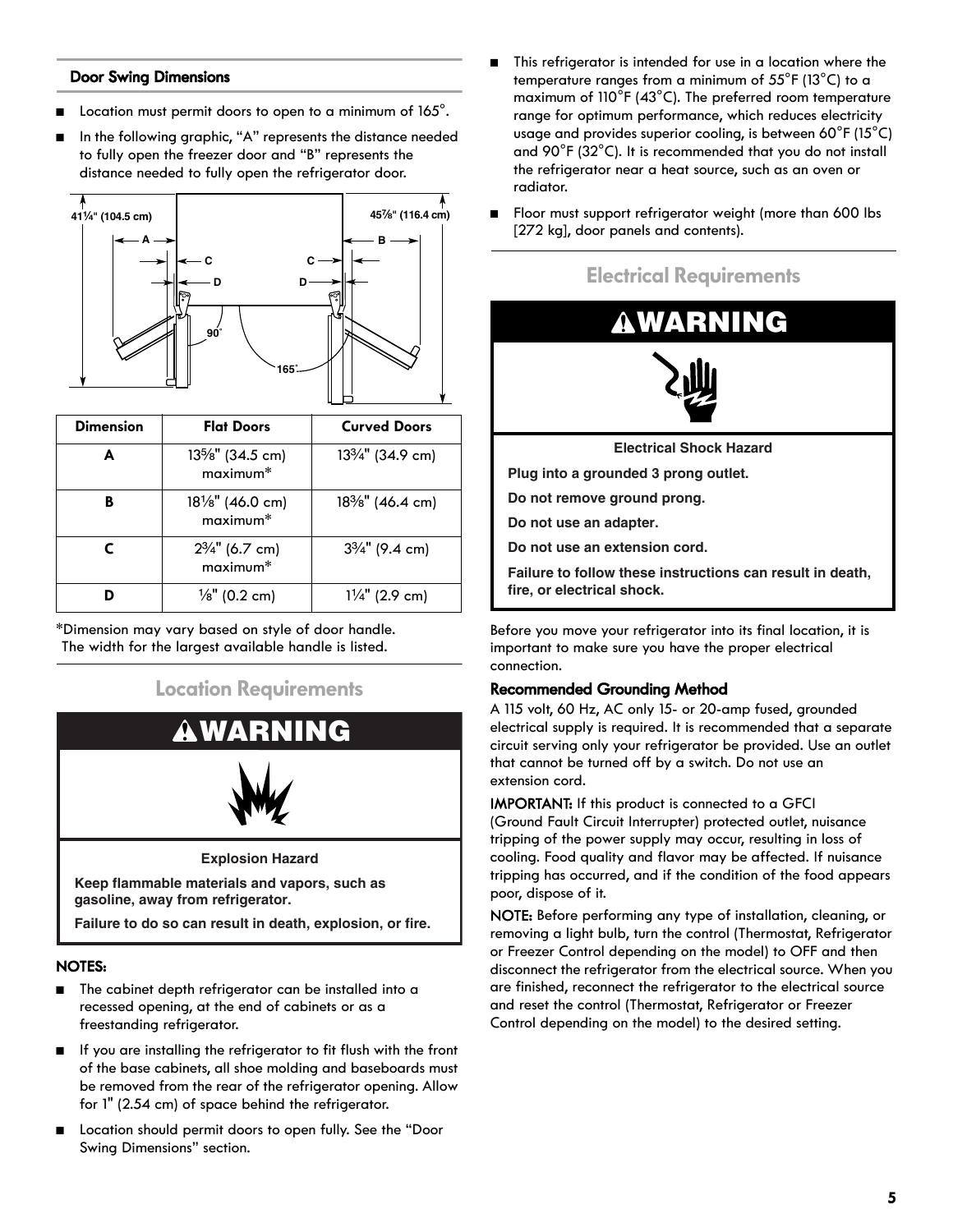## **Water Supply Requirements**

Gather the required tools and parts before starting installation. Read and follow the instructions provided with any tools listed here.

#### **TOOLS NEEDED:**

- Flat-blade screwdriver
- 1/4" Nut driver 1/4" Drill bit
- $\frac{7}{16}$ " and  $\frac{1}{2}$ " Open-end or two adjustable wrenches
	- Cordless drill

**NOTE:** Your refrigerator dealer has a kit available with a  $\frac{1}{4}$ " **(6.35 mm) saddle-type shutoff valve, a union, and copper tubing. Before purchasing, make sure a saddle-type valve complies with your local plumbing codes. Do not use a piercing-type or** ³⁄₁₆**" (4.76 mm) saddle valve which reduces water flow and clogs more easily.**

#### **IMPORTANT:**

- All installations must meet local plumbing code requirements.
- Use copper tubing and check for leaks. Install copper tubing only in areas where the household temperatures will remain above freezing.

#### **Water Pressure**

A cold water supply with water pressure of between 30 and 120 psi (207 and 827 kPa) is required to operate the water dispenser and ice maker. If you have questions about your water pressure, call a licensed, qualified plumber.

#### **Reverse Osmosis Water Supply**

IMPORTANT: The pressure of the water supply coming out of a reverse osmosis system going to the water inlet valve of the refrigerator needs to be between 30 and 120 psi (207 and 827 kPa).

If a reverse osmosis water filtration system is connected to your cold water supply, the water pressure to the reverse osmosis system needs to be a minimum of 40 to 60 psi (276 to 414 kPa).

If the water pressure to the reverse osmosis system is less than 40 to 60 psi (276 to 414 kPa):

- Check to see whether the sediment filter in the reverse osmosis system is blocked. Replace the filter if necessary.
- Allow the storage tank on the reverse osmosis system to refill after heavy usage.
- If your refrigerator has a water filter, it may further reduce the water pressure when used in conjunction with a reverse osmosis system. Remove the water filter. See "Water Filtration System" in the Use & Care Guide.

If you have questions about your water pressure, call a licensed, qualified plumber.

## **INSTALLATION INSTRUCTIONS**

**Unpack the Refrigerator**

## **WARNING**

**Excessive Weight Hazard**

**Use two or more people to move and install refrigerator.**

**Failure to do so can result in back or other injury.**

#### **Remove the Packaging**

**Dispose of/recycle all packaging materials. Do not use sharp instruments, rubbing alcohol, flammable fluids, or abrasive cleaners to remove tape or glue. These products can damage the surface of your refrigerator.**

#### **IMPORTANT:**

- $\Box$  Use  $\frac{1}{2}$ " socket wrench to remove skids (socket extension is recommended).
- All four leveling legs must contact the floor to support and stabilize the full weight of the refrigerator.

#### **When Moving Your Refrigerator:**

Your refrigerator is heavy. When moving the refrigerator for cleaning or service, be sure to cover the floor with cardboard or hardboard to avoid floor damage. Always pull the refrigerator straight out when moving it. Do not wiggle or "walk" the refrigerator when trying to move it, as floor damage could occur.

#### **Clean Before Using**

After you remove all of the package materials, clean the inside of your refrigerator before using it. See the cleaning instructions in the Use & Care Guide or User Instructions.

#### **Important information to know about glass shelves and covers:**

Do not clean glass shelves or covers with warm water when they are cold. Shelves and covers may break if exposed to sudden temperature changes or impact, such as bumping. Tempered glass is designed to shatter into many small, pebble-size pieces. This is normal. Glass shelves and covers are heavy. Use both hands when removing them to avoid dropping.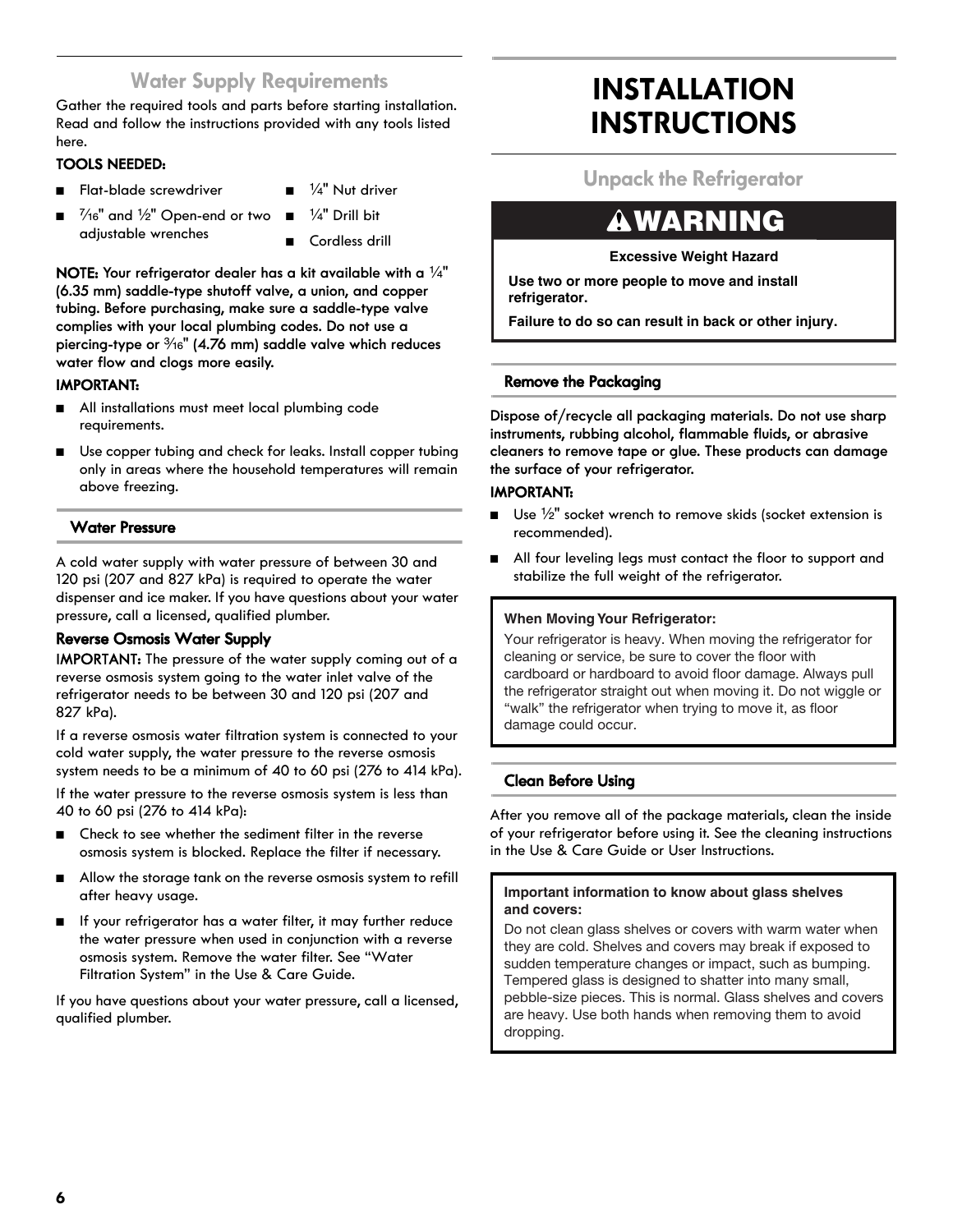### **Custom Door Panels (on some models)**

Custom door panels allow you to blend the exterior of your refrigerator into the overall kitchen décor. If you plan to install custom wood panels, you will need to create the panels yourself or consult a qualified cabinetmaker or carpenter. Follow these panel dimension and placement instructions to be sure that the custom panels will fit properly.

The custom panels must have backer panels attached in order to mount them to the refrigerator. It is most common to work with three panels, as shown in the following graphic: a  $\frac{3}{4}$ " (19.05 mm) decorative panel, a  $\frac{1}{16}$ " (1.59 mm) spacer panel or spacer strips, and a  $\frac{1}{4}$ " (6.35 mm) backer panel.



NOTE: You can also work with two panels, as shown in the following graphic:  $a \frac{3}{4}$ " (19.05 mm) decorative panel routed with a  $\frac{1}{16}$ " (1.59 mm) cutout, and a separate  $\frac{1}{4}$ " (6.35 mm) backer panel.



#### **Weight Limits**

IMPORTANT: Panels weighing more than the recommended weight may cause damage to your refrigerator.

- The weight of the freezer door panel(s) cannot exceed 25 lbs (11.3 kg).
- The weight of the refrigerator door panel(s) cannot exceed 41 lbs (18.6 kg).

To minimize panel weight, you may use 2" (5.08 cm) spacer strips around the perimeter in place of solid full-sheet spacer panels. The spacer strips must be set in at least 1" (2.54 cm) from the top, bottom and side edges of the backer panel. If you use spacer strips, it is also recommended that you use two horizontally-centered 2" (5.08 cm) strips for added support.

#### **Decorative Panel Dimensions**

NOTE: The dashed line represents the placement of the dispenser frame.



| <b>Dimension</b> | Height/Width                                 |
|------------------|----------------------------------------------|
| A                | 19%" (49.2 cm)                               |
| B                | 313/4" (80.6 cm)                             |
| C                | 68 <sup>3</sup> / <sub>16</sub> " (173.2 cm) |
| D                | 15%" (39.1 cm)                               |
| Ε                | 20" (50.8 cm)                                |
| F                | 171/16" (43.3 cm)                            |
| G                | 11 <sup>15</sup> / <sub>32</sub> " (29.1 cm) |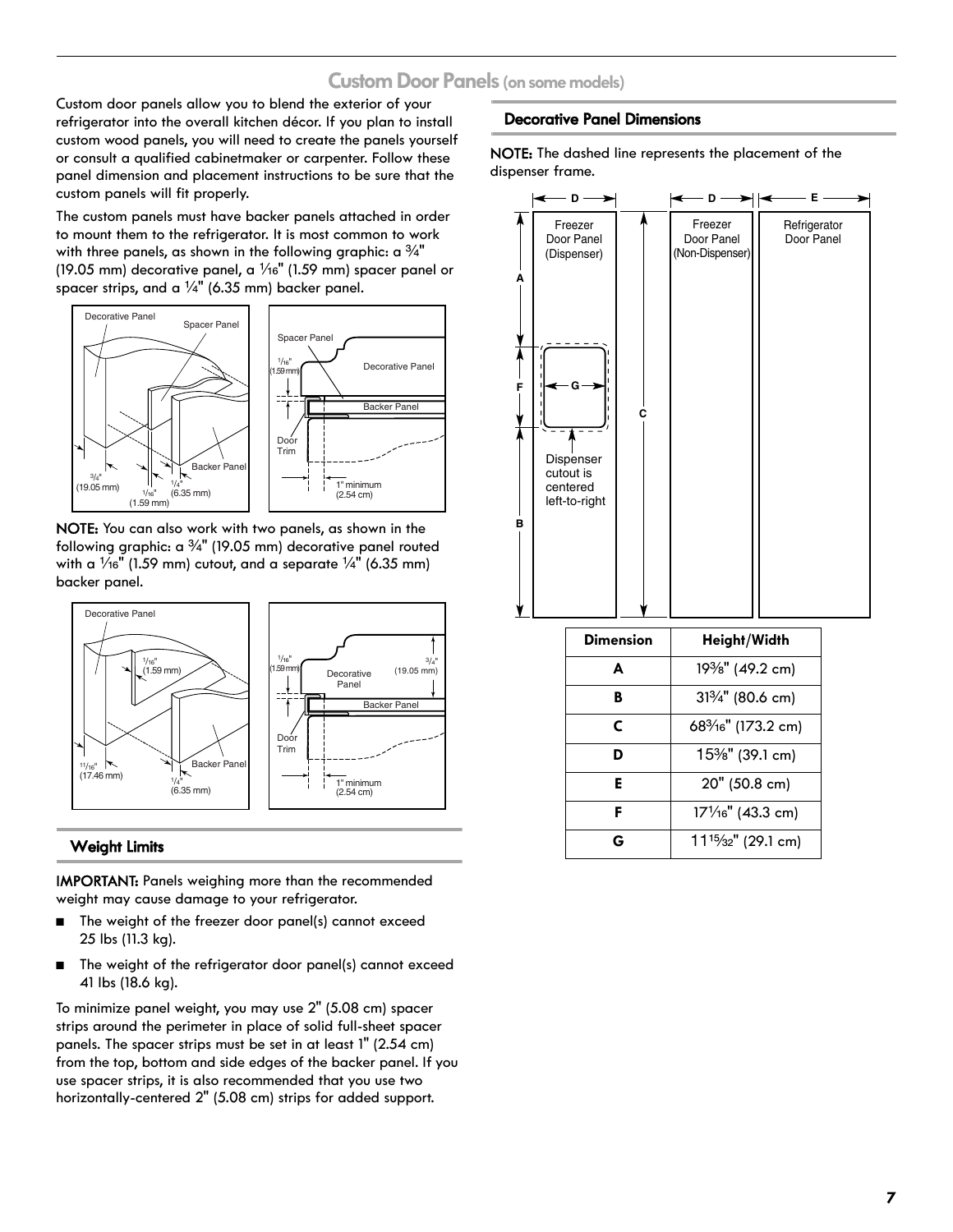#### **Backer and Spacer Panel Dimensions**

NOTE: The dashed lines represent the placement of the backer and spacer panels on the decorative panels. Backer and spacer panels should be centered vertically and horizontally.



| <b>Dimension</b> | <b>Backer Panel</b>                           | <b>Spacer Panel</b>                        |
|------------------|-----------------------------------------------|--------------------------------------------|
| А                | 19" (48.3 cm)                                 | 18%" (46.7 cm)                             |
| B                | $31^{15}/_{32}$ " (79.9 cm)                   | 30 <sup>3</sup> / <sub>4</sub> " (78.1 cm) |
| C                | 67 <sup>29</sup> / <sub>32</sub> " (172.5 cm) | 66%6" (169.1 cm)                           |
|                  | 14%" (37.8 cm)                                | $14\frac{1}{4}$ " (36.2 cm)                |
|                  | 191/2" (49.6 cm)                              | 18%" (47.9 cm)                             |

#### **Install the Door Panels**

NOTE: In the graphics throughout this section, dark gray represents the door trim and light gray represents the door panel.

1. Remove the upper trim from the top of the freezer door.



2. Remove the side trim from each side of the freezer door.

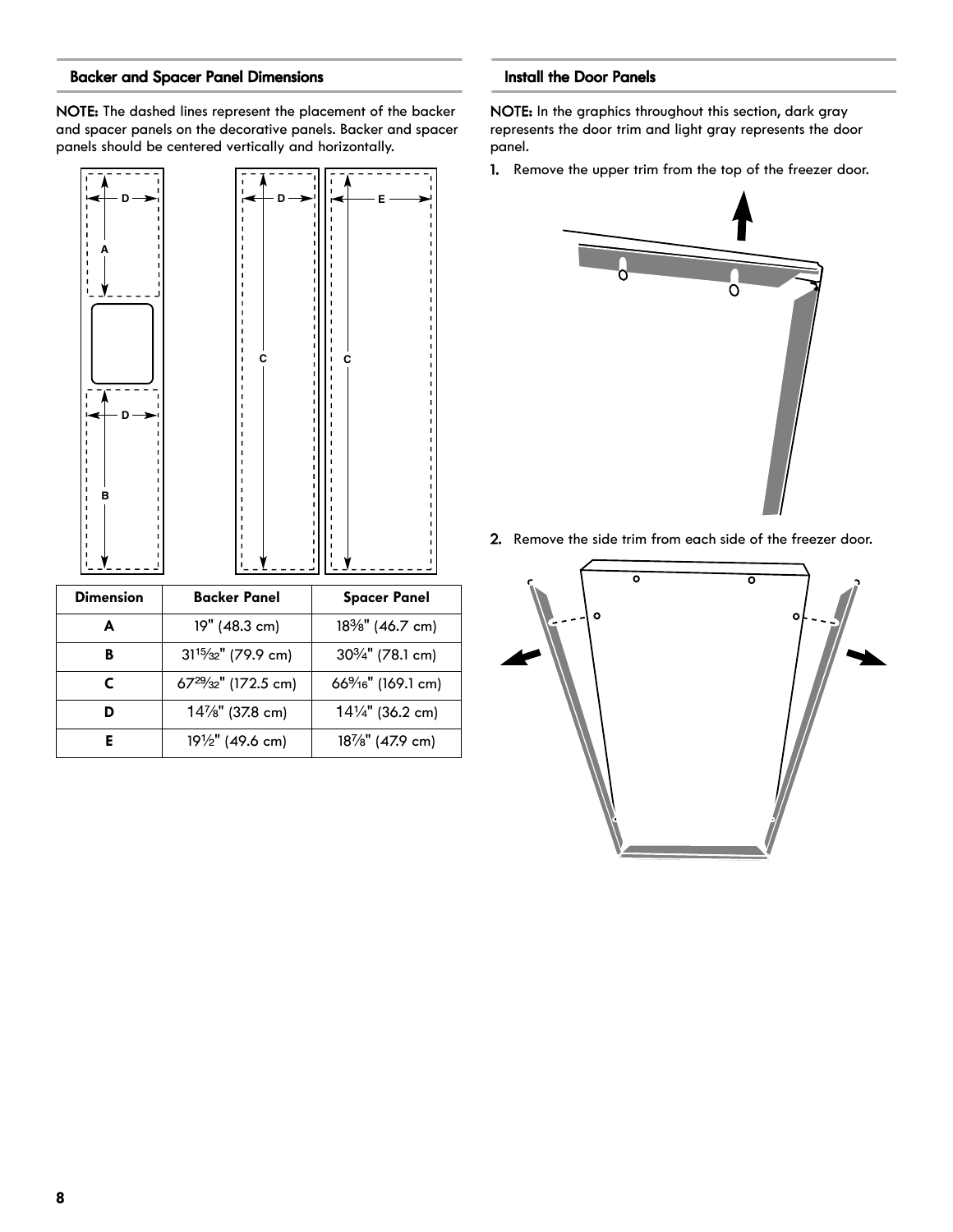3. Align the bottom edge of the door panel with the lower trim on the bottom of the freezer door. Center the panel on the freezer door.



4. Reseat each side trim, making sure the trim clip slides inside the corner of the lower trim.



A. Trim clip

5. With the side trims properly seated in the lower trim, slide each trim into the door panel groove.



6. Align the upper trim with the trim clips at the top of each side trim.



A. Trim clip

7. Slide the upper trim into the door panel groove by applying firm downward pressure. Be sure that the grooves on the upper trim are properly aligned with the rivets on the door panel.

![](_page_8_Figure_11.jpeg)

8. When fully seated, the upper trim should be nearly flush with the top of the freezer door, completely covering both side trim clips.

![](_page_8_Picture_13.jpeg)

9. Repeat the previous steps to install the refrigerator door panel.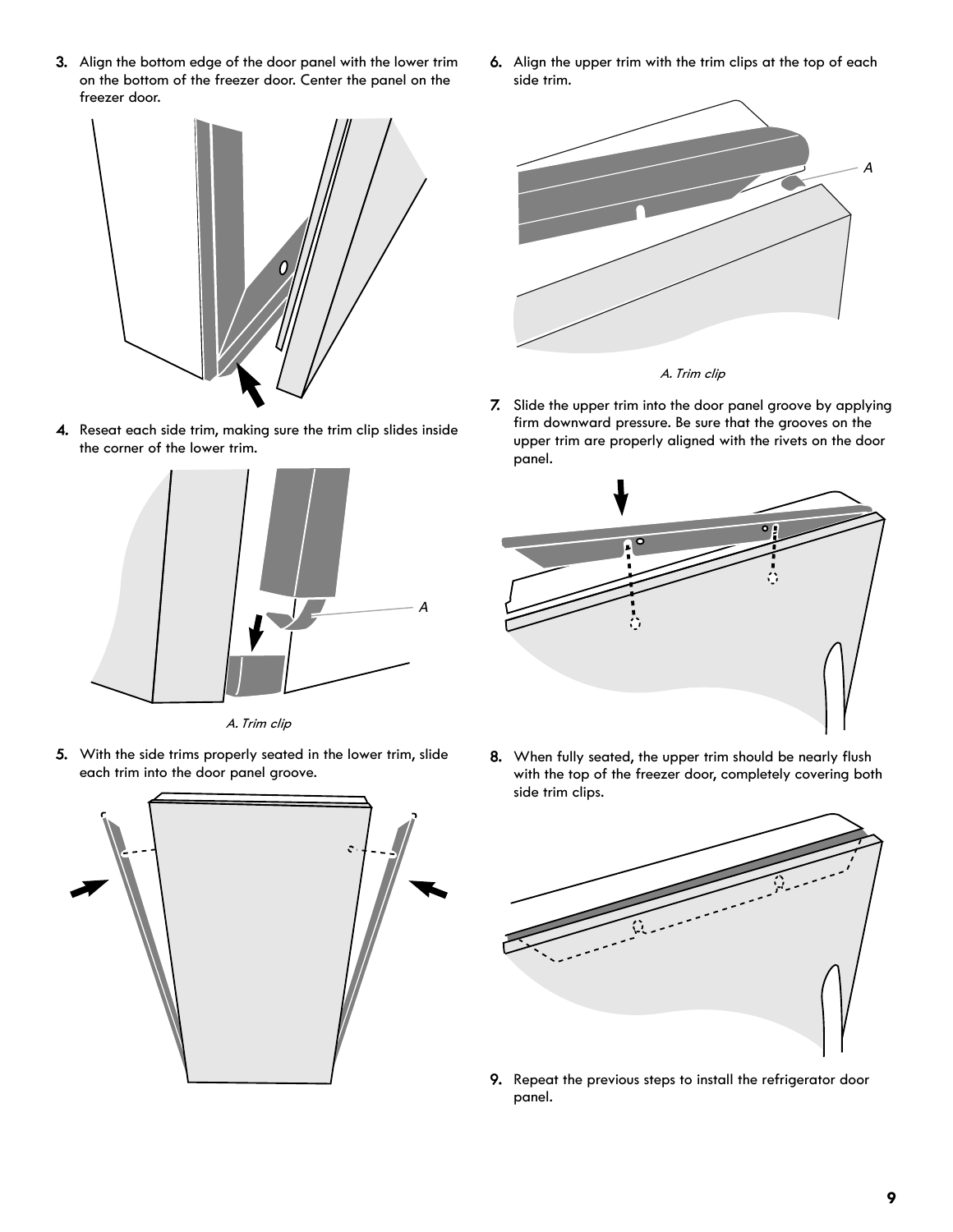#### **Install Dispenser Frame (dispenser models only)**

After installing the custom door panels, snap the dispenser frame onto the freezer door as shown.

![](_page_9_Picture_2.jpeg)

### **Connect Water Supply**

Read all directions before you begin.

#### **IMPORTANT:**

- Plumbing shall be installed in accordance with the International Plumbing Code and any local codes and ordinances.
- The gray water tubing on the back of the refrigerator (which is used to connect to the household water line) is a PEX (crosslinked polyethylene) tube. Copper and PEX tubing connections from the household water line to the refrigerator are acceptable, and will help avoid off-taste or odor in your ice or water. Check for leaks.
- Install tubing only in areas where temperatures will remain above freezing.

#### **TOOLS NEEDED:**

Gather the required tools and parts before starting installation.

- Flat-blade screwdriver
- $\frac{7}{16}$ " and  $\frac{1}{2}$ " open-end wrenches or two adjustable wrenches
- $\frac{1}{4}$ " nut driver

#### **Connect to Water Line**

IMPORTANT: If you turn the refrigerator on before the water line is connected, turn the ice maker OFF.

#### **Style 1 (Recommended)**

- 1. Unplug refrigerator or disconnect power.
- 2. Turn OFF main water supply. Turn ON nearest faucet long enough to clear line of water.
- 3. Use a quarter-turn shutoff valve or the equivalent, served by  $a \frac{1}{2}$ " copper household supply line.

NOTE: To allow sufficient water flow to the refrigerator, a minimum  $\frac{1}{2}$ " size copper household supply line is recommended.

![](_page_9_Figure_21.jpeg)

- 4. Now you are ready to connect the copper tubing to the shutoff valve. Use  $\frac{1}{4}$ " (6.35 mm) OD soft copper tubing to connect the shutoff valve and the refrigerator.
	- Ensure that you have the proper length needed for the job. Be sure both ends of the copper tubing are cut square.
	- Slip compression sleeve and compression nut onto copper tubing as shown. Insert end of tubing into outlet end squarely as far as it will go. Screw compression nut onto outlet end with adjustable wrench. Do not overtighten.

![](_page_9_Picture_25.jpeg)

A. Compression sleeve B. Compression nut

C. Copper tubing

5. Place the free end of the tubing into a container or sink, and turn on main water supply to flush out tubing until water is clear. Turn off shutoff valve on the water pipe.

NOTE: Always drain the water line before making the final connection to the inlet of the water valve, to avoid possible water valve malfunction.

6. Bend the copper tubing to meet the water line inlet, which is located on the back of the refrigerator cabinet as shown. Leave a coil of copper tubing to allow the refrigerator to be pulled out of the cabinet or away from the wall for service.

#### **Style 2**

- 1. Unplug refrigerator or disconnect power.
- 2. Turn OFF main water supply. Turn ON nearest faucet long enough to clear line of water.
- 3. Locate a  $\frac{1}{2}$ " (1.27 cm) to  $1\frac{1}{4}$ " (3.18 cm) vertical cold water pipe near the refrigerator.

#### IMPORTANT:

- Make sure it is a cold water pipe.
- Horizontal pipe will work, but drill on the top side of the pipe, not the bottom. This will help keep water away from the drill and normal sediment from collecting in the valve.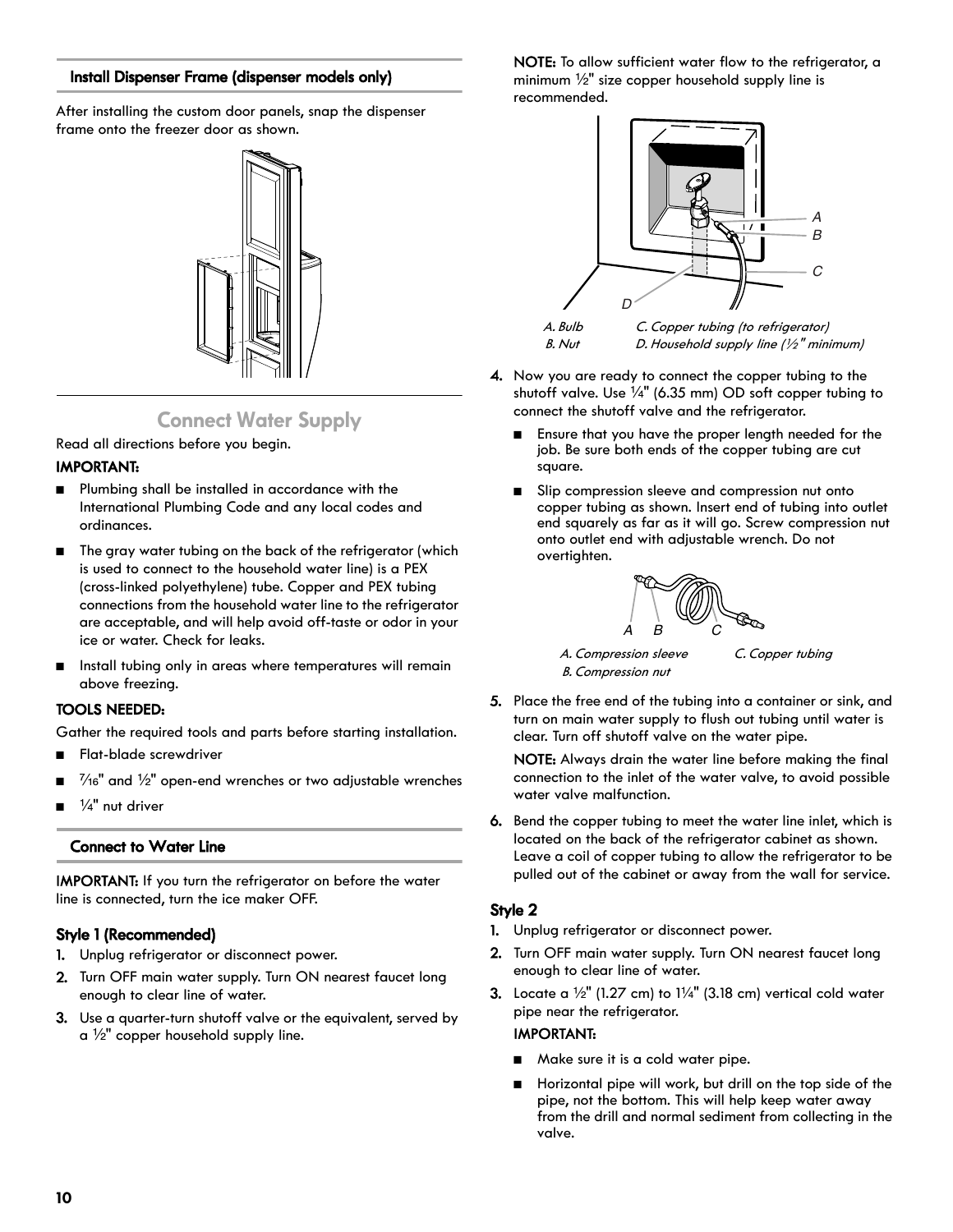- 4. Determine the length of copper tubing you need. Measure from the connection on the lower rear corner of refrigerator to the water pipe. Add 7 ft (2.1 m) to allow for cleaning. Use  $\frac{1}{4}$ " (6.35 mm) O.D. (outside diameter) copper tubing. Be sure both ends of copper tubing are cut square.
- **5.** Using a cordless drill, drill a  $\frac{1}{4}$ " (6.35 mm) hole in the cold water pipe you have selected.

![](_page_10_Picture_2.jpeg)

A. Cold water pipe B. Pipe clamp C. Copper tubing D. Compression nut

E. Compression sleeve F. Shutoff valve G. Packing nut

- 6. Fasten the shutoff valve to the cold water pipe with the pipe clamp. Be sure the outlet end is solidly in the  $\frac{1}{4}$ " (6.35 mm) drilled hole in the water pipe and that the washer is under the pipe clamp. Tighten the packing nut. Tighten the pipe clamp screws slowly and evenly so the washer makes a watertight seal. Do not overtighten, or you may crush the copper tubing.
- 7. Slip the compression sleeve and compression nut on the copper tubing as shown. Insert the end of the tubing into the outlet end squarely as far as it will go. Screw the compression nut onto outlet end with adjustable wrench. Do not overtighten.
- 8. Place the free end of the tubing in a container or sink, and turn ON the main water supply. Flush the tubing until water is clear. Turn OFF the shutoff valve on the water pipe. Coil the copper tubing.

#### **Connect to Refrigerator**

#### **Style 1**

- 1. Unplug refrigerator or disconnect power.
- 2. Remove and discard the short, black plastic part from the end of the water line inlet.
- 3. Thread the nut onto the end of the tubing. Tighten the nut by hand. Then tighten it with a wrench two more turns. Do not overtighten.

NOTE: To avoid rattling, be sure the copper tubing does not touch the cabinet's side wall or other parts inside the cabinet.

![](_page_10_Figure_14.jpeg)

A. Household water line B. Nut (purchased)

C. Ferrule (purchased) D. Refrigerator water tubing

- 4. Install the water supply tube clamp around the water supply line to reduce strain on the coupling.
- 5. Turn shutoff valve ON.
- 6. Check for leaks. Tighten any connections (including connections at the valve) or nuts that leak.

#### **Style 2**

- 1. Unplug refrigerator or disconnect power.
- 2. Remove and discard the plastic part that is attached to the inlet of the water valve.
- 3. Attach the copper tube to the valve inlet using a compression nut and sleeve as shown. Tighten the compression nut. Do not overtighten.
- 4. Use the tube clamp on the back of the refrigerator to secure the tubing to the refrigerator as shown. This will help avoid damage to the tubing when the refrigerator is pushed back against the wall.
- 5. Turn shutoff valve ON.
- 6. Check for leaks. Tighten any connections (including connections at the valve) or nuts that leak.

![](_page_10_Figure_27.jpeg)

7. On some models, the ice maker is equipped with a built-in water strainer. If your water conditions require a second water strainer, install it in the  $\frac{1}{4}$ " (6.35 mm) water line at either tube connection. Obtain a water strainer from your nearest appliance dealer.

#### **Style 3**

- 1. Unplug refrigerator or disconnect power.
- 2. Remove and discard the black nylon plug from the gray water tube on the rear of the refrigerator.
- 3. If the gray water tube supplied with the refrigerator is not long enough, a  $\frac{1}{4}$ " x  $\frac{1}{4}$ " (6.35 mm x 6.35 mm) coupling is needed in order to connect the water tubing to an existing household water line. Thread the provided nut onto the coupling on the end of the copper tubing.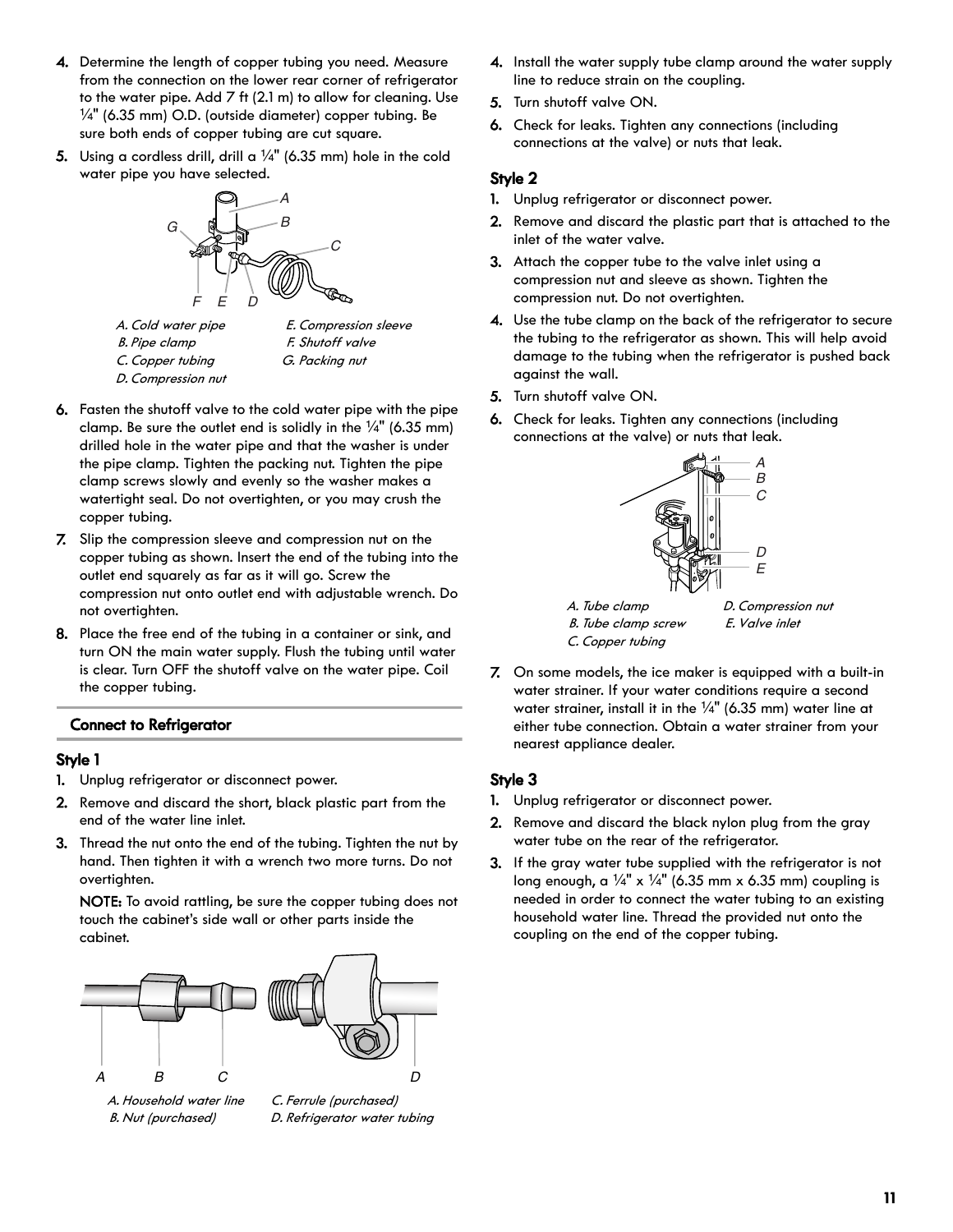NOTE: Tighten the nut by hand. Then tighten it with a wrench two more turns. Do not overtighten.

![](_page_11_Figure_1.jpeg)

C. Bulb

- F. Nut (purchased) G. Household water line
- 4. Turn shutoff valve ON.

D. Coupling (purchased)

5. Check for leaks. Tighten any nuts or connections (including connections at the valve) that leak.

## **Plug in Refrigerator**

![](_page_11_Figure_7.jpeg)

1. Plug into a grounded 3 prong outlet.

### **Prepare the Water System**

Please read before using the water system.

Immediately after installation, follow the steps below to make sure that the water system is properly cleaned.

- 1. Open the freezer door and turn off the ice maker. The On/ Off switch can only be accessed when the ice storage bin has been removed. The switch is located on the freezer door, on the left side of the wall that surrounds the ice storage bin. Move the switch to the OFF (right) setting.
- 2. Make sure the water filter is properly installed.

Do not use with water that is microbiologically unsafe or of unknown quality without adequate disinfection before or after the system. Systems certified for cyst reduction may be used on disinfected waters that may contain and the set of the set of the set of the set of the set of t<br>filterable cysts.

- 3. Flush the water system. Use a sturdy container to depress and hold the water dispenser lever for 5 seconds, then release it for 5 seconds. Repeat until water begins to flow. Once water begins to flow, continue depressing and releasing the dispenser lever (5 seconds on, 5 seconds off) until a total of 3 gal. (12 L) has been dispensed. This will flush air from the filter and water dispensing system, and prepare the water filter for use. Additional flushing may be required in some households. As air is cleared from the system, water may spurt out of the dispenser.
- 4. Open the freezer door and turn on the ice maker. Move the switch to the ON (left) position. See the Use & Care Guide or User Instructions for further instructions on the operation of your ice maker.
	- Allow 24 hours to produce the first batch of ice.
	- Discard the first three batches of ice produced.
	- Depending on your model, you may want to select the maximum ice feature to increase the production of ice.

## **Leveling and Door Closing**

Your refrigerator has two adjustable front feet — one on the right and one on the left. In most cases, the refrigerator should be steady when both feet are touching the floor. If your refrigerator seems unsteady or if you want the doors to close more easily, adjust the refrigerator's tilt using the instructions below:

1. Move the refrigerator into its final location. Open both doors to 90°. Remove the base grille by removing the two screws, then pulling out on the outside corners.

![](_page_11_Figure_23.jpeg)

NOTE: The doors must only be opened to 90°. If they are opened all the way, the base grille will not come off.

2. The two leveling feet are located on the brackets on each side of the product.

![](_page_11_Picture_26.jpeg)

B. Leveler bracket C. Leveling foot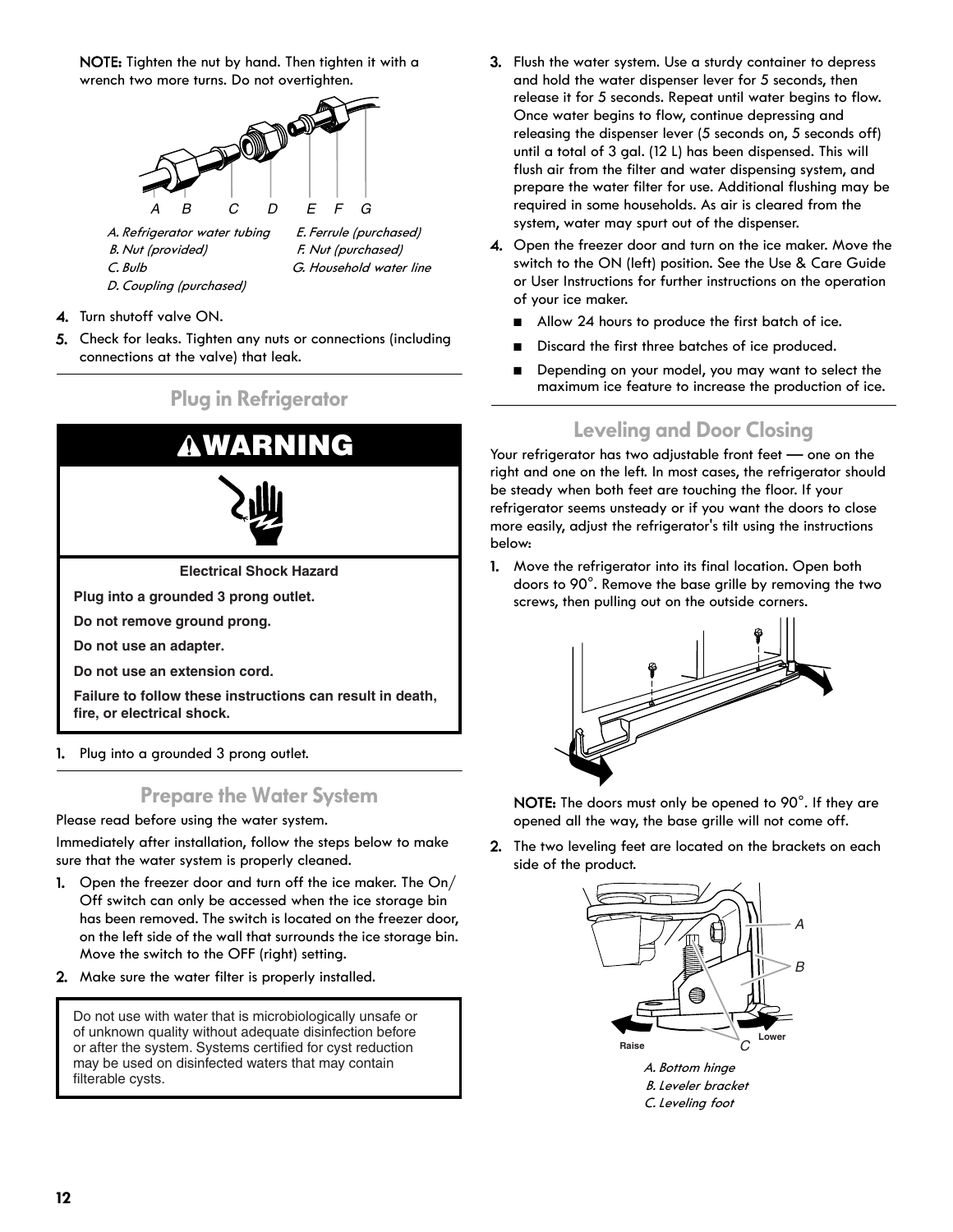NOTE: Having someone push against the top of the refrigerator takes some weight off the leveling feet. This makes it easier to make adjustments.

- **3.** Use a  $\frac{1}{4}$ " open-ended or adjustable wrench to adjust the leveling feet. Turn the leveling foot to the left to raise that side of the product, or turn it to the right to lower that side of the product.
- 4. Open both doors again and check that they close as easily as you like. If not, tilt the refrigerator slightly more to the rear by turning the leveling feet to the left. It may take several more turns, and you should turn both leveling feet the same amount.

NOTE: Whenever you need to move the refrigerator, turn the leveling feet to the right until they are no longer touching the ground. This will allow the refrigerator to roll more easily.

#### **Door Alignment**

A refrigerator that is not level from side-to-side may appear to have doors that are not properly aligned. If the doors appear this way, use the instructions in the previous section to check the leveling.

The doors are designed to be slightly different heights when the refrigerator is empty, in order to account for the weight of food that will be placed on the doors. If the doors are still not aligned after checking the leveling and loading the refrigerator with food, follow the steps below to adjust the door alignment.

1. If necessary, open both doors to 90° and remove the base grille.

![](_page_12_Figure_8.jpeg)

2. Locate the alignment screw on the bottom hinge of the refrigerator door.

![](_page_12_Figure_10.jpeg)

A. Alignment screw

- 3. Use a  $\frac{5}{16}$ " open-ended or adjustable wrench to turn the screw. To raise the refrigerator door, turn the screw to the right. To lower the door, turn the screw to the left.
- 4. Check that the doors are even at the top. If necessary, continue to turn the alignment screw until the doors are aligned.
- 5. Open both doors to 90°. Replace the base grille.

### **Complete Installation**

- 1. Turn water supply line valve to "Open" position.
- 2. Turn refrigerator switch to ON position. Wait a few minutes. Check water line connections for leaks.
- 3. Set refrigerator and freezer compartment controls to the midpoint setting. Check that the compressor is operating properly and that all lights are working.
- 4. Flush water system before using. See "Prepare the Water System."

NOTE: If construction will continue after refrigerator has been installed, set controls to OFF.

#### **If Refrigerator Does Not Operate**

- Check that the circuit breaker is not tripped or household fuse blown.
- Check that the power supply cord is plugged into a grounded 3 prong outlet.
- See "Problem Solver" or "Troubleshooting" in the Use & Care Guide or User Instructions.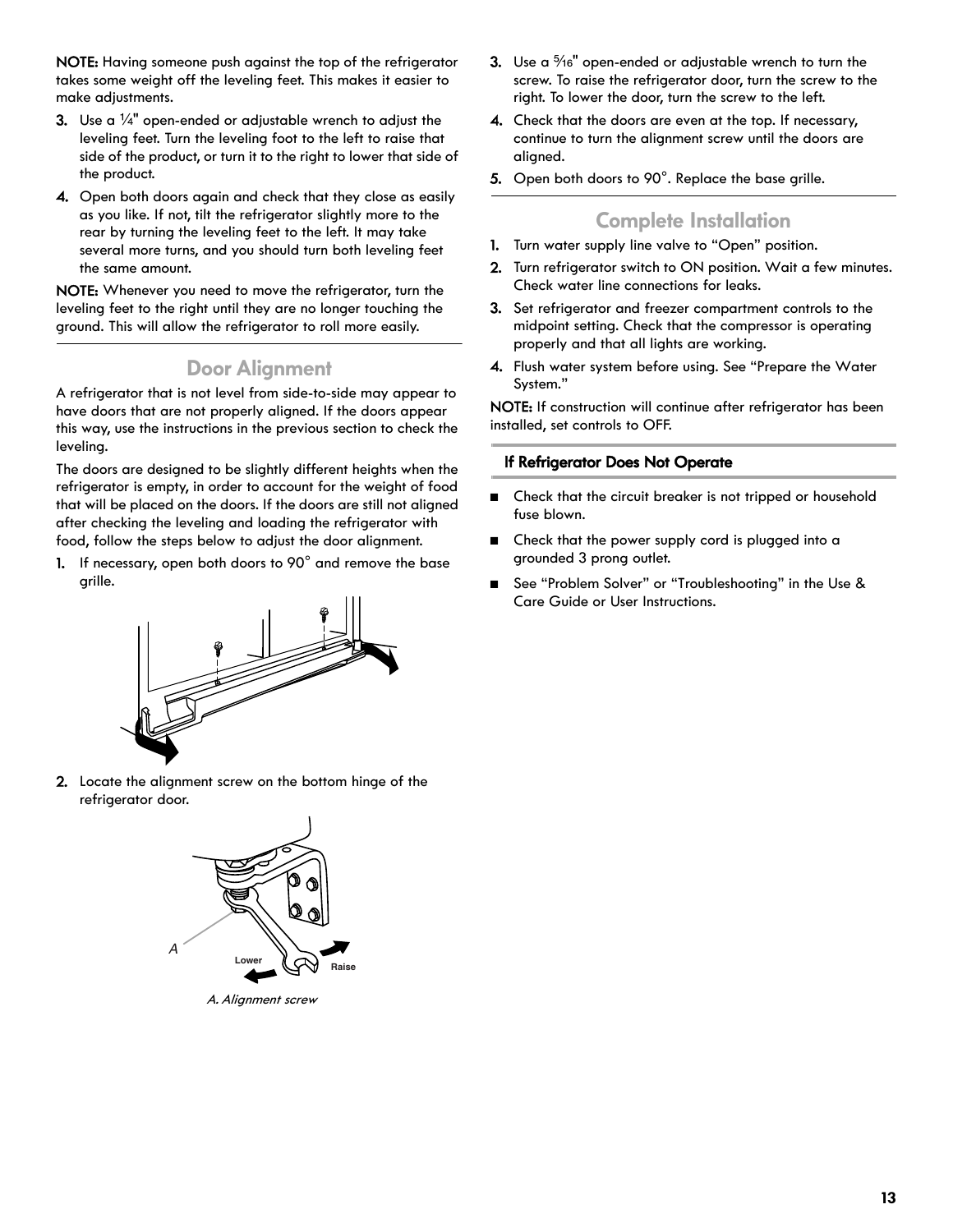## **INSTRUCCIONES DE INSTALACIÓN**

**Refrigerador de dos puertas con profundidad de mostrador**

## **Ayuda o Servicio Técnico**

#### **Si tiene preguntas**

Si usted tiene preguntas acerca del funcionamiento, la limpieza o el mantenimiento de su refrigerador, vea el Manual de uso y cuidado.

#### **Si necesita servicio**

Mantenga la calidad de su refrigerador llamando a Piezas y Reparaciones de Sears al **1-800-4-MY-HOME®**.

**Guarde este libro y su comprobante de compra juntos para referencia futura. Usted deberá proporcionar evidencia de la compra o una fecha de instalación para obtener servicio bajo la garantía.**

Escriba la siguiente información acerca de su electrodoméstico para ayudarle a obtener asistencia o servicio técnico si alguna vez llegara a necesitarlo. Deberá tener a mano el número completo del modelo y de la serie. Puede encontrar esta información en la etiqueta con el número de modelo y de serie que está ubicada en la pared interior del compartimiento del refrigerador.

**Nombre del distribuidor \_\_\_\_\_\_\_\_\_\_\_\_\_\_\_\_\_\_\_\_\_\_\_\_\_\_\_\_\_\_\_\_\_\_\_**

**Número de serie\_\_\_\_\_\_\_\_\_\_\_\_\_\_\_\_\_\_\_\_\_\_\_\_\_\_\_\_\_\_\_\_\_\_\_\_\_\_\_\_\_**

**Dirección\_\_\_\_\_\_\_\_\_\_\_\_\_\_\_\_\_\_\_\_\_\_\_\_\_\_\_\_\_\_\_\_\_\_\_\_\_\_\_\_\_\_\_\_\_\_\_**

**Número de teléfono \_\_\_\_\_\_\_\_\_\_\_\_\_\_\_\_\_\_\_\_\_\_\_\_\_\_\_\_\_\_\_\_\_\_\_\_\_\_**

**Número del modelo 106. \_\_\_\_\_\_\_\_\_\_\_\_\_\_\_\_\_\_\_\_\_\_\_\_\_\_\_\_\_\_\_\_\_\_**

**Fecha de compra \_\_\_\_\_\_\_\_\_\_\_\_\_\_\_\_\_\_\_\_\_\_\_\_\_\_\_\_\_\_\_\_\_\_\_\_\_\_\_\_**

## **SEGURIDAD DEL REFRIGERADOR**

### **Su seguridad y la seguridad de los demás es muy importante.**

Hemos incluido muchos mensajes importantes de seguridad en este manual y en su electrodoméstico. Lea y obedezca siempre todos los mensajes de seguridad.

![](_page_13_Picture_18.jpeg)

Este es el símbolo de advertencia de seguridad.

Este símbolo le llama la atención sobre peligros potenciales que pueden ocasionar la muerte o una lesión a usted y a los demás.

Todos los mensajes de seguridad irán a continuación del símbolo de advertencia de seguridad y de la palabra "PELIGRO" o "ADVERTENCIA". Estas palabras significan:

## **PELIGRO**

## **ADVERTENCIA**

**Si no sigue las instrucciones de inmediato, usted puede morir o sufrir una lesión grave.** 

**Si no sigue las instrucciones, usted puede morir o sufrir una lesión grave.**

Todos los mensajes de seguridad le dirán el peligro potencial, le dirán cómo reducir las posibilidades de sufrir una lesión y lo que puede suceder si no se siguen las instrucciones.

Advertencias de la Proposición 65 del estado de California:

ADVERTENCIA: Este producto contiene una o más sustancias químicas identificadas por el estado de California como causantes de cáncer.

ADVERTENCIA: Este producto contiene una o más sustancias químicas identificadas por el estado de California como causantes de defectos congénitos o algún otro tipo de daños en la función reproductora.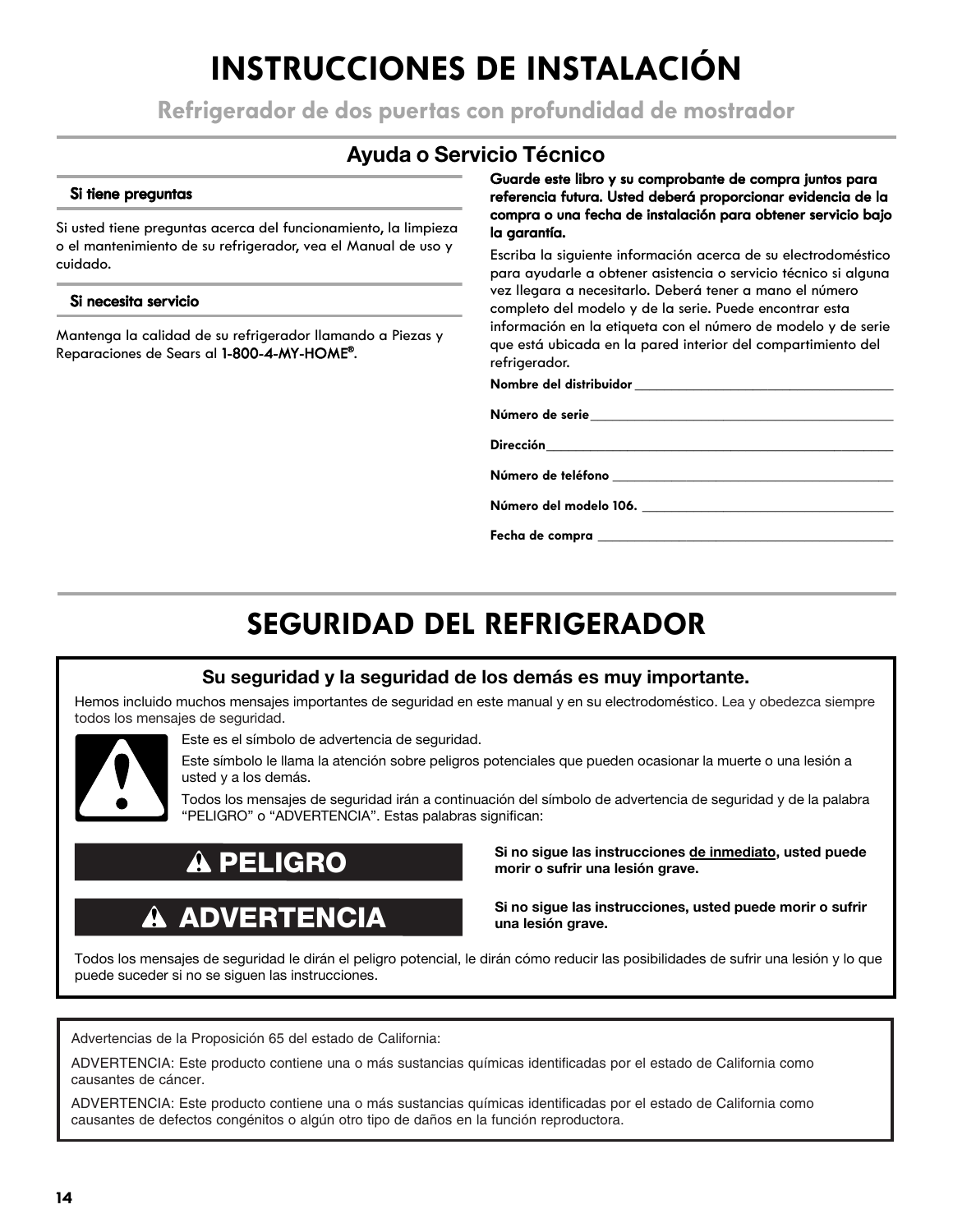## **REQUISITOS DE INSTALACIÓN**

### **Piezas y herramientas**

#### **IMPORTANTE:**

- Observe todos los códigos y reglamentos aplicables.
- Instalador: Deje las instrucciones de instalación con el propietario.
- Propietario: Guarde las instrucciones de instalación para referencia futura y para que puedan ser usadas por el inspector eléctrico local.
- Mantenga un tramo de cartón de empaque o de madera contrachapada debajo del refrigerador hasta que lo instale en su ubicación final.
- Cumpla con las especificaciones y medidas de instalación.
- Saque todas las molduras o paneles decorativos de los armarios de la cocina que impidan el acceso al refrigerador para darle servicio.
- Contacte a un instalador electricista calificado.

#### **HERRAMIENTAS NECESARIAS (en algunos modelos):**

**Reúna las herramientas y piezas necesarias antes de comenzar la instalación. Lea y siga las instrucciones provistas con cualquiera de las herramientas enlistadas aquí.**

- Taladro inalámbrico
- Llave de  $\frac{5}{16}$ " o llave ajustable
- Llaves de boca de  $\frac{7}{16}$ " y  $\frac{1}{2}$ "

**■** Llaves de cubo de  $\frac{3}{8}$ " y  $\frac{1}{2}$ "

- Dos llaves ajustables
- de  $\frac{1}{4}$ " y broca ■ Destornillador de
	- hoja plana

■ Llave para tuercas

#### **PIEZAS NECESARIAS (en algunos modelos):**

- El distribuidor de su refrigerador tiene un juego disponible de válvula de cierre tipo montura de ¼" (6,35 mm), una unión y tubería de cobre.
- $\Box$  O usted puede comprar una tubería de cobre de  $\frac{1}{4}$ " (6,35 mm) con válvula de cierre y un accesorio de compresión (acoplamiento) de ¼" (6,35 mm).
- Dependiendo de las conexiones de la línea de agua, usted también puede necesitar una tuerca de  $\frac{1}{4}$ " (6,35 mm) y una férula de ¼" (6,35 mm).

### **Medidas del producto**

#### **Vista superior**

![](_page_14_Figure_24.jpeg)

| Estilo de<br>puerta | Profundidad          | Profundidad          | Profundidad         |
|---------------------|----------------------|----------------------|---------------------|
| Plana               | $27\frac{1}{2}$      | $2^{5}/s$ " (6,5 cm) | 30" (76,3 cm)       |
|                     | $(69, 8 \text{ cm})$ | máxima*              | máxima*             |
| Curva               | $28\%$ "             | $2^{5}/8"$           | $31\frac{1}{8}$     |
|                     | $(72.5 \text{ cm})$  | $(6, 5 \text{ cm})$  | $(79,1 \text{ cm})$ |

\*Las dimensiones pueden variar según el estilo de la manija de la puerta. Se indica la profundidad para la manija más grande que hay disponible.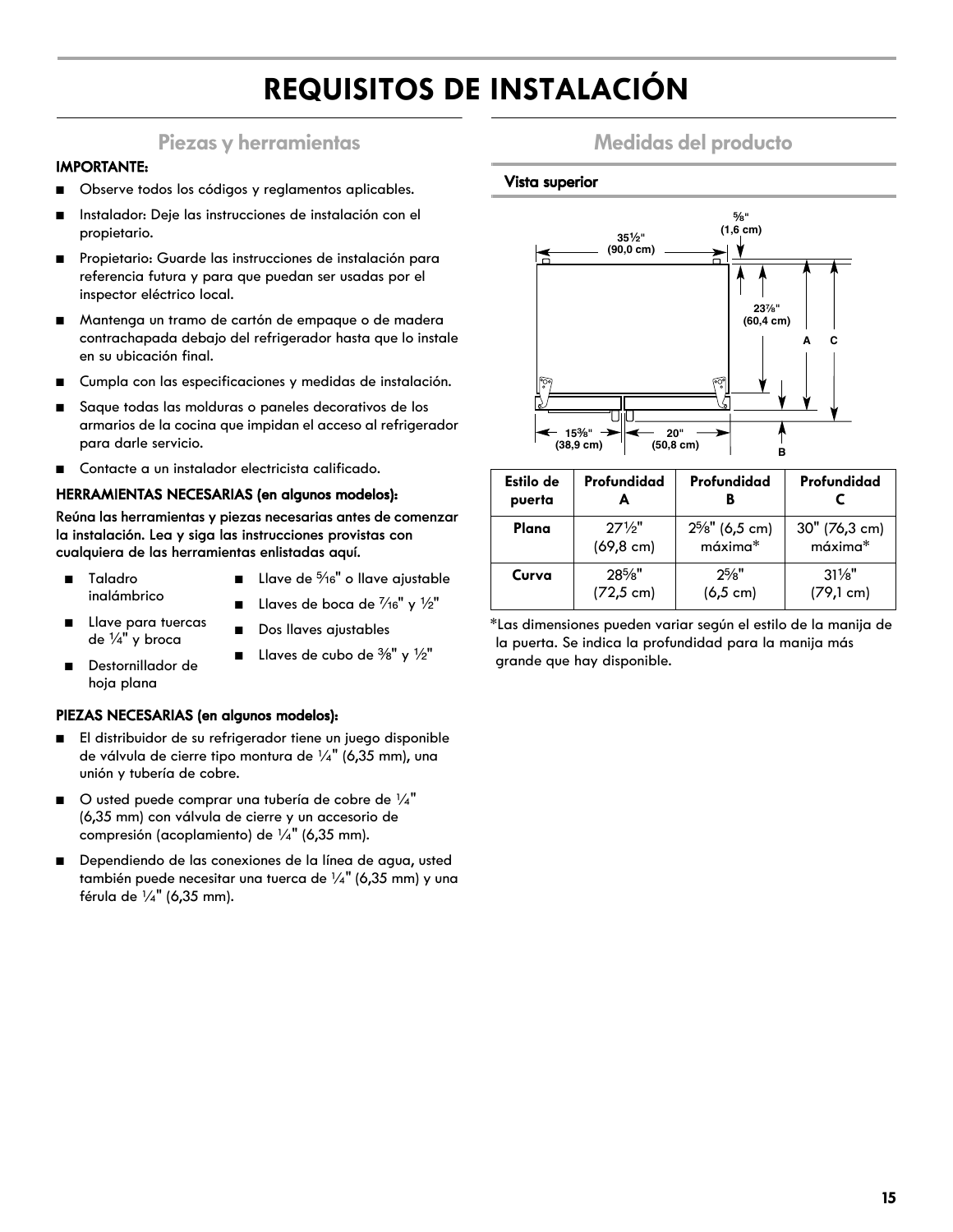#### **Vista frontal**

![](_page_15_Figure_1.jpeg)

| Tamaño del modelo | Altura A                     |
|-------------------|------------------------------|
| 69"               | $65\frac{3}{4}$ " (166,9 cm) |
| <b>72"</b>        | 681/8" (172,9 cm)            |

#### **Vista lateral**

■ Las medidas de altura indicadas consideran las patas niveladoras extendidas como mínimo ¼" (6,35 mm) por debajo del refrigerador.

NOTA: Si las patas niveladoras están totalmente extendidas 1" (25 mm) por debajo del refrigerador, agregue  $\frac{3}{4}$ " (19 mm) a las medidas de altura.

■ El cable de suministro de energía es de 61¼" (155,6 cm) de largo.

La línea de agua ajustada a la parte posterior del refrigerador es de 78" (198,1 cm) de largo.

![](_page_15_Figure_8.jpeg)

| Tamaño del<br>modelo | Altura A              | Altura B              | Altura C              |
|----------------------|-----------------------|-----------------------|-----------------------|
| 69"                  | $68\%$ "              | $68\%$ "              | $68\frac{1}{2}$ "     |
|                      | $(174.8 \text{ cm})$  | $(174.9 \text{ cm})$  | $(174, 2 \text{ cm})$ |
| 72"                  | $71\frac{1}{4}$       | $71\frac{1}{4}$       | 71"                   |
|                      | $(180, 8 \text{ cm})$ | $(180, 9 \text{ cm})$ | $(180, 2 \text{ cm})$ |

#### **Medidas de abertura**

■ Las medidas de altura indicadas consideran las patas niveladoras extendidas como mínimo ¼" (6,35 mm) por debajo del refrigerador.

NOTA: Si las patas niveladoras están totalmente extendidas 1" (25 mm) por debajo del refrigerador, agregue  $\frac{3}{4}$ " (19 mm) a las medidas de altura.

■ En la ilustración a continuación, "A" representa la altura de abertura necesaria para los armarios estándar. Para las puertas de armarios completamente recubiertos con juego de molduras, agregue  $\frac{1}{8}$ " (0,3 cm).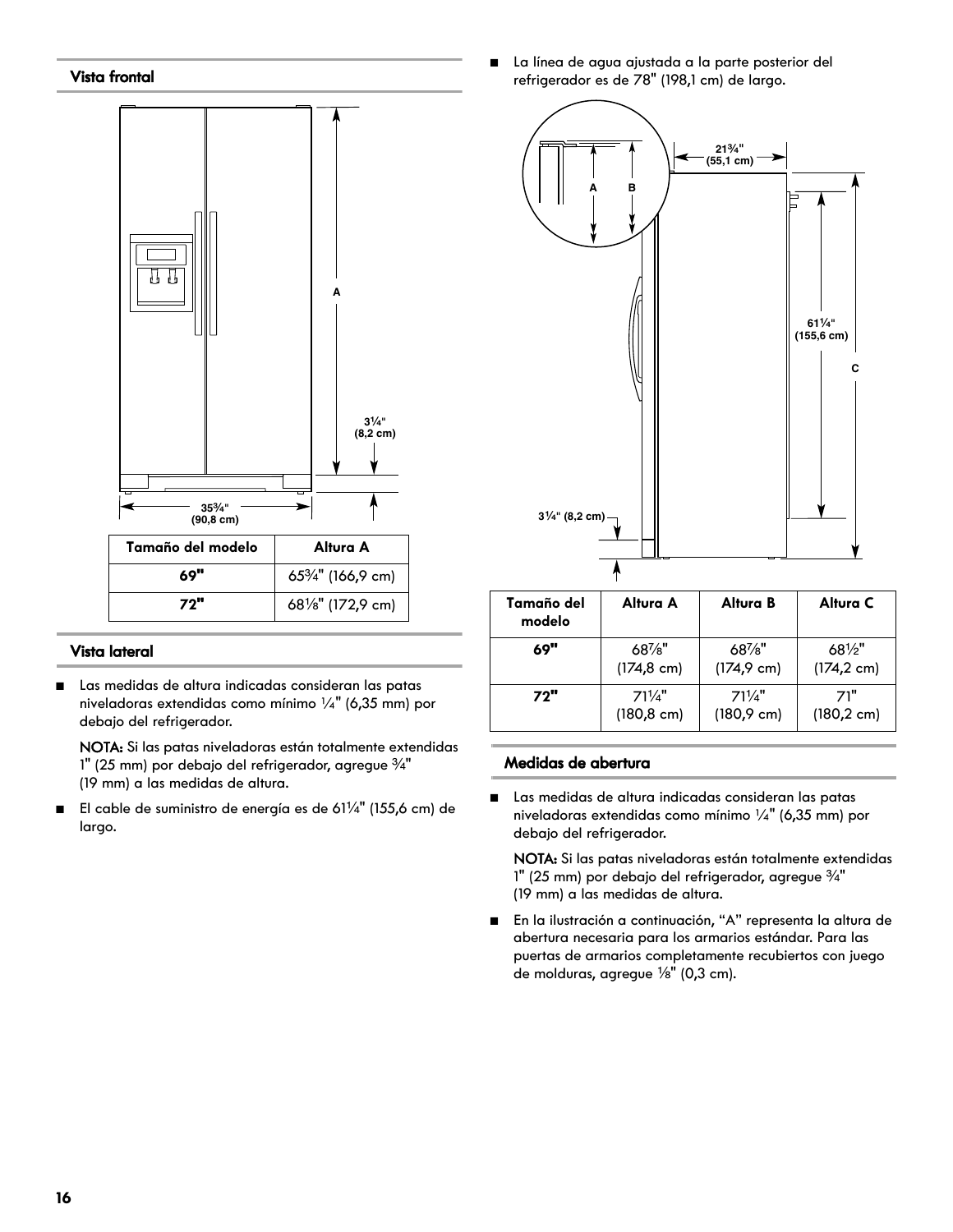■ En la ilustración a continuación, "B" representa la distancia necesaria para abrir por completo la puerta del congelador y "C" representa la distancia necesaria para abrir por completo la puerta del refrigerador.

![](_page_16_Figure_1.jpeg)

| Tamaño del<br>modelo y<br>estilo de puerta | Altura<br>A           | Ancho<br>в                      | Ancho<br>С                                          |
|--------------------------------------------|-----------------------|---------------------------------|-----------------------------------------------------|
| 69"                                        | 69"                   | $13\%$ "                        | $18\%$ "                                            |
| Plana                                      | $(175, 3 \text{ cm})$ | $(34, 5 \text{ cm})$<br>máximo* | $(46, 0 \text{ cm})$<br>$m\acute{\alpha} x$ imo $*$ |
| 72"                                        | 72"                   | $13\%$ "                        | $18\frac{1}{8}$                                     |
| Plana                                      | $(182, 9 \text{ cm})$ | $(34, 5 \text{ cm})$<br>máximo* | $(46, 0 \text{ cm})$<br>$m\acute{\alpha} x$ imo $*$ |
| 69"                                        | 69"                   | $13\frac{3}{4}$ "               | $18\%$ "                                            |
| Curva                                      | $(175, 3 \text{ cm})$ | $(34, 9 \text{ cm})$            | $(46, 4 \text{ cm})$                                |
| 72"                                        | 72"                   | $13\frac{3}{4}$ "               | $18\%$ "                                            |
| Curva                                      | $(182, 9 \text{ cm})$ | $(34.9 \text{ cm})$             | $(46, 4 \text{ cm})$                                |

\*Las dimensiones pueden variar según el estilo de la manija de la puerta. Se indica el ancho para la manija más grande que hay disponible.

#### **Medidas de oscilación de las puertas**

- La ubicación debe permitir que las puertas se abran a un mínimo de 165°.
- En la ilustración a continuación, "A" representa la distancia necesaria para abrir por completo la puerta del congelador y "B" representa la distancia necesaria para abrir por completo la puerta del refrigerador.

![](_page_16_Figure_7.jpeg)

| <b>Dimensión</b> | Puertas planas                            | <b>Puertas curvas</b>                      |
|------------------|-------------------------------------------|--------------------------------------------|
| A                | 13%" (34,5 cm)<br>$m\acute{\alpha}ximo^*$ | 13 <sup>3</sup> / <sub>4</sub> " (34,9 cm) |
| B                | $18\frac{1}{8}$ " (46,0 cm)<br>máximo*    | 18%" (46,4 cm)                             |
|                  | $2\frac{3}{4}$ " (6,7 cm)<br>máximo*      | $3\frac{3}{4}$ " (9,4 cm)                  |
|                  | $\frac{1}{8}$ " (0,2 cm)                  | $1\frac{1}{4}$ " (2,9 cm)                  |

\*Las dimensiones pueden variar según el estilo de la manija de la puerta. Se indica el ancho para la manija más grande que hay disponible.

![](_page_16_Figure_10.jpeg)

**tales como gasolina, alejados del refrigerador.**

**No seguir esta instrucción puede ocasionar la muerte, explosión, o incendio.**

#### **NOTAS:**

- El refrigerador con profundidad de armario puede instalarse empotrado, al final de los armarios o por separado.
- Si va a instalar el refrigerador para estar alineado con el frente de los armarios de base, se deben quitar todas las molduras y los zócalos de la parte poserior de la abertura del refrigerador. Deje un espacio de 1" (2,54 cm) detrás del refrigerador.
- La ubicación deberá permitir que las puertas se abran completamente. Vea la sección "Medidas de oscilación de las puertas".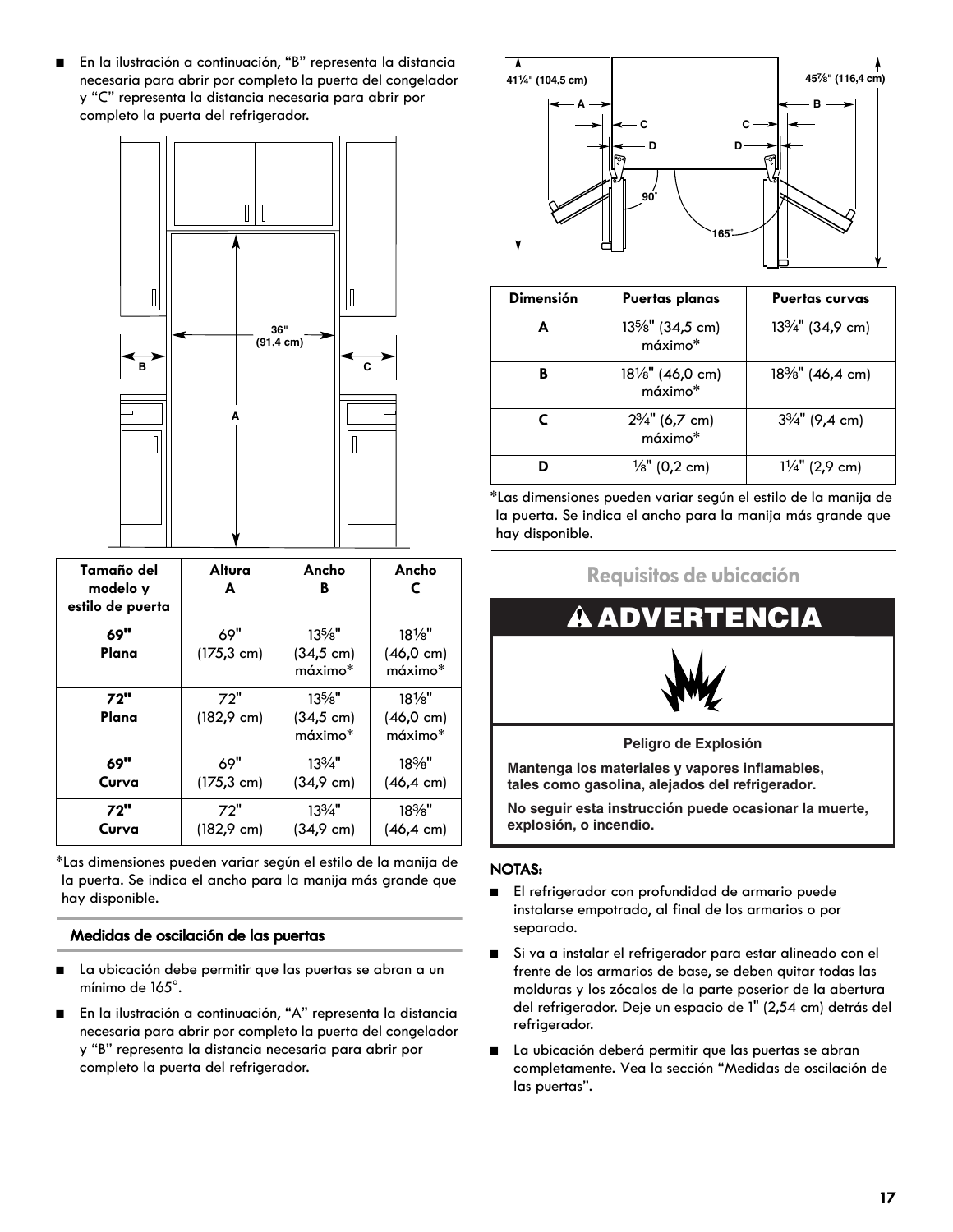- Este refrigerador ha sido diseñado para usarse en un lugar en donde los rangos de temperatura varíen entre un mínimo de 55°F (13°C) y un máximo de 110°F (43°C). Para un óptimo rendimiento, el rango preferido de temperatura de la habitación (que reduce el uso de electricidad y provee un enfriamiento superior) es entre 60°F (15°C) y 90°F (32°C). No se recomienda instalar el refrigerador cerca de una fuente de calor, como puede ser un horno o un radiador.
- El piso debe soportar el peso del refrigerador (más de 600 lbs [272 kg], los paneles de las puertas y el contenido).

**Requisitos eléctricos**

![](_page_17_Picture_3.jpeg)

**No quite la terminal de conexión a tierra.**

**No use un adaptador.**

**No use un cable eléctrico de extensión.**

**No seguir estas instrucciones puede ocasionar la muerte, incendio o choque eléctrico.**

Antes de mover el refrigerador a su posición definitiva, es importante asegurarse que Ud. tiene la conexión eléctrica adecuada.

#### **Método de conexión a tierra recomendado**

Se requiere una fuente de energía eléctrica de 115 Voltios, 60 Hz., CA solamente y con fusibles de 15 ó 20 amperios, conectada a tierra. Se recomienda que se use un circuito separado sólo para su refrigerador. Use un tomacorriente que no se puede apagar con un interruptor. No use un cable eléctrico de extensión.

IMPORTANTE: Si este producto está conectado a un tomacorriente protegido por GFCI (Ground Fault Circuit Interrupter - Interruptor de circuito de falla eléctrica de puesta a tierra), puede ocurrir un disparo molesto del suministro de corriente, lo que resultará en la pérdida de refrigeración. Esto puede afectar la calidad y el sabor de los alimentos. Si ha ocurrido un disparo molesto, y el alimento aparenta estar en malas condiciones, deshágase del mismo.

NOTA: Antes de realizar cualquier tipo de instalación, limpieza o de quitar un foco de luz, ponga el control (del termostato, del refrigerador o del congelador dependiendo del modelo) en la posición OFF (Apagado) y luego desconecte el refrigerador de la fuente de energía. Cuando Ud. haya terminado, reconecte el refrigerador a la fuente de energía eléctrica y vuelva a poner el control (del termostato, del refrigerador o del congelador dependiendo del modelo) en la posición deseada.

## **Requisitos del suministro de agua**

Reúna las herramientas y piezas necesarias antes de comenzar la instalación. Lea y siga las instrucciones provistas con cualquiera de las herramientas enlistadas aquí.

#### **HERRAMIENTAS NECESARIAS:**

- Destornillador de hoja plana Llave para tuercas de ¼"
- Llaves de boca de 1⁄16" y 1⁄2" Broca de 1⁄4" o dos llaves ajustables
- - - Taladro inalámbrico

NOTA: El distribuidor de su refrigerador tiene un juego disponible con una válvula de cierre tipo montura de  $\frac{1}{4}$ " (6,35 mm), una unión y tubería de cobre. Antes de comprar, asegúrese que la válvula tipo montura cumpla con los códigos de plomería de su localidad. No use una válvula perforadora o una válvula de montura de 3/16" (4,76 mm) que reduce el flujo de agua y se obstruye con más facilidad.

#### **IMPORTANTE:**

- Todas las instalaciones deben hacerse de acuerdo a los requerimientos locales de plomería.
- Use tuberías de cobre y revise si hay fugas. Instale tubería de cobre sólo en áreas donde la temperatura va a permanecer por encima del punto de congelación.

#### **Presión del agua**

Se necesita un suministro de agua fría con presión de agua entre 30 y 120 lbs/pulg2 (207 y 827 kPa) para hacer funcionar el despachador de agua y la fábrica de hielo. Si usted tiene preguntas acerca de la presión de agua, llame a un plomero competente autorizado.

#### **Suministro de agua de ósmosis inversa**

IMPORTANTE: La presión del suministro de agua que sale de un sistema de ósmosis inversa y va a la válvula de entrada de agua del refrigerador necesitará ser entre 30 y 120 lbs/pulg2 (207 y 827 kPa).

Si se conecta un sistema de filtración de agua de ósmosis inversa al suministro de agua fría, la presión de agua al sistema de ósmosis inversa necesitará ser de un mínimo de 40 a 60 lbs/pulg2 (276 a 414 kPa).

Si la presión del agua del sistema de ósmosis inversa es menor de 40 a 60 lbs/pulg2 (276 a 414 kPa):

- Fíjese si el filtro de sedimentos en el sistema de ósmosis inversa está bloqueado y reemplácelo si fuera necesario.
- Deje que se vuelva a llenar el tanque de almacenaje del sistema de ósmosis inversa después del uso intenso.
- Si su refrigerador tiene un cartucho del filtro de agua, se podrá reducir la presión aún más si se usa en conjunto con un sistema de ósmosis inversa. Quite el cartucho del filtro de agua. Vea "Sistema de filtración de agua" en el Manual de uso y cuidado.

Si tiene preguntas acerca de la presión del agua, llame a un plomero competente autorizado.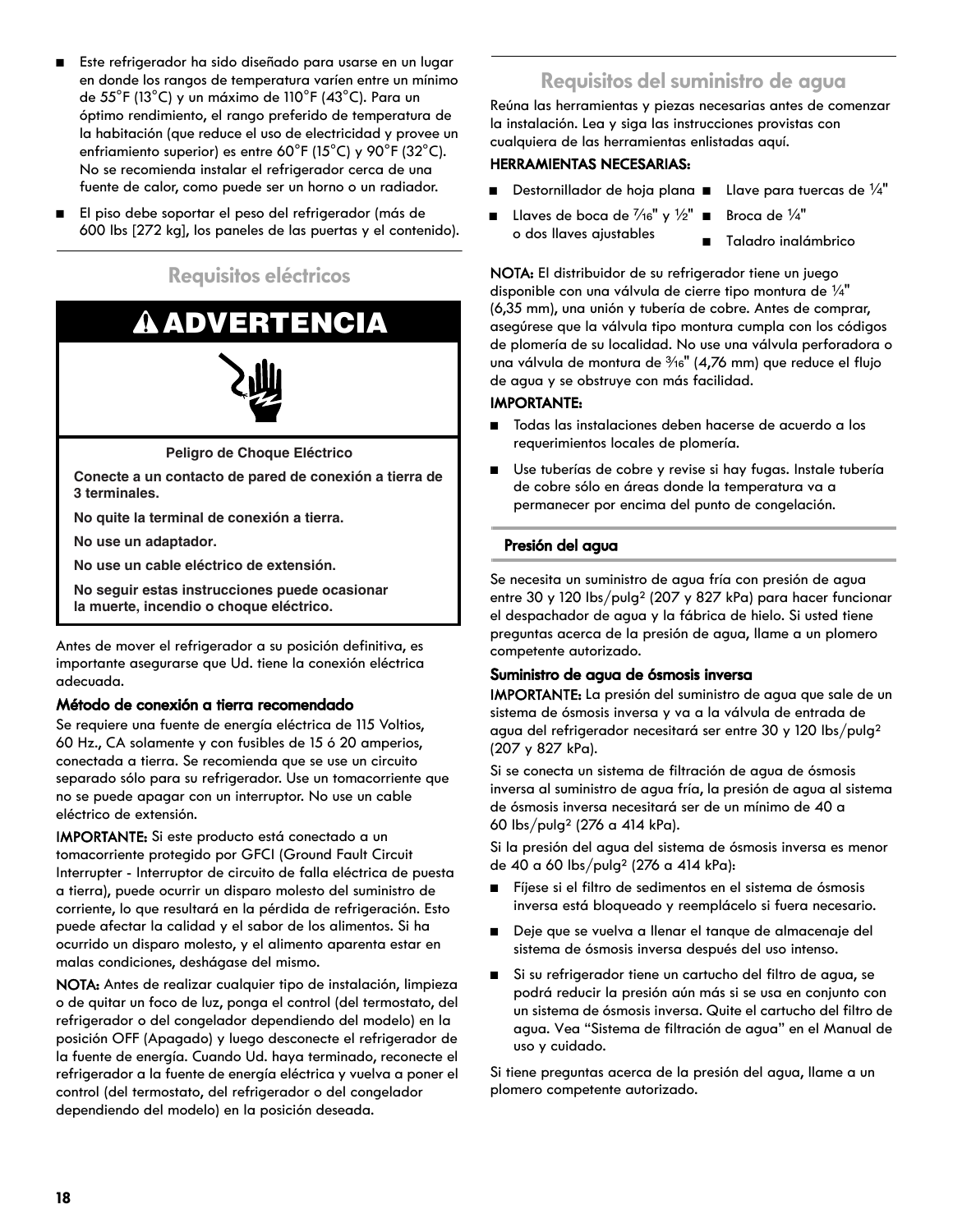## **INSTRUCCIONES DE INSTALACIÓN**

### **Desempaque el refrigerador**

## **ADVERTENCIA**

**Peligro de Peso Excesivo**

**Use dos o más personas para mover e instalar el refrigerador.**

**No seguir esta instrucción puede ocasionar una lesión en la espalda u otro tipo de lesiones.**

#### **Cómo quitar los materiales de empaque**

Deshágase de todos los materiales de embalaje o recíclelos. No use instrumentos filosos, alcohol para fricciones, líquidos inflamables o productos de limpieza abrasivos para eliminar los restos de cinta o goma. Estos productos pueden dañar la superficie de su refrigerador.

#### IMPORTANTE:

- Use una llave de cubo de 1/2" para quitar la plataforma (se recomienda usar una extensión para llave de cubo).
- Las cuatro patas niveladoras deberán tocar el piso para soportar y estabilizar el peso total del refrigerador.

#### **Cómo mover su refrigerador:**

Su refrigerador es pesado. Cuando mueva el refrigerador para limpiarlo o para darle servicio, cerciórese de cubrir el piso con cartón o madera para evitar daños en el mismo. Al mover el refrigerador, siempre tire directamente hacia afuera. No menee el refrigerador de lado a lado ni lo haga "caminar" cuando lo trate de mover ya que podría dañar el piso.

#### **Cómo limpiar su refrigerador antes de usarlo**

Una vez que usted haya quitado todos los materiales de empaque, limpie el interior de su refrigerador antes de usarlo. Vea las instrucciones de limpieza en el Manual de uso y cuidado o las Instrucciones para el usuario.

#### **Información importante para saber acerca de los estantes y tapas de vidrio:**

No limpie los estantes y tapas de vidrio con agua caliente mientras están fríos. Los estantes y tapas pueden romperse si se exponen a cambios bruscos de temperatura o impacto, como sería un golpe brusco. El vidrio templado se ha diseñado para hacerse añicos. Esto es normal. Los estantes y tapas de vidrio son muy pesados. Use ambas manos al sacarlos para evitar que se caigan.

## **Paneles para puerta a la medida**

#### **(en algunos modelos)**

Los paneles de la puerta a la medida le permiten armonizar el exterior de su refrigerador con la decoración de la cocina. Si va a instalar paneles de madera a la medida, deberá hacerlos usted mismo o consultar un carpintero o fabricante de gabinetes calificado. Siga estas instrucciones para las medidas y la ubicación de los paneles, para asegurarse de que los paneles a la medida encajen adecuadamente.

Los paneles a la medida deben tener paneles de soporte instalados para montarlos en el refrigerador. Lo más común es trabajar con tres paneles, como se muestra en la siguiente gráfica: un panel decorativo de  $\frac{3}{4}$ " (19,05 mm), un panel espaciador de  $\frac{1}{6}$ " (1,59 mm) o tiras espaciadoras, y un panel de soporte de  $\frac{1}{4}$ " (6,35 mm).

![](_page_18_Figure_21.jpeg)

NOTA: También puede trabajar con dos paneles, como se muestra en la ilustración siguiente: un panel decorativo de 3/4" (19,05 mm), contorneado con un recorte de  $\frac{1}{16}$ " (1,59 mm), y un panel de soporte de  $\frac{1}{4}$ " (6,35 mm) por separado.

![](_page_18_Figure_23.jpeg)

![](_page_18_Figure_24.jpeg)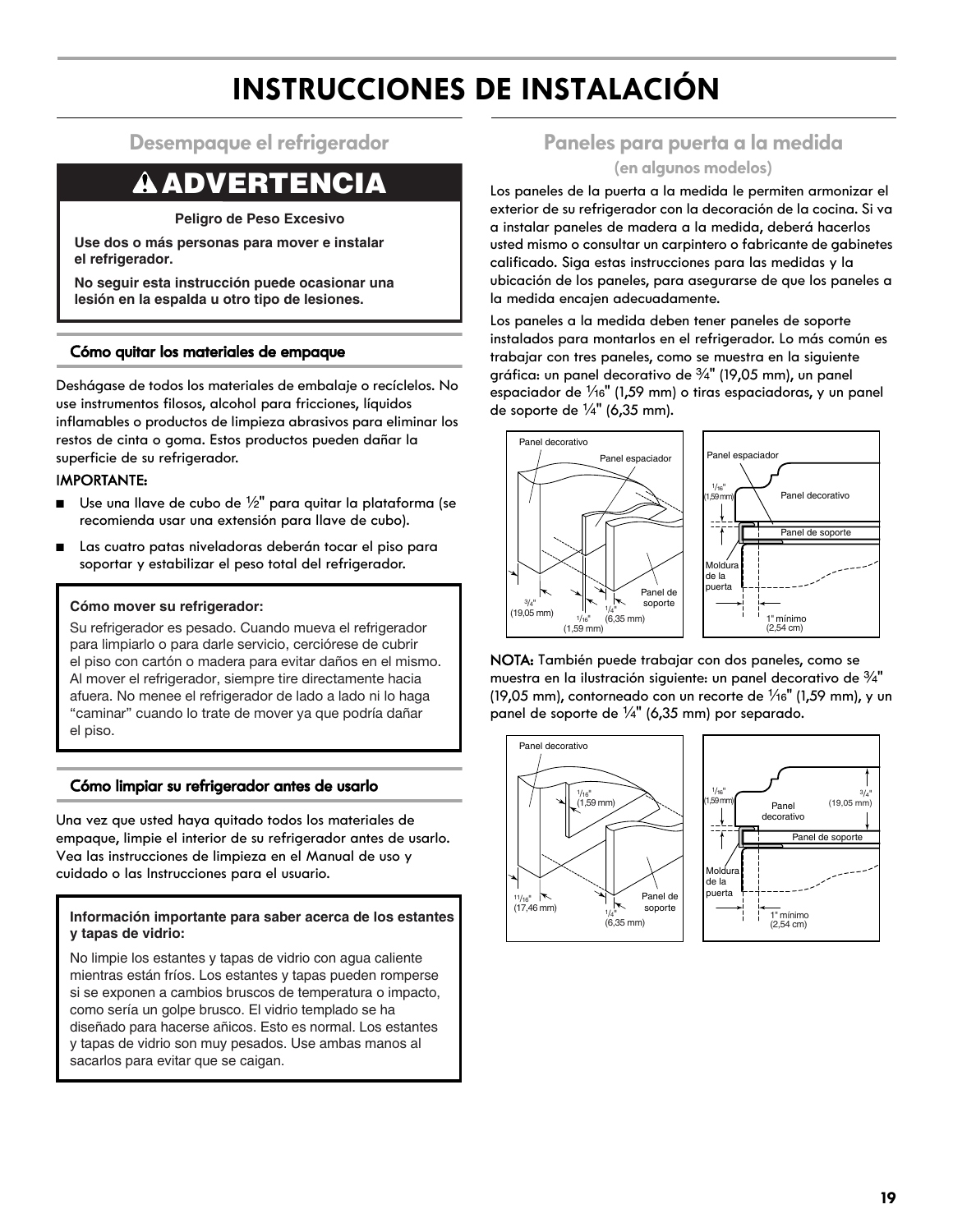#### **Límites de peso**

IMPORTANTE: Los paneles que pesan más de lo recomendado pueden dañar su refrigerador.

- El peso del (de los) panel(es) de la puerta del congelador no debe sobrepasar las 25 lb (11,3 kg).
- El peso del (de los) panel(es) de la puerta del refrigerador no debe sobrepasar las 41 lb (18,6 kg).

Para minimizar el peso del panel, puede usar tiras espaciadoras de 2" (5,08 cm) alrededor del perímetro en lugar de paneles espaciadores de hoja plena macizos. Las tiras espaciadoras deben fijarse a una distancia de al menos 1" (2,54 cm) de los extremos superior, inferior y lateral del panel de soporte. Si usa tiras espaciadoras, se recomienda también que use dos tiras de 2" (5,08 cm) centradas horizontalmente para proveer soporte adicional.

#### **Dimensiones del panel decorativo**

NOTA: La línea de rayas representa la ubicación del marco del despachador.

![](_page_19_Figure_7.jpeg)

| Dimensión | Altura/Ancho                                 |
|-----------|----------------------------------------------|
| A         | 19 <sup>3</sup> / <sub>8</sub> " (49,2 cm)   |
| в         | 313/4" (80,6 cm)                             |
| C         | 68 <sup>3</sup> / <sub>16</sub> " (173,2 cm) |
| D         | 15%" (39,1 cm)                               |
| Е         | 20" (50,8 cm)                                |
| F         | 171/16" (43,3 cm)                            |
| G         | 11 <sup>15</sup> / <sub>32</sub> " (29,1 cm) |

#### **Dimensiones del panel de soporte y espaciador**

NOTA: Las líneas de rayas representan la ubicación de los paneles de soporte y espaciadores sobre los paneles decorativos. Los paneles de soporte y espaciadores deberán estar centrados vertical y horizontalmente.

![](_page_19_Figure_11.jpeg)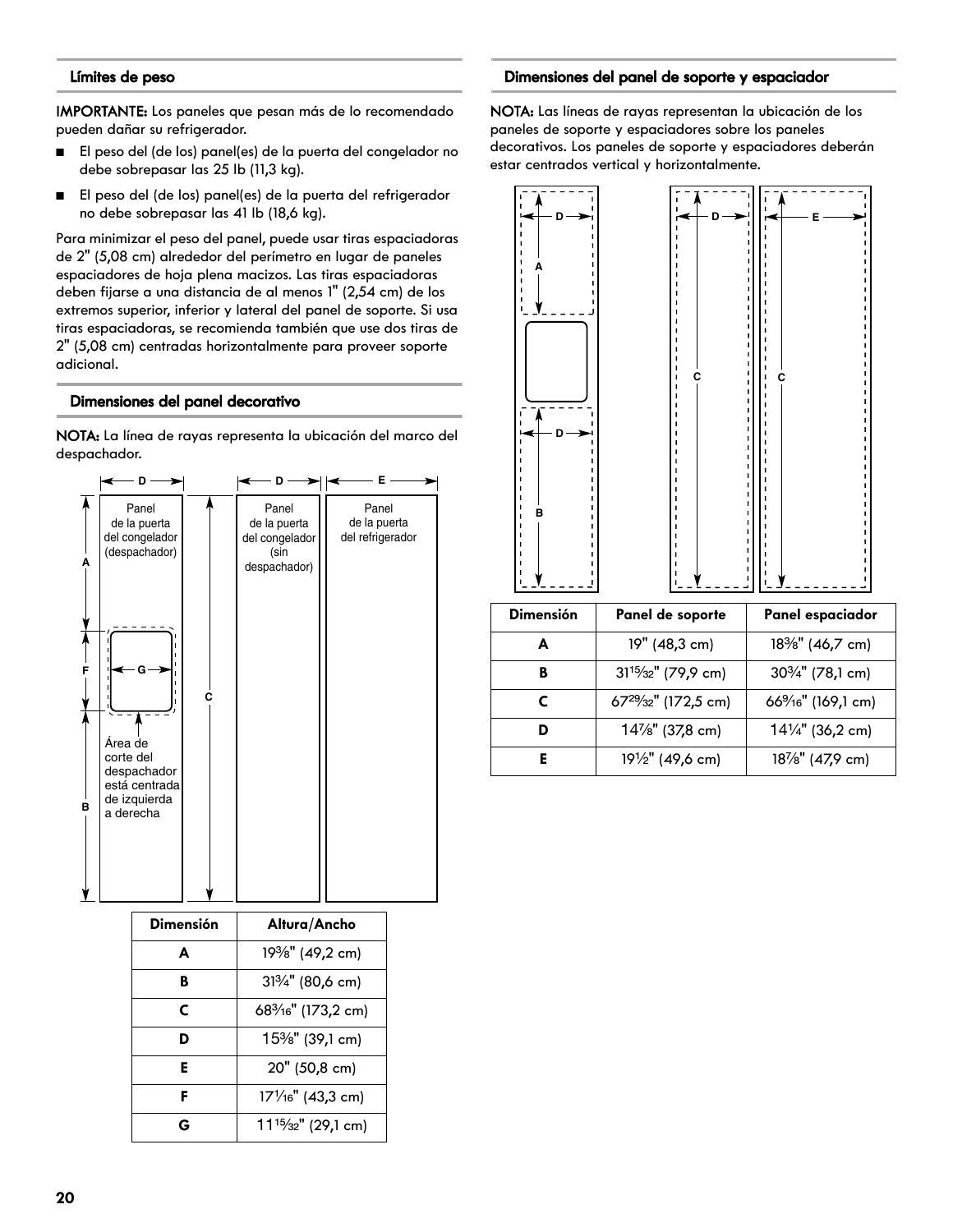#### **Cómo instalar los paneles de la puerta**

NOTA: En las ilustraciones que aparecen en esta sección, el color gris oscuro representa la moldura de la puerta y el color gris claro representa el panel de la puerta.

1. Quite la moldura superior de la parte superior de la puerta del congelador.

![](_page_20_Picture_3.jpeg)

2. Quite la moldura lateral de cada lado de la puerta del congelador.

![](_page_20_Picture_5.jpeg)

3. Alinee el borde inferior del panel de la puerta con la moldura inferior que está en la base de la puerta del congelador. Centre el panel sobre la puerta del congelador.

![](_page_20_Figure_7.jpeg)

4. Vuelva a colocar cada moldura lateral, cerciorándose de que el sujetador de la moldura se deslice dentro de la esquina de la moldura inferior.

![](_page_20_Picture_9.jpeg)

A. Sujetador de la moldura

5. Con las molduras laterales encajadas debidamente en la moldura inferior, deslice cada moldura dentro de la ranura del panel de la puerta.

![](_page_20_Picture_12.jpeg)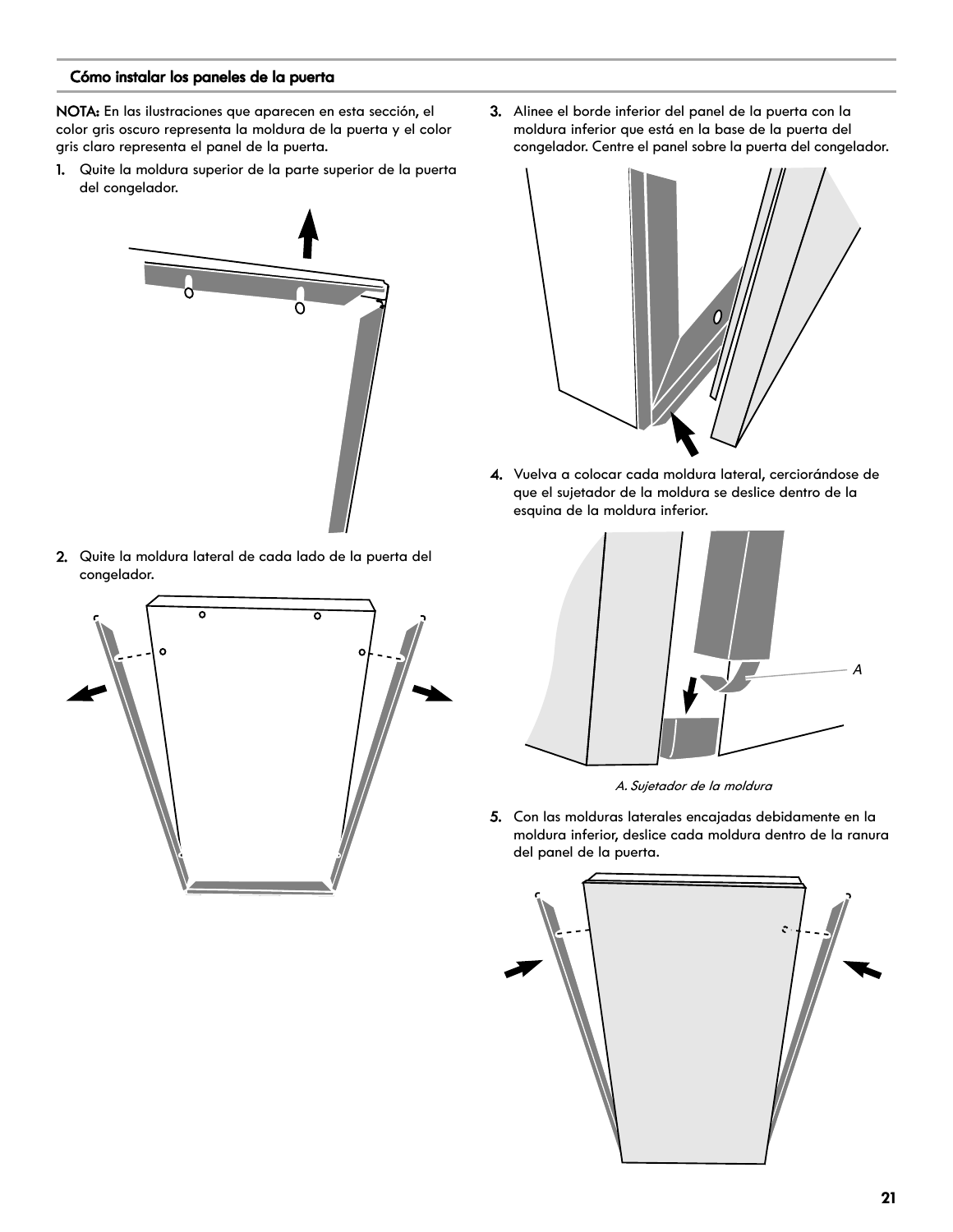6. Alinee la moldura superior con los sujetadores de la moldura que están en la parte superior de cada moldura lateral.

![](_page_21_Figure_1.jpeg)

moldura

7. Deslice la moldura superior dentro de la ranura del panel de la puerta presionando con firmeza hacia abajo. Cerciórese de que las ranuras sobre la moldura superior estén alineadas debidamente con los remaches sobre el panel de la puerta.

![](_page_21_Figure_4.jpeg)

8. Cuando la moldura superior esté asentada por completo, deberá estar casi alineada con la parte superior de la puerta del congelador, cubriendo por completo ambos sujetadores de la moldura lateral.

![](_page_21_Picture_6.jpeg)

9. Repita los pasos anteriores para instalar el panel de la puerta del congelador.

#### **Instalación del marco del despachador (solamente en modelos con despachador)**

Después de instalar los paneles de la puerta a la medida, encaje a presión el marco del despachador sobre la puerta del congelador, como se muestra.

![](_page_21_Picture_10.jpeg)

### **Conexión del suministro de agua**

Lea todas las instrucciones antes de comenzar.

#### **IMPORTANTE:**

- Las instalaciones de plomería deben efectuarse de conformidad con el Código de plomería internacional y los códigos y ordenanzas de plomería locales.
- El tubo de agua gris en la parte posterior del refrigerador (que se utiliza para hacer la conexión a la línea de agua de la casa) es una tubería de plástico PEX (polietileno reticulado). Son aceptables las conexiones de tuberías de cobre y PEX desde la línea de agua de la casa al refrigerador y ayudarán a evitar que el agua y el hielo tengan mal olor o sabor. Revise si hay fugas.
- Instale la tubería sólo en áreas donde las temperaturas permanezcan por encima del punto de congelación.

#### **HERRAMIENTAS NECESARIAS:**

Reúna las herramientas y piezas necesarias antes de comenzar la instalación.

- Destornillador de hoja plana
- Llaves de boca de  $\frac{7}{16}$ " y  $\frac{1}{2}$ " o dos llaves de tuercas ajustables
- Llave de tuercas de  $\frac{1}{4}$ "

#### **Conexión a la línea de agua**

IMPORTANTE: Si enciende el refrigerador antes de conectar la línea del agua, APAGUE la fábrica de hielo.

#### **Estilo 1 (Recomendado)**

- 1. Desenchufe el refrigerador o desconecte el suministro de energía.
- 2. CIERRE el suministro principal de agua. ABRA la llave de agua más cercana el tiempo suficiente para que la tubería de agua se vacíe totalmente.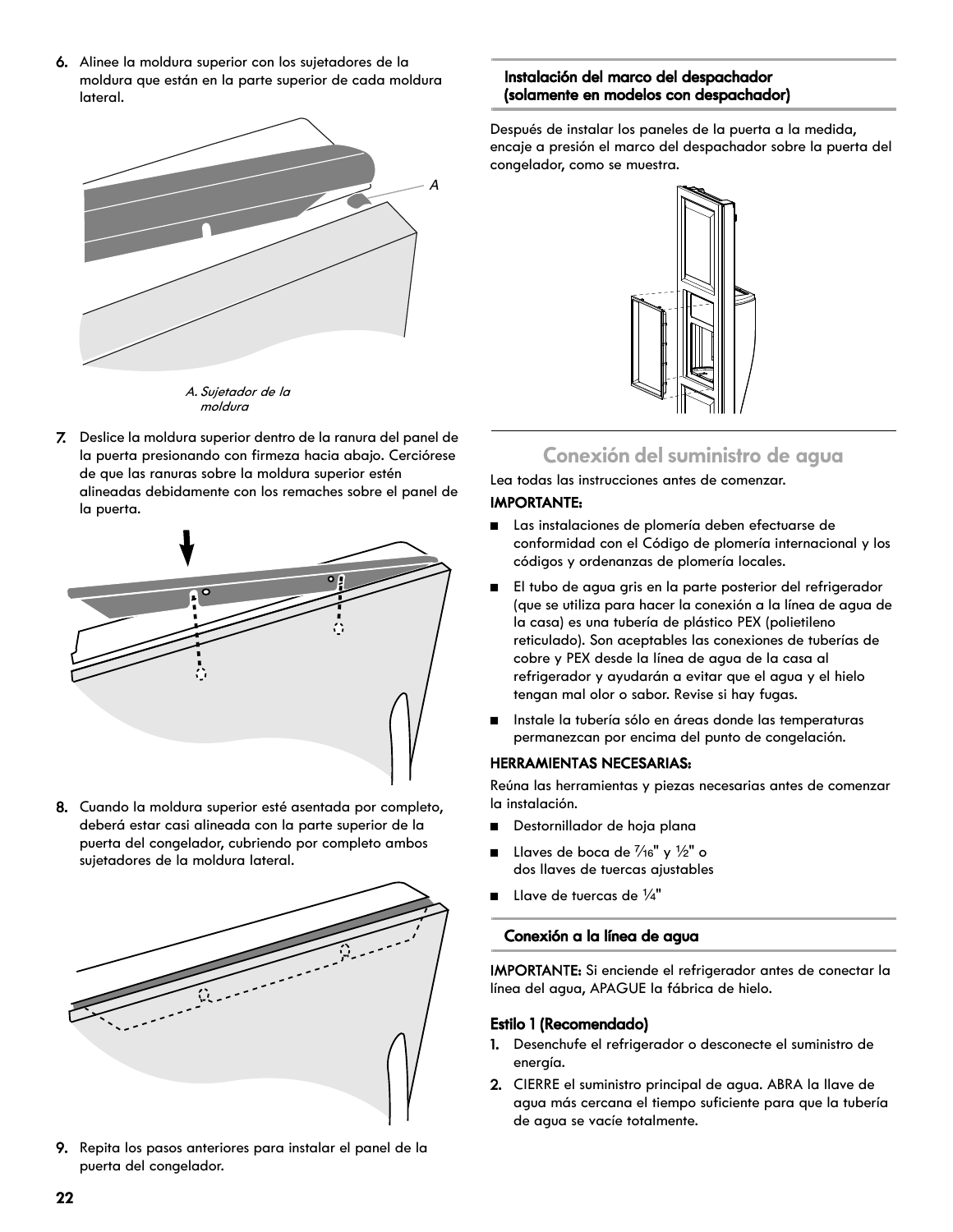3. Use una válvula de cierre de un cuarto de vuelta o una equivalente, abastecida por una línea de cobre de suministro doméstica de  $\frac{1}{2}$ ".

NOTA: Se recomienda una línea de cobre de suministro doméstica, de un mínimo de  $\frac{1}{2}$ " para permitir el flujo suficiente de agua al refrigerador.

![](_page_22_Figure_2.jpeg)

D. Línea de suministro doméstica (½" como mínimo)

- 4. Ahora está listo para conectar la tubería de cobre a la válvula de cierre. Use tubería de cobre blando de  $\frac{1}{4}$ " (6,35 mm) de diámetro exterior, para conectar la válvula de cierre y el refrigerador.
	- Asegúrese de tener la longitud adecuada necesaria para el trabajo. Cerciórese de que ambos extremos de la tubería de cobre estén cortados en ángulo recto.
	- Deslice la manga de compresión y la tuerca de compresión en la tubería de cobre según se ilustra. Introduzca el extremo de la tubería en el extremo de salida en ángulo recto hasta donde sea posible. Atornille la tuerca de compresión en el extremo de salida usando la llave de tuercas ajustable. No ajuste demasiado.

![](_page_22_Figure_7.jpeg)

A. Manga de compresión B. Tuerca de compresión

C. Tubería de cobre

5. Coloque el extremo libre de la tubería en un recipiente o un fregadero, abra el suministro principal del agua y deje correr el agua por la tubería hasta que el agua salga limpia. Cierre la válvula de cierre del tubo de agua.

NOTA: Siempre desagüe la tubería de agua antes de efectuar la conexión final al orificio de entrada de la válvula de agua para evitar un probable mal funcionamiento de la misma.

6. Doble la tubería de cobre para poder encajarla en el orificio de entrada de agua, que está ubicado en la parte trasera de la carcasa del refrigerador, según se ilustra. Deje un serpentín de tubería de cobre para permitir sacar el refrigerador del armario o alejarlo de la pared para el servicio.

#### **Estilo 2**

- 1. Desenchufe el refrigerador o desconecte el suministro de energía.
- 2. CIERRE el suministro principal de agua. ABRA la llave de agua más cercana el tiempo suficiente para que la tubería de agua se vacíe totalmente.
- 3. Busque una tubería vertical de agua fría de  $\frac{1}{2}$ " (1,27 cm) a 1¼" (3,18 cm) cercana al refrigerador.

#### IMPORTANTE:

- Asegúrese de que sea una tubería de agua fría.
- Una tubería horizontal funcionará, pero taladre por el lado superior de la tubería, no por debajo. Esto ayudará a mantener el agua alejada del taladro y evitará que se junte sedimento normal en la válvula.
- 4. Para determinar la longitud de la tubería de cobre que va a necesitar, mida desde la conexión de la parte trasera inferior del refrigerador hasta la tubería de agua. Agregue 7 pies (2,1 m) para permitir la limpieza. Use tubería de cobre de  $\frac{1}{4}$ " (6,35 mm) de diámetro externo. Asegúrese que ambos extremos de la tubería de cobre estén cortados rectos.
- 5. Usando un taladro inalámbrico, haga un orificio de  $\frac{1}{4}$ " (6,35 mm) en la tubería de agua fría que Ud. eligió.

![](_page_22_Picture_22.jpeg)

A. Tubería de agua fría B. Abrazadera para tubería C. Tubería de cobre D. Tuerca de compresión

E. Manga de compresión F. Válvula de cierre G. Tuerca de presión

- 6. Ajuste la válvula de cierre a la tubería de agua fría con una abrazadera para tubería. Asegúrese que el extremo de salida esté firmemente insertado en el orificio taladrado de  $\frac{1}{4}$ " (6,35 mm) en la tubería de agua y que la arandela esté por debajo de la abrazadera para tubería. Ajuste la tuerca de presión. Apriete los tornillos de la abrazadera para tubería lentamente y en forma pareja de manera que la arandela provea un cierre hermético. No apriete demasiado porque se puede quebrar la tubería de cobre.
- 7. Deslice la manga de compresión y la tuerca de compresión sobre la tubería de cobre como se muestra. Inserte el extremo de la tubería en el extremo de salida en forma recta, hasta donde sea posible. Atornille la tuerca de compresión sobre el extremo de salida con una llave ajustable. No apriete demasiado.
- 8. Coloque el extremo libre de la tubería en un recipiente o fregadero y ABRA el suministro principal de agua. Enjuague la tubería hasta que el agua salga limpia. CIERRE la válvula de cierre del agua en la tubería de agua. Enrolle la tubería de cobre en espiral.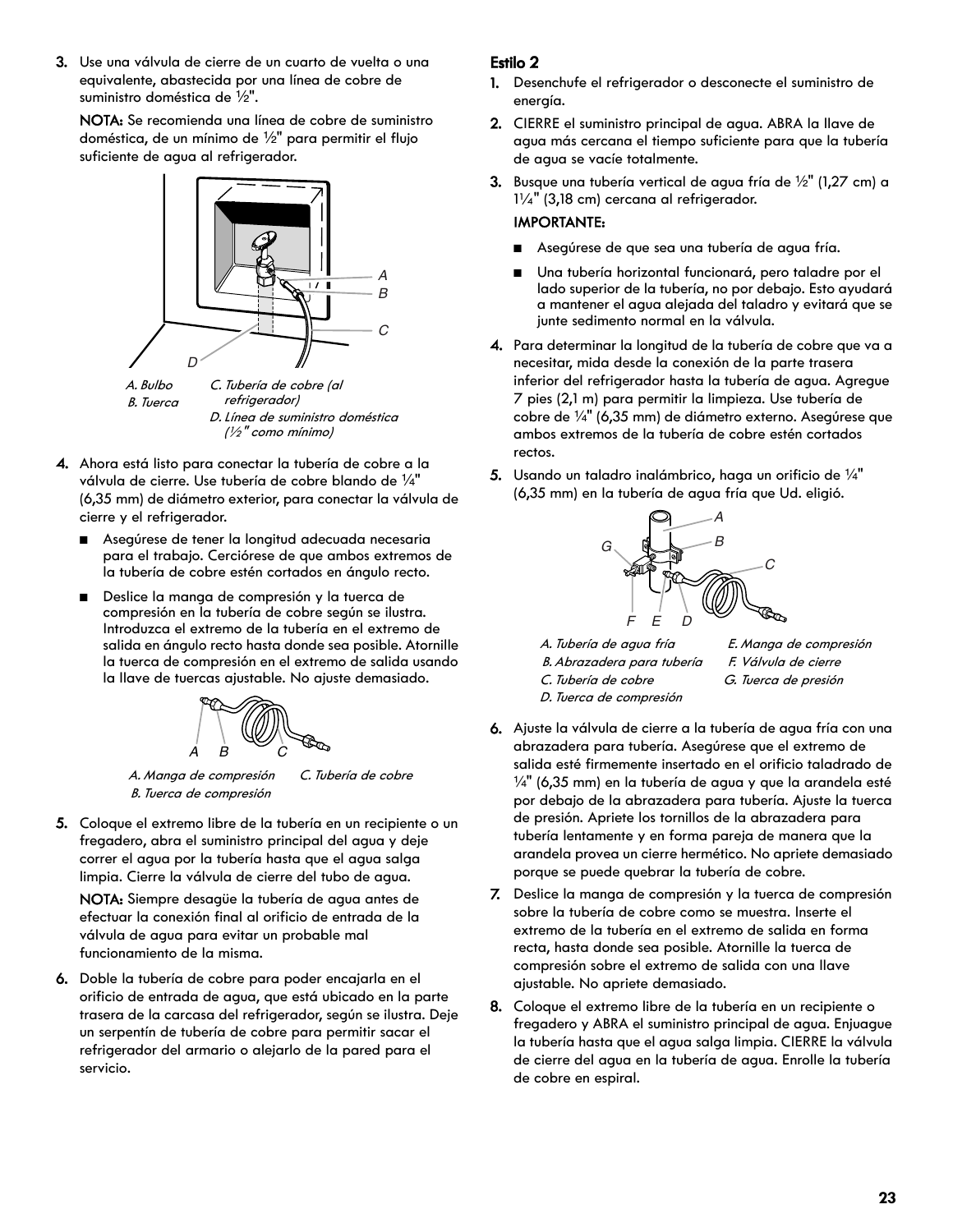#### **Conexión al refrigerador**

#### **Estilo 1**

- 1. Desenchufe el refrigerador o desconecte el suministro de energía.
- 2. Quite y deseche la parte corta de plástico negro del extremo de la entrada de la línea de agua.
- 3. Enrosque la tuerca en el extremo de la tubería. Apriete la tuerca con la mano, y luego apriétela con la llave de tuercas dos giros más. No apriete demasiado.

NOTA: Para evitar ruidos molestos, asegúrese de que la tubería de cobre no toque la pared lateral de la carcasa u otras partes dentro de la carcasa.

![](_page_23_Figure_6.jpeg)

![](_page_23_Figure_7.jpeg)

D. Tubería de agua del refrigerador

- 4. Instale la abrazadera para tubos de suministro de agua alrededor de la línea de suministro de agua, para reducir la tensión en el acoplamiento.
- 5. ABRA la válvula de cierre.
- 6. Revise si hay fugas. Ajuste las conexiones (incluso las de la válvula) o tuercas que tengan fugas.

#### **Estilo 2**

- 1. Desenchufe el refrigerador o desconecte el suministro de energía.
- 2. Quite y deseche la parte de plástico que está sujeta a la entrada de la válvula de agua.
- 3. Fije el tubo de cobre a la entrada de la válvula usando una tuerca de compresión y manga de compresión como se muestra. Ajuste la tuerca de compresión. No apriete demasiado.
- 4. Use la abrazadera para tubería en la parte trasera del refrigerador para afianzar la tubería al refrigerador según se muestra. Esto ayudará a evitar daños en la tubería cuando el refrigerador se empuje nuevamente contra la pared.
- 5. ABRA la válvula de cierre.

6. Revise si hay fugas. Ajuste las conexiones (incluso las de la válvula) o tuercas que tengan fugas.

![](_page_23_Figure_19.jpeg)

7. En algunos modelos, la fábrica de hielo está equipada con un filtro de agua incorporado. Si las condiciones del agua local requieren un segundo filtro de agua, se debe instalar en la línea de agua de  $\frac{1}{4}$ " (6,35 mm) en cualquiera de las conexiones de la tubería. Consiga un filtro de agua del distribuidor de electrodomésticos más cercano a su domicilio.

#### **Estilo 3**

- 1. Desenchufe el refrigerador o desconecte el suministro de energía.
- 2. Retire y descarte el tapón de nylon negro del tubo de agua gris en la parte trasera del refrigerador.
- 3. Si el tubo de agua gris suministrado con el refrigerador no es suficientemente largo, se necesita un acoplamiento de  $\frac{1}{4}$ " x  $\frac{1}{4}$ " (6,35 mm x 6,35 mm) para conectar la tubería de agua a una línea doméstica de agua existente. Enrosque la tuerca provista sobre el acoplamiento en el extremo de la tubería de cobre.

NOTA: Apriete la tuerca a mano. Luego apriétela dos vueltas adicionales con una llave de tuercas. No apriete demasiado.

![](_page_23_Figure_26.jpeg)

refrigerador B. Tuerca (provista) C. Bulbo

D. Acoplamiento (adquirido) E. Férula (adquirida) F. Tuerca (adquirida) G. Línea de agua de la casa

- 4. ABRA la válvula de cierre.
- 5. Revise si hay fugas. Apriete aquellas tuercas o conexiones que tengan fugas (incluidas las conexiones en la válvula).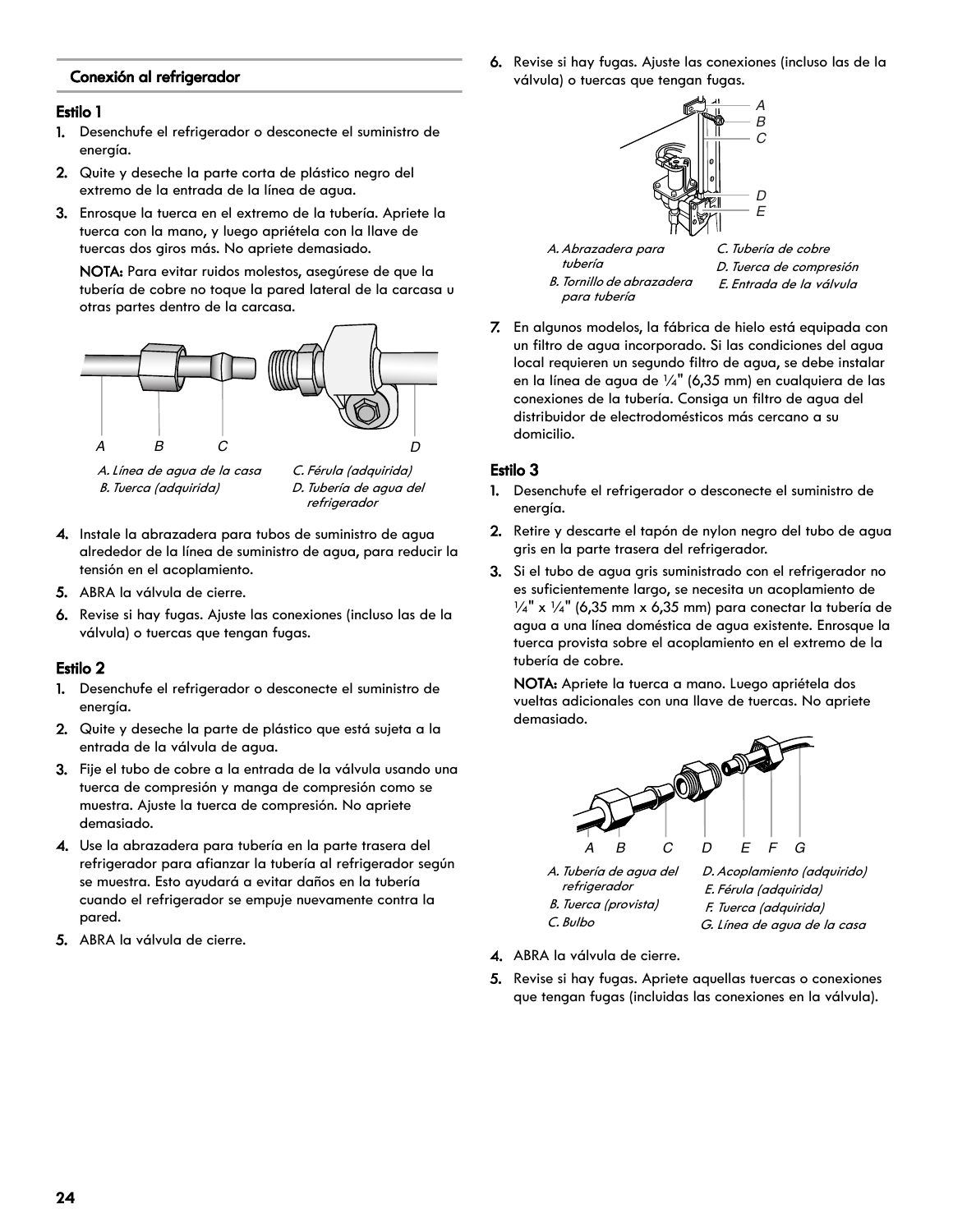**Cómo enchufar el refrigerador**

# **ADVERTENCIA**

![](_page_24_Picture_2.jpeg)

**Peligro de Choque Eléctrico**

**Conecte a un contacto de pared de conexión a tierra de 3 terminales.**

**No quite la terminal de conexión a tierra.**

**No use un adaptador.**

**No use un cable eléctrico de extensión.**

**No seguir estas instrucciones puede ocasionar la muerte, incendio o choque eléctrico.**

1. Enchufe a un contacto de pared de conexión a tierra de 3 terminales.

## **Preparación del sistema de agua**

Sírvase leer antes de usar el sistema de agua.

Inmediatamente después de la instalación, siga los pasos a continuación para asegurarse de que el sistema de agua esté debidamente limpio.

- 1. Abra la puerta del congelador y apague la fábrica de hielo. El interruptor de On/Off (Encendido/Apagado) es accesible sólo cuando se ha quitado el depósito de hielo. El interruptor está ubicado en la puerta del congelador, en el lado izquierdo de la pared alrededor del depósito de hielo. Mueva el interruptor a la posición OFF (Apagado - hacia la derecha).
- 2. Asegúrese de que el filtro de agua esté instalado adecuadamente.

No use con agua que no sea microbiológicamente segura o que sea de calidad desconocida sin desinfectarla adecuadamente antes o después del sistema. Pueden usarse sistemas certificados para la reducción de quistes en aguas desinfectadas que puedan contener quistes filtrables.

3. Enjuague el sistema de agua. Use un recipiente resistente para oprimir y sostener la barra del despachador por 5 segundos, luego suéltela por 5 segundos. Repita hasta que el agua comience a correr. Una vez que el agua haya comenzado a correr, continúe presionando y soltando la barra del despachador (5 segundos activado, 5 segundos desactivado) hasta despachar un total de 3 gal. (12 L). Esto eliminará el aire en el filtro y en el sistema de despachado de agua y preparará el filtro de agua para ser usado. En algunas casas se podrá requerir enjuague adicional. A medida que sale aire del sistema, es posible que salgan chorros de agua repentinos del despachador.

- 4. Abra la puerta del congelador y encienda la fábrica de hielo. Mueva el interruptor a la posición ON (Encendido hacia la izquierda). Vea el Manual de uso y cuidado o las Instrucciones para el usuario para obtener más instrucciones sobre el funcionamiento de su fábrica de hielo.
	- Deje transcurrir 24 horas para la producción del primer lote de hielo.
	- Deshágase de los tres primeros lotes de hielo producidos.
	- Dependiendo de su modelo, puede ser que Ud. desee elegir la característica máxima de hielo para incrementar la producción de hielo.

## **Nivelación y cierre de la puerta**

Su refrigerador tiene dos patas frontales regulables – una a la derecha y otra a la izquierda. En la mayoría de los casos, el refrigerador debe estar estable cuando las dos patas están tocando el piso. Si su refrigerador parece inestable o usted quiere que las puertas se cierren con mayor facilidad, ajuste la inclinación del refrigerador usando las instrucciones siguientes:

1. Mueva el refrigerador hacia su posición final. Abra ambas puertas 90°. Quite la rejilla de la base sacando los 2 tornillos, luego jale hacia fuera las esquinas exteriores.

![](_page_24_Figure_24.jpeg)

NOTA: Las puertas solo deben de abrirse a 90°. Si se abren por completo, la rejilla de la base no se podrá quitar.

2. Las dos patas niveladoras están ubicadas en los soportes a cada lado del producto.

![](_page_24_Figure_27.jpeg)

C. Pata niveladora

NOTA: Para quitar un poco de peso de las patas niveladoras, haga que alguien empuje la parte superior del refrigerador. Esto facilita los ajustes.

3. Use una llave de boca o una llave ajustable de  $\frac{1}{4}$ " para regular las patas niveladoras. Gire la pata reguladora hacia la izquierda para levantar ese lado del producto o gire la pata reguladora hacia la derecha para bajar ese lado.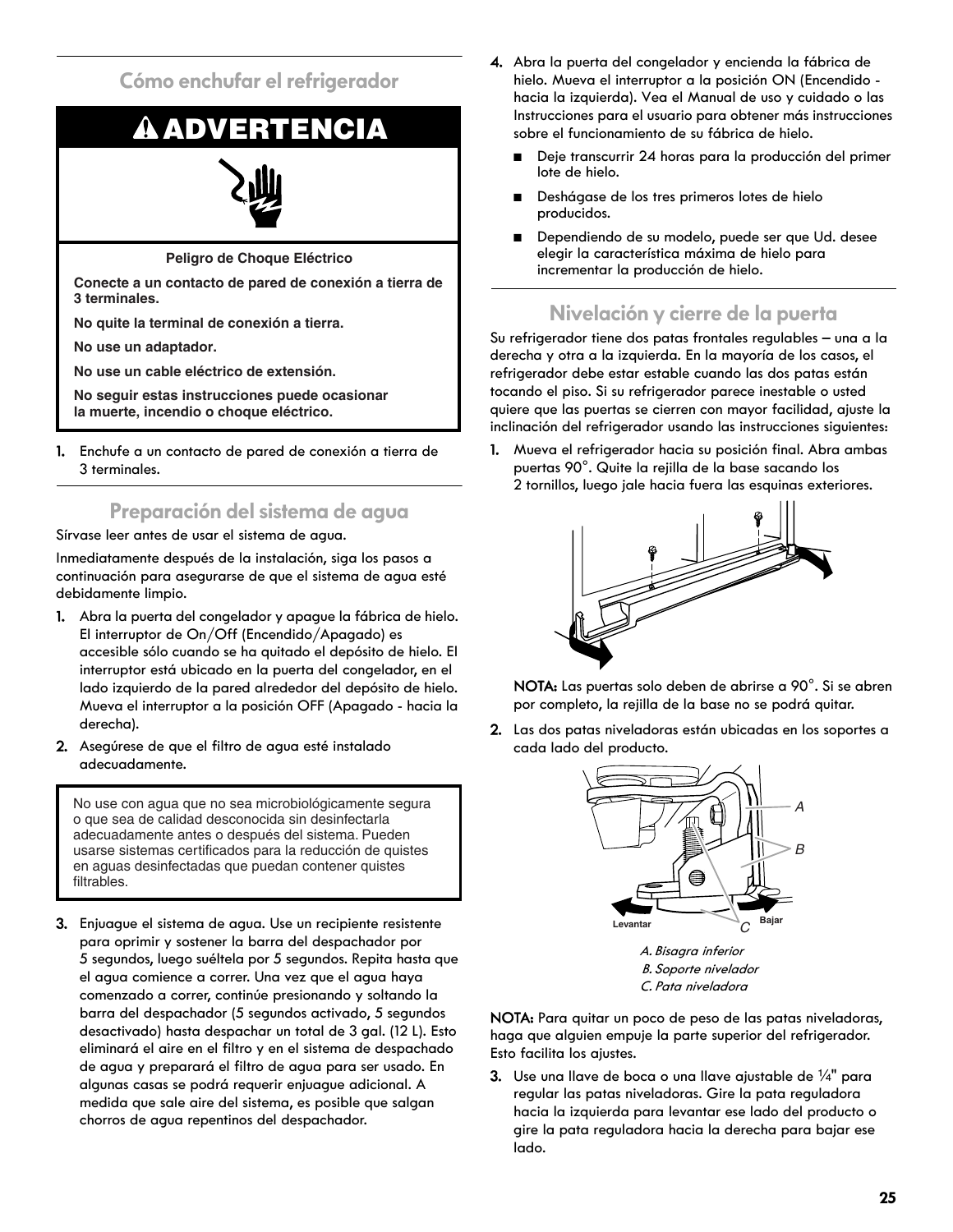4. Abra ambas puertas nuevamente y verifique para asegurarse que se cierran con la facilidad que usted desea. De lo contrario, incline el refrigerador ligeramente más hacia la parte posterior, girando las patas niveladoras hacia la izquierda. Puede tomar varias vueltas más, y usted deberá girar ambas patas niveladoras la misma cantidad de veces.

NOTA: Cada vez que necesite mover el refrigerador, gire las patas niveladoras hacia la derecha hasta que no toquen más el piso. Esto permitirá que el refrigerador ruede con más facilidad.

### **Alineamiento de la puerta**

Puede parecer que las puertas de un refrigerador que no esté nivelado de lado a lado no estén alineadas debidamente. Si las puertas parecen estar de esta manera, siga las instrucciones de la sección previa para verificar la nivelación.

Las puertas han sido diseñadas con alturas ligeramente diferentes cuando el refrigerador está vacío, para compensar por el peso de los alimentos que serán colocados en las puertas. Si las puertas aún no están alineadas después de verificar la nivelación y de poner alimentos en el refrigerador, siga los pasos a continuación para regular el alineamiento de las puertas.

1. Abra ambas puertas 90° y quite la rejilla de la base, si es necesario.

![](_page_25_Figure_6.jpeg)

2. Ubique el tornillo de alineamiento que está ubicado en la bisagra inferior de la puerta del refrigerador.

![](_page_25_Figure_8.jpeg)

A. Tornillo de alineamiento

- 3. Use una llave de boca o una llave ajustable de  $\frac{5}{16}$ " para girar el tornillo. Para levantar la puerta del refrigerador, gire el tornillo hacia la derecha. Para bajar la puerta, gire el tornillo hacia la izquierda.
- 4. Verifique que las puertas estén niveladas en la parte de arriba. Si es necesario, continúe girando el tornillo de alineamiento hasta que las puertas queden alineadas.
- 5. Abra ambas puertas 90°. Vuelva a colocar la rejilla de la base.

### **Complete la instalación**

- 1. Gire la válvula de la tubería de suministro de agua a la posición "Abierta".
- 2. Gire el interruptor del refrigerador a la posición ON (Encendido). Espere unos minutos. Busque fugas en las conexiones de la tubería de agua.
- 3. Fije los controles del compartimiento del refrigerador y del congelador en su posición central. Verifique que el compresor está funcionando correctamente y que todas las luces funcionan.
- 4. Enjuague el sistema de agua antes de utilizarlo. Vea "Prepare el sistema de agua".

NOTA: Si se sigue construyendo después de haber instalado el refrigerador, fije los controles en OFF (Apagado).

#### **Si el refrigerador no funciona**

- Verifique que el disyuntor no se haya disparado o que no se haya quemado un fusible.
- Verifique que el cable del suministro de energía esté enchufado en un contacto de pared de conexión a tierra de 3 terminales.
- Vea "Solución de problemas" en el Manual de uso y cuidado o las Instrucciones para el usuario.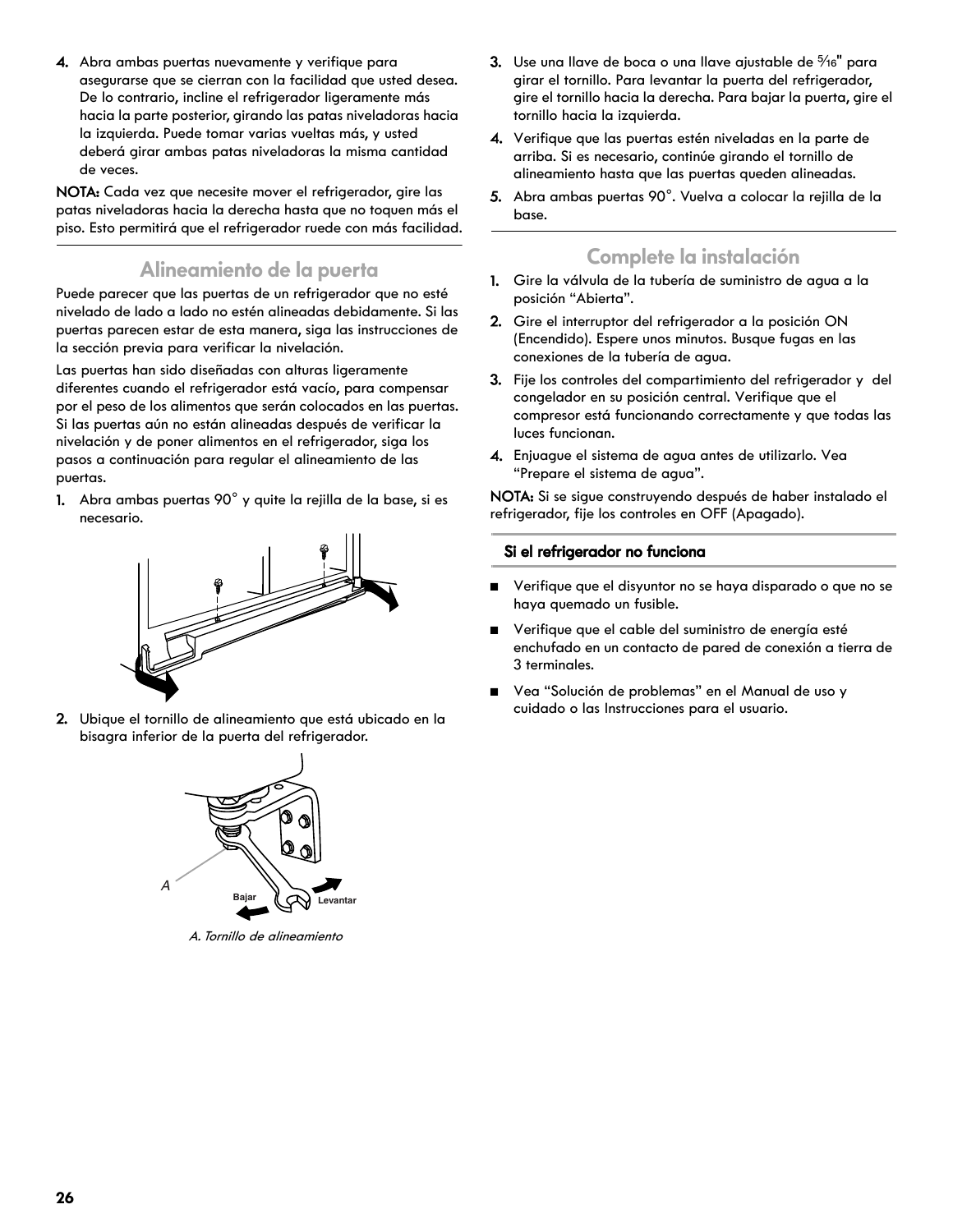## **INSTRUCTIONS D'INSTALLATION**

**Réfrigérateur côte à côte à profondeur de comptoir**

### **Assistance ou service**

#### **Si vous avez des questions**

Si vous avez des questions concernant le fonctionnement, le nettoyage ou l'entretien de votre réfrigérateur, consulter le Guide d'utilisation et d'entretien.

#### **Si vous avez besoin de service**

Préservez la conception de qualité de votre réfrigérateur en appelant le service Pièces et réparations de Sears au 1-800-4-MY-HOME®.

#### **Conservez ce manuel et votre reçu de vente ensemble pour référence ultérieure. Pour le service sous garantie, vous devez présenter un document prouvant la date d'achat ou d'installation.**

Inscrivez les renseignements suivants au sujet de votre appareil ménager pour vous aider à obtenir assistance ou service en cas de besoin. Vous devrez connaître le numéro de modèle et le numéro de série au complet. Vous trouverez ces renseignements sur la plaque signalétique située sur la paroi interne du compartiment de réfrigération.

Nom du marchand **with the matrice of the state of the state of the state of the state of the state of the state of the state of the state of the state of the state of the state of the state of the state of the state of the** 

**Numéro de série\_\_\_\_\_\_\_\_\_\_\_\_\_\_\_\_\_\_\_\_\_\_\_\_\_\_\_\_\_\_\_\_\_\_\_\_\_\_\_\_\_**

**Adresse\_\_\_\_\_\_\_\_\_\_\_\_\_\_\_\_\_\_\_\_\_\_\_\_\_\_\_\_\_\_\_\_\_\_\_\_\_\_\_\_\_\_\_\_\_\_\_\_**

**Numéro de téléphone\_\_\_\_\_\_\_\_\_\_\_\_\_\_\_\_\_\_\_\_\_\_\_\_\_\_\_\_\_\_\_\_\_\_\_\_\_**

**Numéro de modèle 106. \_\_\_\_\_\_\_\_\_\_\_\_\_\_\_\_\_\_\_\_\_\_\_\_\_\_\_\_\_\_\_\_\_\_**

**Date d'achat \_\_\_\_\_\_\_\_\_\_\_\_\_\_\_\_\_\_\_\_\_\_\_\_\_\_\_\_\_\_\_\_\_\_\_\_\_\_\_\_\_\_\_\_**

# **SÉCURITÉ DU RÉFRIGÉRATEUR**

### **Votre sécurité et celle des autres est très importante.**

Nous donnons de nombreux messages de sécurité importants dans ce manuel et sur votre appareil ménager. Assurez-vous de toujours lire tous les messages de sécurité et de vous y conformer.

![](_page_26_Picture_18.jpeg)

Voici le symbole d'alerte de sécurité.

Ce symbole d'alerte de sécurité vous signale les dangers potentiels de décès et de blessures graves à vous et à d'autres.

Tous les messages de sécurité suivront le symbole d'alerte de sécurité et le mot "DANGER" ou "AVERTISSEMENT". Ces mots signifient :

## **DANGER**

## **AVERTISSEMENT**

**Risque possible de décès ou de blessure grave si vous ne suivez pas immédiatement les instructions.** 

**Risque possible de décès ou de blessure grave si vous ne suivez pas les instructions.** 

Tous les messages de sécurité vous diront quel est le danger potentiel et vous disent comment réduire le risque de blessure et ce qui peut se produire en cas de non-respect des instructions.

Avertissements de la proposition 65 de l'État de Californie :

AVERTISSEMENT : Ce produit contient au moins un produit chimique connu par l'État de Californie pour être à l'origine de cancers.

AVERTISSEMENT : Ce produit contient au moins un produit chimique connu par l'État de Californie pour être à l'origine de malformations et autres déficiences de naissance.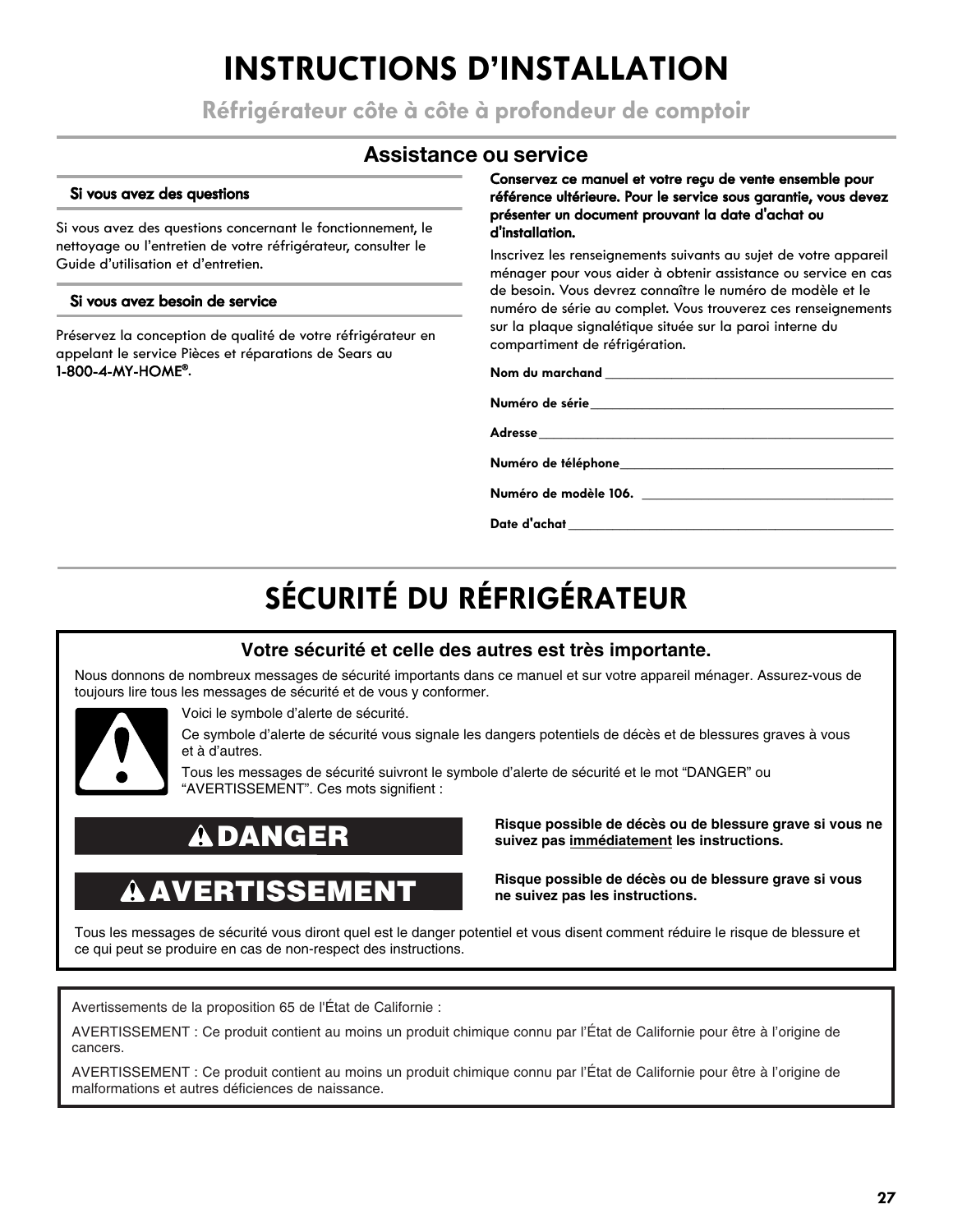## **EXIGENCES D'INSTALLATION**

## **Outillage et pièces**

#### **IMPORTANT :**

- Respecter toutes les prescriptions des codes et règlements en vigueur.
- Installateur : Remettre les instructions d'installation au propriétaire.
- Propriétaire : Conserver les instructions d'installation pour consultation ultérieure et pour utilisation par l'inspecteur local des installations électriques.
- Garder la pièce de carton ou de contreplaqué d'expédition sous le réfrigérateur jusqu'à son installation à l'emplacement de service.
- Observer les spécifications et dimensions d'installation.
- Retirer toute moulure ou tout panneau décoratif des meubles de cuisine qui entraveraient l'accès au réfrigérateur lors d'une intervention de réparation.
- Communiquer avec un électricien qualifié.

#### **OUTILLAGE REQUIS (sur certains modèles) :**

Rassembler les outils et pièces nécessaires avant de commencer l'installation. Lire et suivre les instructions fournies avec les outils indiqués ici.

- Perceuse sans fil
- Clé de 5/16" ou clé à molette

Clés plates de  $\frac{7}{16}$ " et  $\frac{1}{2}$ "

- Tourne-écrou de  $\frac{1}{4}$ " et foret
- Deux clés à molette
- Tournevis à lame plate Clés à douille de  $\frac{3}{8}$ " et  $\frac{1}{2}$ "

#### **PIÈCES NÉCESSAIRES (sur certains modèles) :**

- Votre marchand de réfrigérateurs présente une trousse avec un robinet d'arrêt à étrier de  $\frac{1}{4}$ " (6,35 mm), un raccord et un tube en cuivre.
- Ou vous pouvez acheter un tube en cuivre de  $\frac{1}{4}$ " (6,35 mm) avec un robinet d'arrêt et un raccord de compression de  $\frac{1}{4}$ " (6,35 mm).
- Selon les raccordements de la canalisation d'eau, il vous faudra peut-être aussi un écrou de  $\frac{1}{4}$ " (6,35 mm) et une virole de  $\frac{1}{4}$ " (6,35 mm).

### **Dimensions du produit**

#### **Vue de dessus**

![](_page_27_Figure_23.jpeg)

| <b>Style</b><br>de porte | Profondeur<br>А      | Profondeur           | Profondeur          |
|--------------------------|----------------------|----------------------|---------------------|
| <b>Plate</b>             | $27\frac{1}{2}$ "    | $2^{5}/s$ " (6,5 cm) | 30" (76,3 cm)       |
|                          | $(69, 8 \text{ cm})$ | maximale*            | maximale*           |
| Incurvée                 | $28\%$ "             | $2^{5}/8"$           | $31\frac{1}{8}$     |
|                          | $(72, 5 \text{ cm})$ | $(6, 5 \text{ cm})$  | $(79,1 \text{ cm})$ |

\*Les dimensions peuvent varier en fonction du type de poignée de porte. La profondeur pour utilisation de la poignée la plus large est indiquée.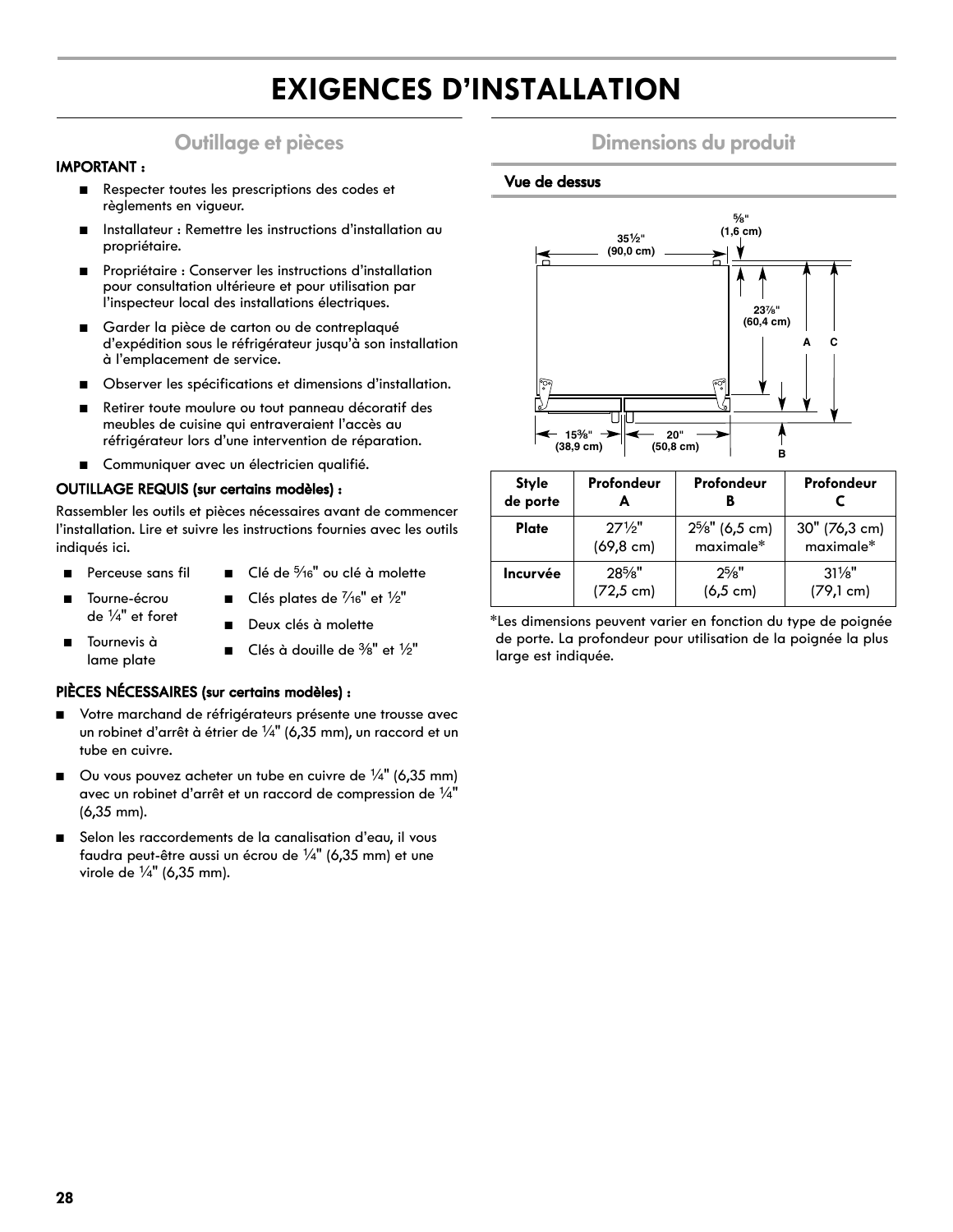![](_page_28_Figure_0.jpeg)

#### **Vue latérale**

Les dimensions de hauteur sont illustrées avec les pieds de nivellement déployés à la hauteur minimum de  $\frac{1}{4}$ " (6,35 mm) sous le réfrigérateur.

REMARQUE : Lorsque les pieds de nivellement sont complètement déployés à 1" (25 mm) sous le réfrigérateur, ajouter  $\frac{3}{4}$ " (19 mm) aux dimensions de hauteur.

- Le cordon d'alimentation mesure 61¼" (155,6 cm) de long.
- La canalisation d'eau fixée à l'arrière du réfrigérateur mesure 78" (198,1 cm) de long.

![](_page_28_Figure_6.jpeg)

| Taille du<br>modèle | <b>Hauteur A</b>      | <b>Hauteur B</b>      | <b>Hauteur C</b>      |
|---------------------|-----------------------|-----------------------|-----------------------|
| 69"                 | $68\%$ "              | $68\%$ "              | $68\frac{1}{2}$       |
|                     | $(174, 8 \text{ cm})$ | $(174, 9 \text{ cm})$ | $(174, 2 \text{ cm})$ |
| 72"                 | $71\frac{1}{4}$       | $71\frac{1}{4}$       | 71"                   |
|                     | $(180, 8 \text{ cm})$ | $(180.9 \text{ cm})$  | $(180, 2 \text{ cm})$ |

#### **Dimensions de l'ouverture**

■ Les dimensions de hauteur sont illustrées avec les pieds de nivellement déployés à la hauteur minimum de  $\frac{1}{4}$ " (6,35 mm) sous le réfrigérateur.

REMARQUE : Lorsque les pieds de nivellement sont complètement déployés à 1" (25 mm) sous le réfrigérateur, ajouter  $\frac{3}{4}$ " (19 mm) aux dimensions de hauteur.

■ Dans l'illustration suivante, A représente la hauteur d'ouverture nécessaire pour des placards ordinaires. Pour les portes de placard à recouvrement complet avec ensemble de garniture, ajouter  $\frac{1}{8}$ " (0,3 cm).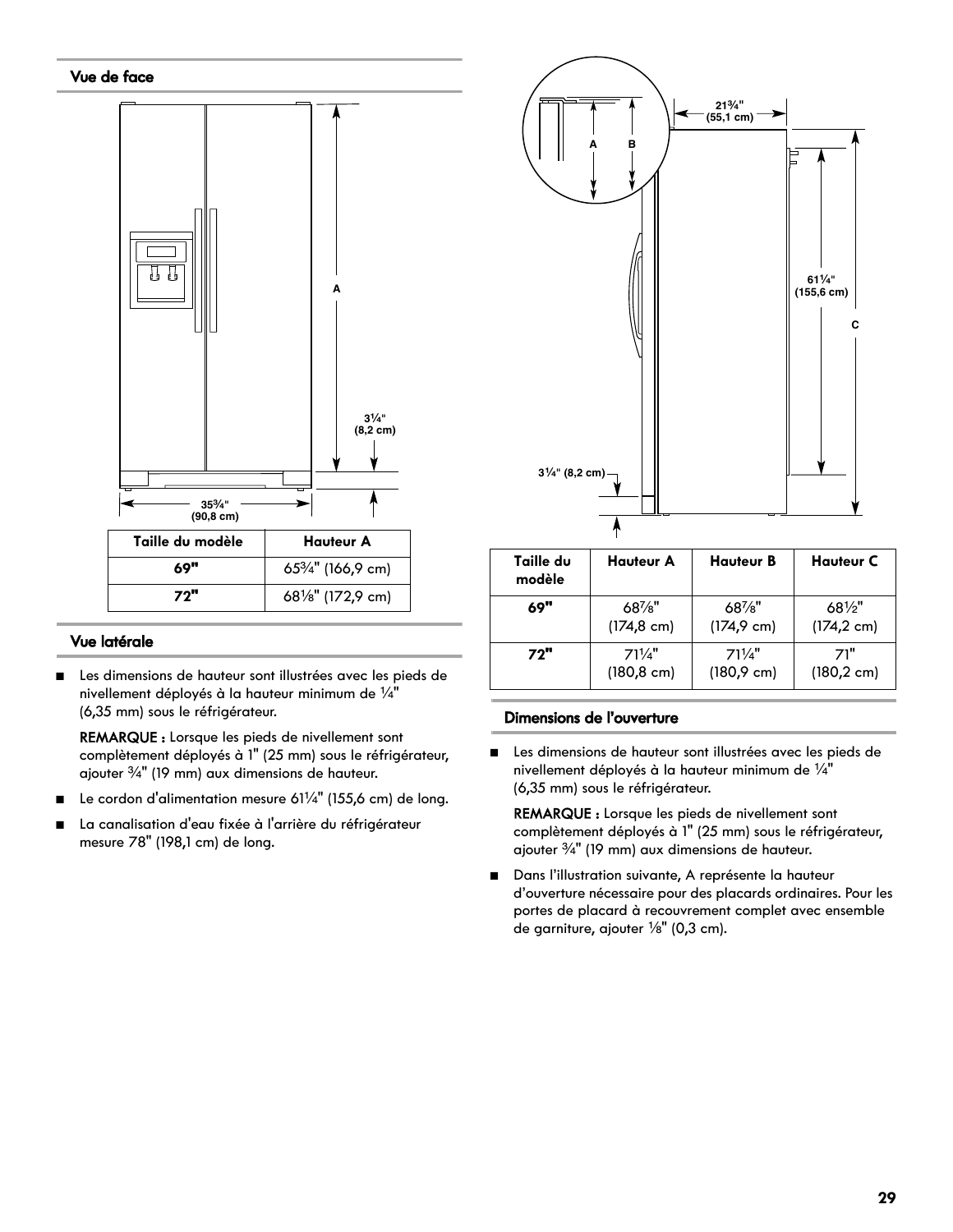■ Dans l'illustration suivante, B représente la distance nécessaire pour l'ouverture complète de la porte du congélateur et C la distance nécessaire pour l'ouverture complète de la porte du réfrigérateur.

![](_page_29_Figure_1.jpeg)

| Taille du<br>modèle et<br>style de porte | Hauteur<br>A                 | Largeur<br>B                                  | Largeur<br>г                                           |
|------------------------------------------|------------------------------|-----------------------------------------------|--------------------------------------------------------|
| 69"<br>Plate                             | 69"<br>$(175, 3 \text{ cm})$ | $13\%$ "<br>$(34, 5 \text{ cm})$<br>maximale* | $18\frac{1}{8}$<br>$(46, 0 \text{ cm})$<br>maximale*   |
| 72"<br>Plate                             | 72"<br>$(182, 9 \text{ cm})$ | $13\%$ "<br>$(34, 5 \text{ cm})$<br>maximale* | $18\frac{1}{8}$ "<br>$(46, 0 \text{ cm})$<br>maximale* |
| 69"<br>Incurvée                          | 69"<br>$(175, 3 \text{ cm})$ | $13\frac{3}{4}$ "<br>$(34, 9 \text{ cm})$     | $18\%$ "<br>$(46, 4 \text{ cm})$                       |
| 72"<br><b>Incurvée</b>                   | 72"<br>$(182, 9 \text{ cm})$ | $13\frac{3}{4}$ "<br>(34,9 cm)                | $18\%$ "<br>$(46, 4 \text{ cm})$                       |

\*Les dimensions peuvent varier en fonction du type de poignée de porte. La largeur pour utilisation de la poignée la plus large est indiquée.

#### **Dimensions pour le pivotement des portes**

- L'emplacement d'installation doit permettre l'ouverture des portes à un angle minimal de 165°.
- Dans l'illustration suivante, A représente la distance nécessaire pour l'ouverture complète de la porte du congélateur et B la distance nécessaire pour l'ouverture complète de la porte du réfrigérateur.

![](_page_29_Figure_7.jpeg)

| <b>Dimension</b> | <b>Portes plates</b>                       | Portes incurvées                           |
|------------------|--------------------------------------------|--------------------------------------------|
| A                | $13\frac{5}{8}$ " (34,5 cm)<br>$maximale*$ | 13 <sup>3</sup> / <sub>4</sub> " (34,9 cm) |
| в                | $18\frac{1}{8}$ " (46,0 cm)<br>maximale*   | 18%" (46,4 cm)                             |
|                  | $2\frac{3}{4}$ " (6,7 cm)<br>maximale*     | $3\frac{3}{4}$ " (9,4 cm)                  |
|                  | $\frac{1}{8}$ " (0,2 cm)                   | $1\frac{1}{4}$ " (2,9 cm)                  |

\*Les dimensions peuvent varier en fonction du type de poignée de porte. La largeur pour utilisation de la poignée la plus large est indiquée.

![](_page_29_Figure_10.jpeg)

**que l'essence, loin du réfrigérateur.**

**Le non-respect de cette instruction peut causer un décès, une explosion ou un incendie.** 

#### **REMARQUES :**

- Le réfrigérateur à profondeur de comptoir peut être installé dans un encastrement, à l'extrémité des placards ou en position autonome.
- Si vous installez le réfrigérateur pour qu'il soit en affleurement avec les placards inférieurs, il faut enlever toutes les moulures et plinthes de l'arrière de l'ouverture du réfrigérateur. Laisser un espace de 1" (2,54 cm) derrière le réfrigérateur.
- L'emplacement doit permettre l'ouverture complète des portes. Voir la section "Dimensions pour le pivotement des portes".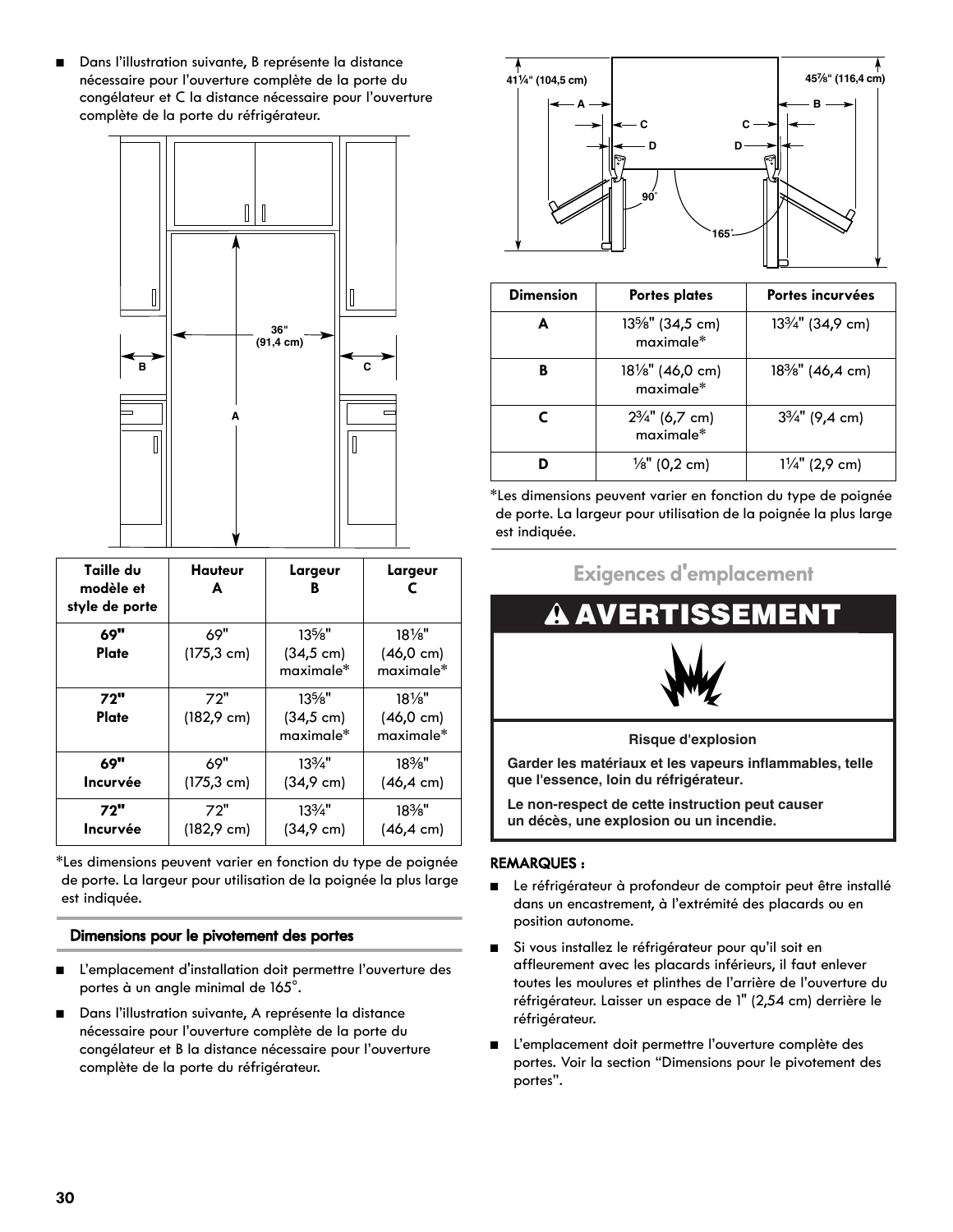- Ce réfrigérateur est conçu pour être utilisé dans un endroit où la température est comprise entre un minimum de 55°F (13°C) et un maximum de 110°F (43°C). La plage de température ambiante idéale pour une performance optimale est comprise entre 60°F (15°C) et 90°F (32°C). Respecter cette plage de température permet aussi de réduire la consommation d'électricité et d'optimiser l'efficacité du refroidissement. Il est recommandé de ne pas installer le réfrigérateur près d'une quelconque source de chaleur, tel un four ou un radiateur.
- Le plancher doit supporter le poids du réfrigérateur (plus de 600 lb [272 kg], les panneaux de porte ainsi que le contenu).

### **Spécifications électriques**

## **AVERTISSEMENT**

![](_page_30_Picture_4.jpeg)

**Risque de choc électrique**

**Brancher sur une prise à 3 alvéoles reliée à la terre.**

**Ne pas enlever la broche de liaison à la terre.**

**Ne pas utiliser un adaptateur.**

**Ne pas utiliser un câble de rallonge.**

**Le non-respect de ces instructions peut causer un décès, un incendie ou un choc électrique.**

Avant de placer le réfrigérateur à son emplacement final, il est important de vous assurer d'avoir la connexion électrique appropriée.

#### **Méthode recommandée de mise à la terre**

Une source d'alimentation de 115 volts, 60 Hz, type 15 ou 20 ampères CA seulement, protégée par fusible et adéquatement mise à la terre est nécessaire. Il est recommandé d'utiliser un circuit distinct pour alimenter uniquement votre réfrigérateur. Utiliser une prise murale qui ne peut pas être mise hors circuit à l'aide d'un commutateur. Ne pas utiliser de rallonge.

IMPORTANT : Si ce produit est connecté à une prise protégée par un disjoncteur de fuite à la terre, un déclenchement intempestif peut se produire et causer une perte de refroidissement. La qualité et la saveur des aliments risquent d'être affectées. Si un déclenchement intempestif se produit et si les aliments semblent de piètre qualité, jeter le tout.

REMARQUE : Avant d'exécuter tout type d'installation, nettoyage ou remplacement d'une ampoule d'éclairage, tourner le réglage (réglage du thermostat, du réfrigérateur ou du congélateur selon le modèle) à OFF (arrêt) et déconnecter ensuite le réfrigérateur de la source de courant électrique. Lorsque vous avez terminé, reconnecter le réfrigérateur à la source de courant électrique et mettre de nouveau le réglage (réglage du thermostat, du réfrigérateur ou du congélateur selon le modèle) au réglage désiré.

## **Spécifications de l'alimentation en eau**

Rassembler les outils et pièces nécessaires avant de commencer l'installation. Lire et suivre les instructions fournies avec les outils indiqués ici.

#### **OUTILLAGE REQUIS :**

- Tournevis à lame plate
- Clés plates de  $\frac{7}{16}$ " et  $\frac{1}{2}$ " ou deux clés à molette
- Tourne-écrou de 1/4"
- Foret de  $\frac{1}{4}$ "
- Perceuse sans fil

REMARQUE : Votre marchand de réfrigérateurs présente une trousse disponible avec un robinet d'arrêt à étrier de  $\frac{1}{4}$ " (6,35 mm), un raccord et un tube en cuivre. Avant l'achat, s'assurer que le robinet d'arrêt à étrier est conforme à vos codes locaux de plomberie. Ne pas employer de robinet d'arrêt à étrier de  $\frac{3}{16}$ " (4,76 mm) ou de type à percer, ce qui réduit le débit d'eau et cause une obstruction plus facilement.

#### **IMPORTANT :**

- Toutes les installations doivent être conformes aux exigences des codes locaux de plomberie.
- Utiliser un tube en cuivre et vérifier s'il y a des fuites. Installer les tubes en cuivre seulement à des endroits où la température se maintient au-dessus du point de congélation.

#### **Pression de l'eau**

Une alimentation en eau froide avec une pression entre 30 et 120 lb/po<sup>2</sup> (207 et 827 kPa) est nécessaire pour faire fonctionner le distributeur d'eau et la machine à glaçons. Si vous avez des questions au sujet de la pression de votre eau, appeler un plombier qualifié agréé.

#### **Alimentation en eau par osmose inverse**

IMPORTANT : La pression de l'alimentation en eau entre le système d'osmose inverse et la valve d'arrivée d'eau du réfrigérateur doit être entre 30 et 120 lb/po2 (207 et 827 kPa).

Si un système de purification de l'eau par osmose inverse est raccordé à votre alimentation en eau froide, la pression de l'eau au système doit être d'un minimum de 40 à 60 lb/po2 (276 à 414 kPa).

Si la pression de l'eau au système d'osmose inverse est inférieure à 40 à 60 lb/po² (276 à 414 kPa) :

- Vérifier si le filtre à sédiments du système d'osmose inverse est bloqué et le remplacer si nécessaire.
- Laisser le réservoir du système d'osmose inverse se remplir après une utilisation intense.
- Si votre réfrigérateur comporte un filtre à eau, celui-ci peut réduire encore plus la pression de l'eau lorsqu'il est utilisé avec un système d'osmose inverse. Retirer le filtre à eau. Voir "Système de filtration d'eau" dans le Guide d'utilisation et d'entretien.

Si vous avez des questions au sujet de la pression de votre eau, appeler un plombier qualifié agréé.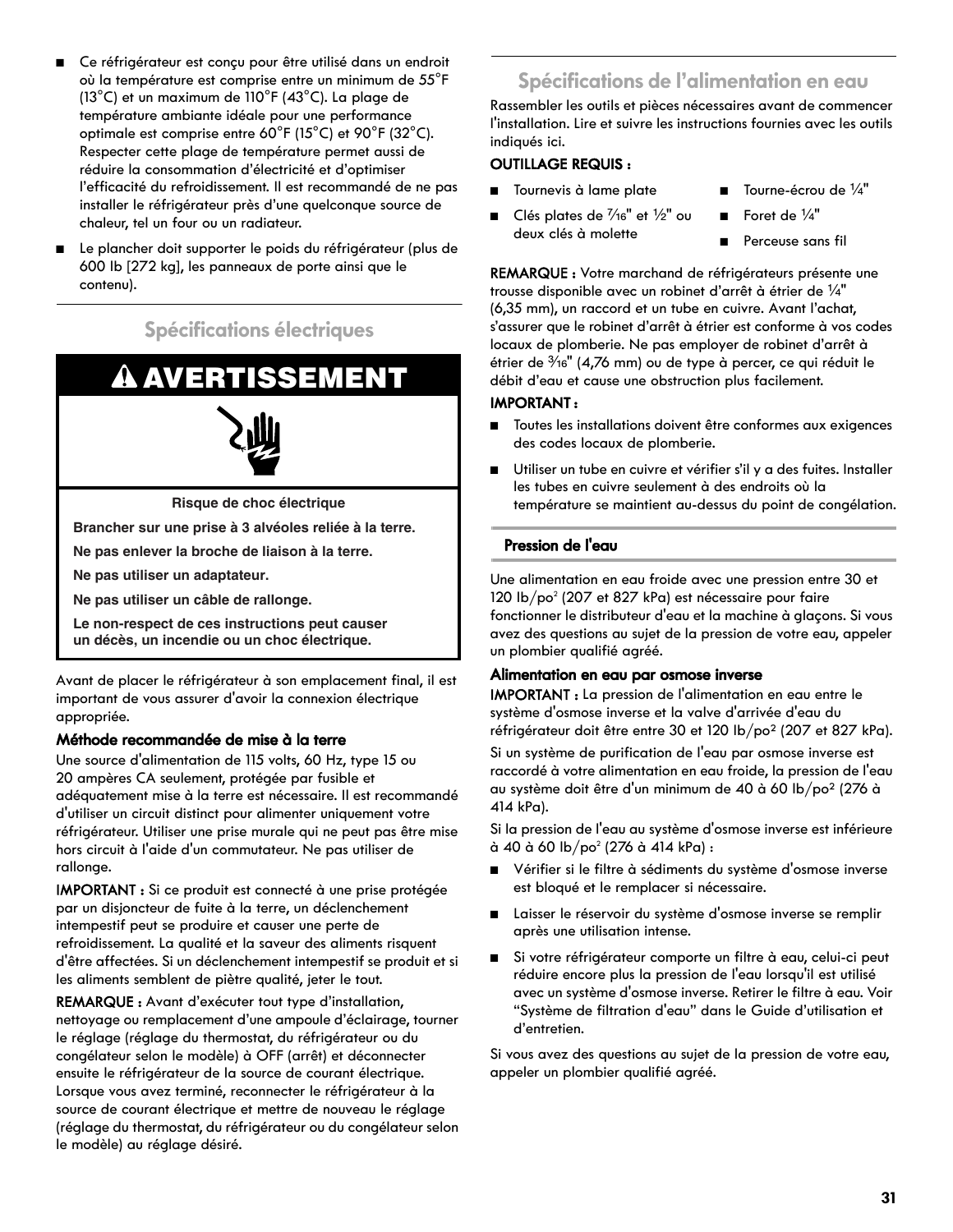## **INSTRUCTIONS D'INSTALLATION**

### **Déballage du réfrigérateur**

## **A AVERTISSEMENT**

**Risque du poids excessif**

**Utiliser deux ou plus de personnes pour déplacer et installer le réfrigérateur.**

**Le non-respect de cette instruction peut causer une blessure au dos ou d'autre blessure.**

#### **Enlever l'emballage**

Jeter ou recycler tous les matériaux d'emballage. Ne pas utiliser d'instruments coupants, d'alcool à friction, de liquides inflammables ou de nettoyants abrasifs pour enlever le ruban adhésif ou la colle. Ces produits peuvent endommager la surface de votre réfrigérateur.

#### **IMPORTANT :**

- Utiliser une clé à douille de 1/2" pour enlever les cales (on recommande l'utilisation d'une rallonge pour clé à douille).
- Les quatre pieds de nivellement doivent toucher le plancher pour supporter et stabiliser le poids total du réfrigérateur.

#### **Déplacement de votre réfrigérateur :**

Votre réfrigérateur est lourd. Lors du déplacement de votre réfrigérateur pour le nettoyage ou un entretien ou réparation, veiller à recouvrir le plancher avec du carton ou un panneau de fibres dures pour éviter qu'il ne subisse tout dommage. Toujours tirer le réfrigérateur tout droit lors de son déplacement. Ne pas incliner le réfrigérateur d'un côté ou de l'autre ni le "faire marcher" en essayant de le déplacer car le plancher pourrait être endommagé.

#### **Nettoyage avant utilisation**

Après avoir enlevé tous les matériaux d'emballage, nettoyer l'intérieur du réfrigérateur avant de l'utiliser. Voir les instructions de nettoyage dans le Guide d'utilisation et d'entretien ou les Instructions d'utilisation.

#### **Importants renseignements à savoir au sujet des tablettes et des couvercles en verre :**

Ne pas nettoyer les tablettes ou couvercles en verre avec de l'eau tiède quand ils sont froids. Les tablettes et les couvercles peuvent se briser s'ils sont exposés à des changements soudains de température ou à un impact tel que coup brusque. Le verre trempé est conçu pour éclater en d'innombrables pièces minuscules. Ceci est normal. Les tablettes et les couvercles en verre sont lourds. Les saisir à deux mains lors de leur dépose afin d'éviter de les faire tomber.

## **Panneaux de porte personnalisés**

#### **(sur certains modèles)**

Les panneaux de porte personnalisés permettent d'harmoniser l'extérieur du réfrigérateur avec l'ensemble du décor de la cuisine. Si vous prévoyez installer des panneaux personnalisés en bois, vous devrez les créer vous-même ou consulter un ébéniste ou menuisier qualifié. Respecter les instructions relatives aux dimensions et au placement du panneau afin de s'assurer que les panneaux personnalisés conviendront parfaitement.

Les panneaux personnalisés doivent être munis de panneaux d'appui pour pouvoir être installés sur le réfrigérateur. La façon la plus courante est d'utiliser trois panneaux, tel qu'illustré ci-dessous : un panneau décoratif de  $\frac{3}{4}$ " (19,05 mm), un panneau intercalaire de  $\frac{1}{16}$ " (1,59 mm) ou des tringles d'espacement, et un panneau de soutien de  $\frac{1}{4}$ " (6,35 mm).

![](_page_31_Figure_21.jpeg)

REMARQUE : Vous pouvez aussi utiliser deux panneaux, comme illustré ci-dessous : un panneau décoratif de  $\frac{3}{4}$ " (19,05 mm), usiné avec une découpe de  $\frac{1}{16}$ " (1,59 mm), et un autre panneau d'appui de  $\frac{1}{4}$ " (6,35 mm).

![](_page_31_Figure_23.jpeg)

![](_page_31_Figure_24.jpeg)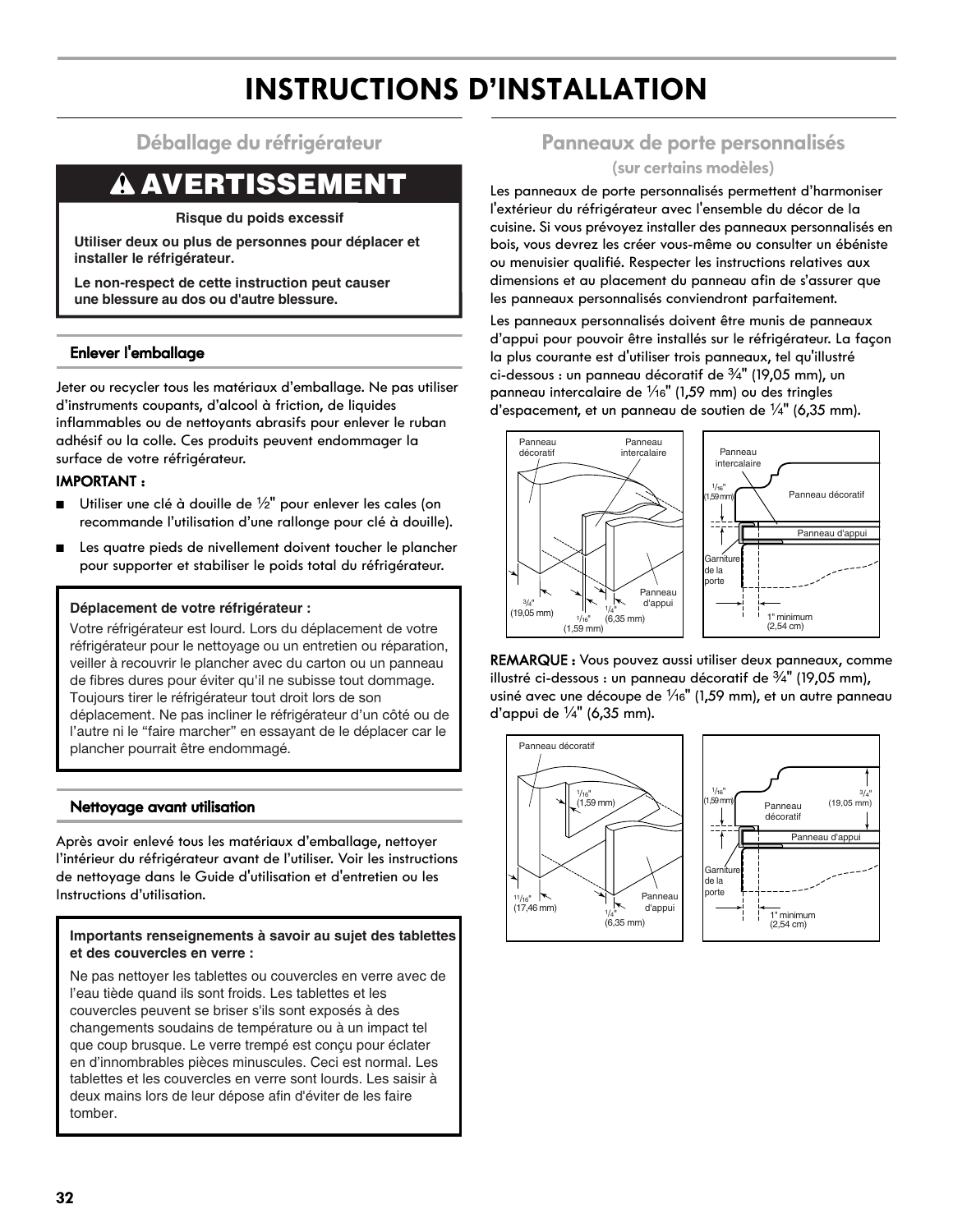#### **Indications de charge maximale**

IMPORTANT : Les panneaux de poids supérieur au poids recommandé risquent d'endommager le réfrigérateur.

- Le poids du (des) panneau(x) décoratif(s) de la porte du congélateur ne peut dépasser 25 lb (11,3 kg).
- Le poids du (des) panneau(x) décoratif(s) de la porte du réfrigérateur ne peut dépasser 41 lb (18,6 kg).

Pour minimiser le poids du panneau, vous pouvez utiliser des tringles d'espacement de 2" (5,08 cm) sur le périmètre à la place de panneaux intercalaires massifs de pleine largeur. Les tringles d'espacement doivent être installées à au moins 1" (2,54 cm) des rives supérieure, inférieure et latérales du panneau d'appui. Si on utilise des tringles d'espacement, il est aussi recommandé d'utiliser deux tringles de 2" (5,08 cm) centrées horizontalement pour un soutien supplémentaire.

#### **Dimensions du panneau décoratif**

REMARQUE : La ligne en pointillés représente l'emplacement du cadre du distributeur.

![](_page_32_Figure_7.jpeg)

| <b>Dimension</b> | Hauteur/largeur                              |  |
|------------------|----------------------------------------------|--|
| A                | 19%" (49,2 cm)                               |  |
| B                | 313/4" (80,6 cm)                             |  |
| С                | 68 <sup>3</sup> /16" (173,2 cm)              |  |
| D                | 15%" (39,1 cm)                               |  |
| Е                | 20" (50,8 cm)                                |  |
| F                | 171/16" (43,3 cm)                            |  |
| G                | 11 <sup>15</sup> / <sub>32</sub> " (29,1 cm) |  |

#### **Dimensions du panneau d'appui et du panneau intercalaire**

REMARQUE : Les lignes en pointillé représentent l'emplacement du panneau d'appui et du panneau intercalaire sur les panneaux décoratifs. Le panneau d'appui et le panneau intercalaire doivent être centrés horizontalement et verticalement.

![](_page_32_Figure_11.jpeg)

| <b>Dimension</b> | Panneau d'appui                               | Panneau intercalaire        |
|------------------|-----------------------------------------------|-----------------------------|
| А                | 19" (48,3 cm)                                 | 18%" (46,7 cm)              |
| B                | 31 <sup>15</sup> / <sub>32</sub> " (79,9 cm)  | $30\frac{3}{4}$ " (78,1 cm) |
| г                | 67 <sup>29</sup> / <sub>32</sub> " (172,5 cm) | 66%%" (169,1 cm)            |
|                  | 14%" (37,8 cm)                                | $14\frac{1}{4}$ " (36,2 cm) |
|                  | 191/2" (49,6 cm)                              | 187/8" (47,9 cm)            |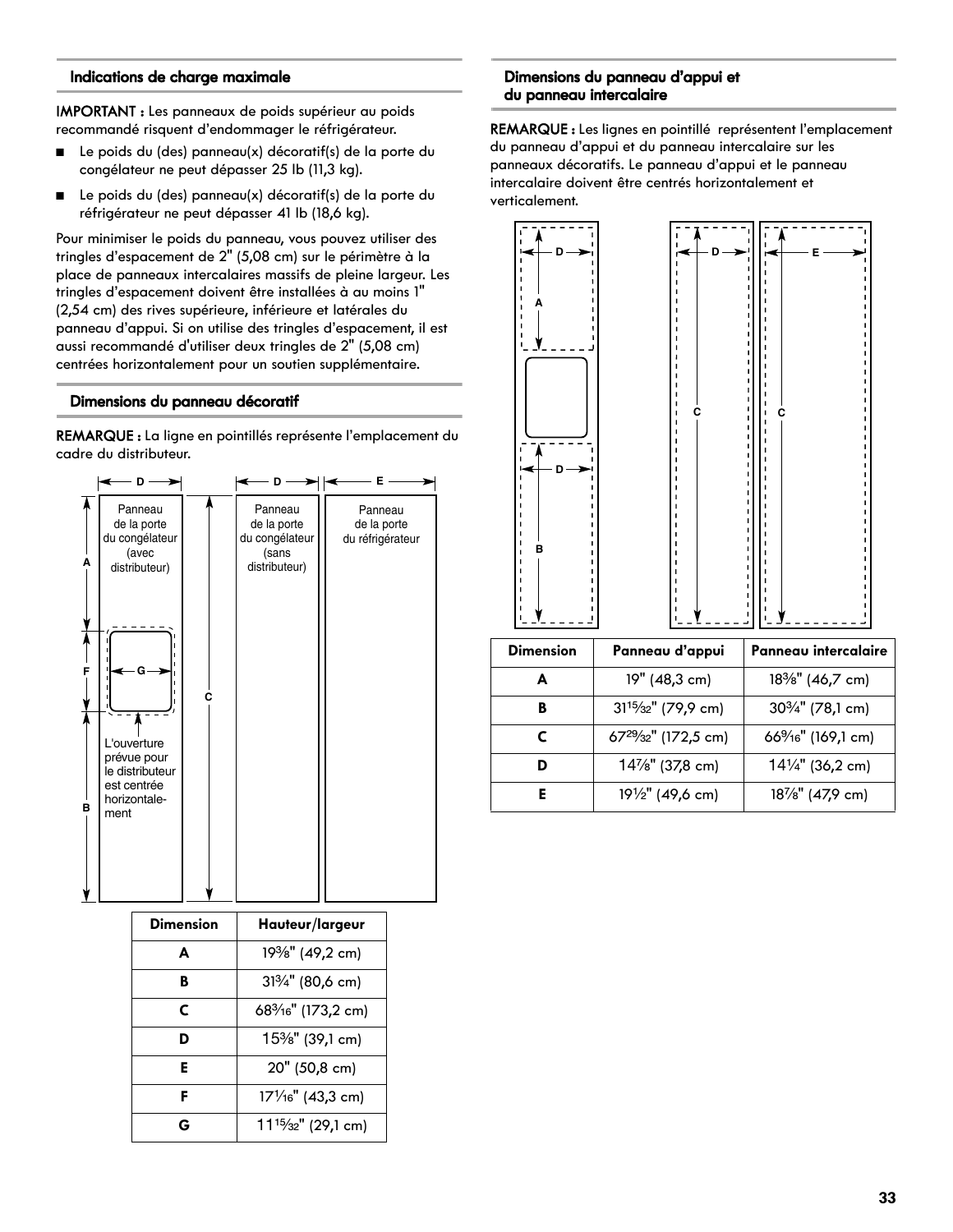#### **Installation des panneaux de porte**

REMARQUE : Dans les illustrations de cette section, les zones indiquées en gris foncé représentent les baguettes décoratives de porte et les zones en gris clair le panneau de porte.

1. Retirer la baguette décorative supérieure du sommet de la porte du congélateur.

![](_page_33_Picture_3.jpeg)

2. Retirer la baguette décorative latérale de chaque côté de la porte du congélateur.

![](_page_33_Figure_5.jpeg)

3. Aligner la rive inférieure du panneau de porte avec la baguette décorative inférieure située au bas de la porte du congélateur. Centrer le panneau sur la porte du congélateur.

![](_page_33_Picture_7.jpeg)

4. Réinstaller chaque garniture latérale en veillant à ce que la patte de retenue de la baguette décorative se trouve au coin interne de la baguette décorative inférieure.

![](_page_33_Picture_9.jpeg)

![](_page_33_Figure_10.jpeg)

5. Tout en veillant à ce que les baguettes décoratives latérales soient bien installées dans la baguette décorative inférieure, insérer chaque baguette dans la rainure du panneau de porte.

![](_page_33_Picture_12.jpeg)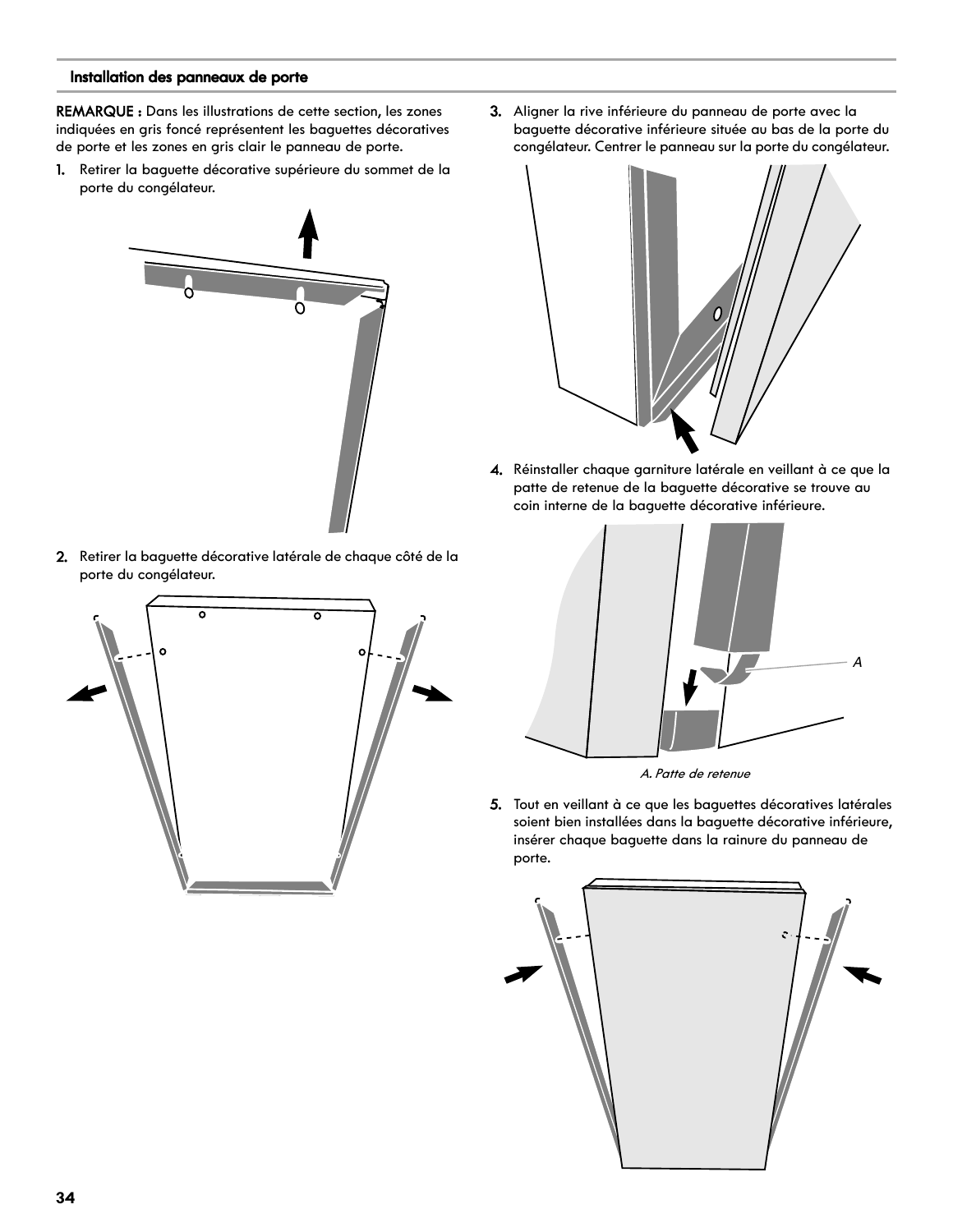6. Aligner la baguette décorative supérieure avec les pattes de retenue situées au sommet de chaque baguette latérale.

![](_page_34_Figure_1.jpeg)

A. Patte de retenue

7. Faire glisser la baguette supérieure dans la rainure du panneau de porte en appuyant fermement. S'assurer que les rainures de la baguette décorative supérieure sont bien alignées avec les rivets du panneau de porte.

![](_page_34_Figure_4.jpeg)

8. Une fois la baguette supérieure bien en place, la baguette supérieure doit être presque en affleurement avec le sommet de la porte du congélateur et recouvrir ainsi complètement les deux pattes de retenue des baguettes latérales.

![](_page_34_Picture_6.jpeg)

9. Répéter les étapes précédentes pour installer le panneau de la porte du réfrigérateur.

#### **Installation du cadre du distributeur (modèles avec distributeur uniquement)**

Après avoir installé les panneaux de porte personnalisés, emboîter le cadre du distributeur sur la porte du congélateur, tel qu'illustré.

![](_page_34_Picture_10.jpeg)

## **Raccordement de la canalisation d'eau**

Lire toutes les instructions avant de commencer.

#### **IMPORTANT :**

- L'installation de la plomberie doit être conforme au Code International de plomberie et respecter les codes et règlements locaux de plomberie.
- Le tuyau d'eau gris situé à l'arrière du réfrigérateur (et utilisé pour raccorder l'appareil à la canalisation d'eau du domicile) est un tuyau en polyéthylène réticulé (PEX). Il est possible d'utiliser des raccords en cuivre ou en polyéthylène réticulé pour le raccordement de la canalisation d'eau du domicile au réfrigérateur - ils contribuent à éviter que l'eau ait un goût ou une odeur désagréable. Vérifier qu'il n'y a pas de fuites.
- Installer les tuyaux seulement là où les températures resteront au-dessus du point de congélation.

#### **OUTILLAGE NÉCESSAIRE :**

Rassembler les outils et pièces nécessaires avant de commencer l'installation.

- Tournevis à lame plate
- Clés plates de  $\frac{7}{16}$ " et de  $\frac{1}{2}$ " ou deux clés à molette
- Tourne-écrou de 1/4"

#### **Raccordement à une canalisation d'eau**

IMPORTANT : Si on doit mettre en marche le réfrigérateur avant qu'il soit raccordé à la canalisation d'eau, placer la commande de la machine à glaçons à la position OFF (arrêt).

#### **Style 1 (Recommandé)**

- 1. Débrancher le réfrigérateur ou déconnecter la source de courant électrique.
- 2. FERMER le robinet principal d'arrivée d'eau. OUVRIR le robinet de puisage le plus proche pendant une période suffisante pour que la canalisation d'eau se vide.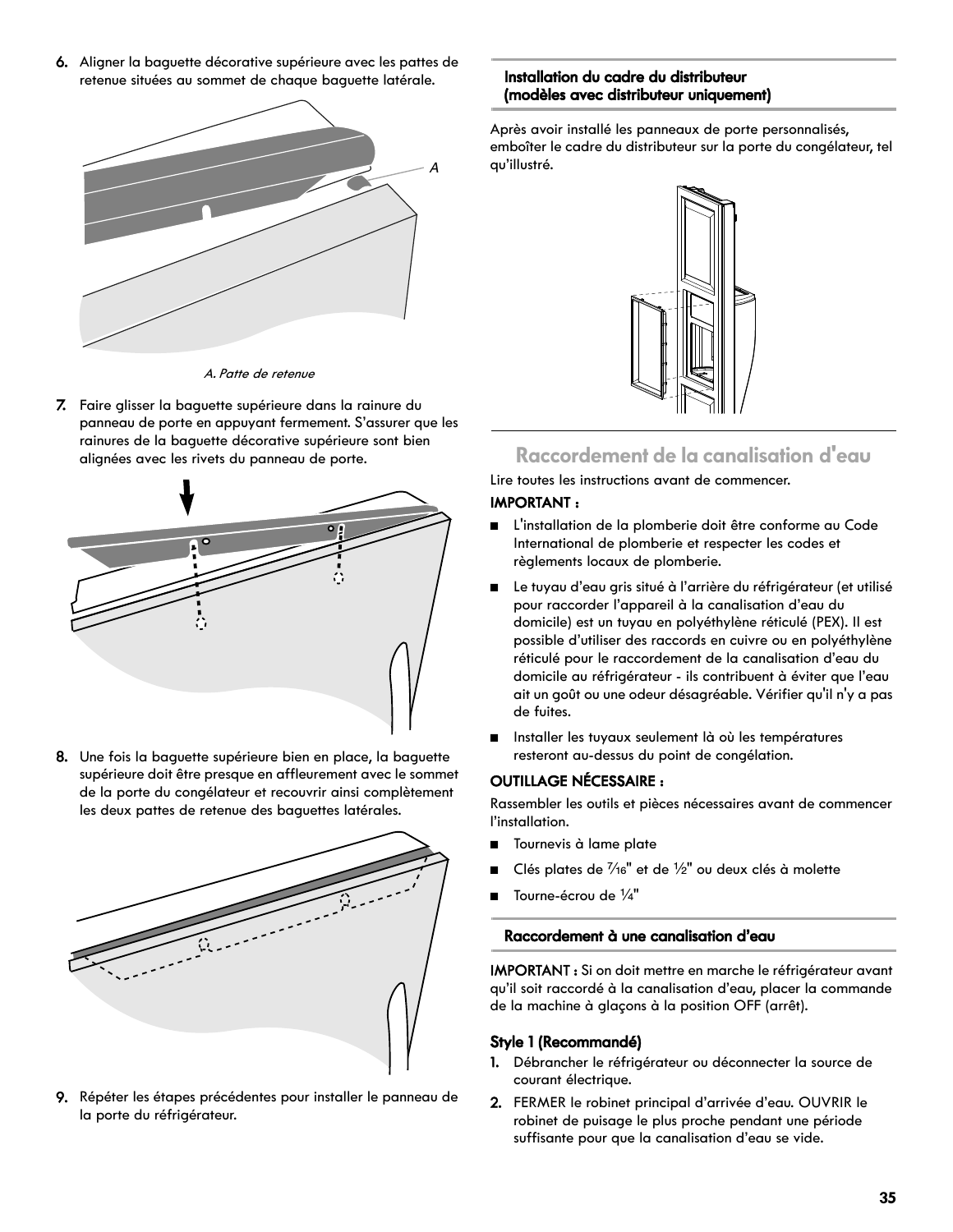3. Utiliser un robinet d'arrêt quart de tour ou équivalent alimenté par une canalisation d'alimentation domestique en cuivre de  $\frac{1}{2}$ ".

REMARQUE : Pour que le réfrigérateur reçoive un débit d'eau suffisant, on recommande l'emploi d'une canalisation d'alimentation domestique en cuivre de  $\frac{1}{2}$ " minimum.

![](_page_35_Figure_2.jpeg)

B. Écrou

(jusqu'au réfrigérateur) D. Canalisation d'alimentation du domicile (½" minimum)

- 4. On est maintenant prêt à connecter le tuyau en cuivre au robinet d'arrêt. Utiliser un conduit de cuivre flexible de  $\frac{1}{4}$ " (6,35 mm) de diamètre extérieur pour raccorder le robinet d'arrêt au réfrigérateur.
	- S'assurer d'avoir la longueur nécessaire pour le raccordement. Il faut s'assurer que les deux extrémités du tuyau en cuivre sont bien coupées à angle droit.
	- Installer le manchon et l'écrou à compression sur le tuyau en cuivre (voir l'illustration). Insérer l'extrémité du tuyau de sortie aussi profondément que possible et en ligne droite dans l'extrémité de sortie et à l'équerre. Visser l'écrou à compression sur l'extrémité de la sortie à l'aide d'une clé à molette. Ne pas serrer à l'excès.

![](_page_35_Figure_8.jpeg)

A. Manchon à compression B. Écrou de compression

C. Tuyau en cuivre

5. Placer l'extrémité libre du tuyau dans un contenant ou évier et rétablir l'alimentation principale en eau pour nettoyer le tuyau jusqu'à ce que l'eau en sorte claire. Fermer le robinet d'arrêt sur le tuyau d'alimentation en eau.

REMARQUE : Toujours vidanger le tuyau d'alimentation en eau avant de faire le raccordement final sur l'entrée du robinet pour empêcher tout mauvais fonctionnement éventuel du robinet.

6. Courber le tuyau de cuivre de façon à faire un raccordement sur l'entrée du robinet qui se trouve à l'arrière de la caisse du réfrigérateur (voir l'illustration). Laisser un serpentin de tube en cuivre pour permettre de sortir le réfrigérateur du placard ou du mur en cas d'intervention de service.

#### **Style 2**

- 1. Débrancher le réfrigérateur ou déconnecter la source de courant électrique.
- 2. FERMER le robinet principal d'arrivée d'eau. OUVRIR le robinet de puisage le plus proche pendant une période suffisante pour que la canalisation d'eau se vide.
- **3.** Repérer une canalisation d'eau froide verticale de  $\frac{1}{2}$ "  $(1,27 \text{ cm})$  à  $1\frac{1}{4}$ " (3,18 cm) près du réfrigérateur.

### IMPORTANT :

- S'assurer qu'il s'agit d'une canalisation d'eau froide.
- Un conduit horizontal fonctionnera, mais percer par le dessus de la canalisation et non pas par le dessous. Ceci permet de tenir le point de perçage à l'écart de l'eau et d'empêcher les sédiments qu'on trouve normalement dans l'eau de s'accumuler dans le robinet.
- 4. Pour déterminer la longueur du tube en cuivre, il faut mesurer la distance entre le point de connexion inférieur à l'arrière du réfrigérateur et la canalisation d'eau. Ajouter une longueur de 7 pi (2,1 m) pour permettre le nettoyage. Utiliser un tube en cuivre de  $\frac{1}{4}$ " (6,35 mm) de diamètre extérieur. Veiller à ce que le tube soit coupé d'équerre aux deux extrémités.
- **5.** À l'aide d'une perceuse sans fil, percer un trou de  $\frac{1}{4}$ " (6,35 mm) dans le tuyau de canalisation d'eau froide choisi.

![](_page_35_Picture_23.jpeg)

A. Canalisation d'eau froide B. Bride de tuyau C. Tube en cuivre

- E. Bague de compression F. Robinet d'arrêt G. Écrou de serrage
- D. Écrou de compression
- 6. Fixer le robinet d'arrêt sur la canalisation d'eau froide avec la bride de tuyau. Vérifier que l'extrémité de sortie du robinet est bien engagée dans le trou de  $\frac{1}{4}$ " (6,35 mm) percé dans la canalisation et que la rondelle d'étanchéité est placée sous la bride de tuyau. Serrer l'écrou de serrage. Serrer lentement et uniformément les vis fixant la bride de prise en charge sur le tuyau afin d'assurer l'étanchéité de la rondelle. Ne pas serrer excessivement car ceci pourrait provoquer l'écrasement du tube en cuivre.
- 7. Enfiler l'écrou et la bague de compression sur le tube en cuivre comme on le voit sur l'illustration. Insérer l'extrémité du tube aussi loin que possible et en ligne droite dans l'extrémité de sortie du robinet. Visser l'écrou de compression sur l'extrémité de sortie avec une clé à molette. Ne pas serrer excessivement.
- 8. Placer le bout libre du tube dans un contenant ou évier et OUVRIR le robinet principal d'arrivée d'eau et laisser l'eau s'écouler par le tube jusqu'à ce que l'eau soit limpide. FERMER le robinet d'arrêt du tuyau d'alimentation. Enrouler le tube en cuivre en spirale.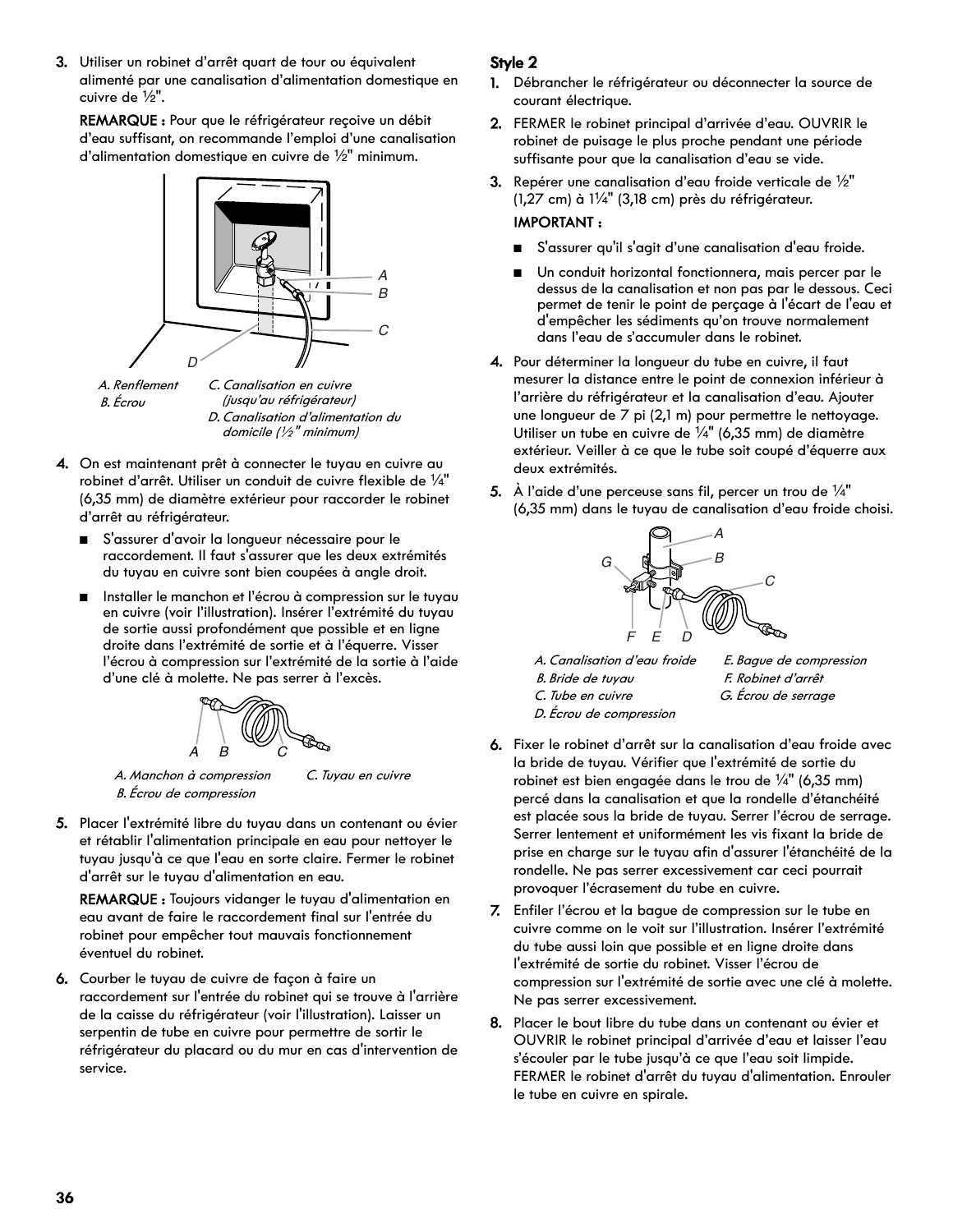#### **Raccordement au réfrigérateur**

#### **Style 1**

- 1. Débrancher le réfrigérateur ou déconnecter la source de courant électrique.
- 2. Retirer et jeter la courte pièce en plastique noire au bout de l'orifice d'entrée de la canalisation d'eau.
- 3. Visser l'écrou sur l'extrémité du tuyau. Serrer l'écrou manuellement. Ensuite le serrer deux tours de plus avec une clé. Ne pas serrer à l'excès.

REMARQUE : Pour éviter les vibrations, veiller à ce que les tuyaux en cuivre ne soient pas en contact avec les parois latérales de la caisse ou d'autres composants à l'intérieur de la caisse.

![](_page_36_Figure_6.jpeg)

du domicile B. Écrou (à acheter) D. Conduit d'eau vers le réfrigérateur

- 4. Installer la bride du tuyau d'alimentation en eau autour de la canalisation d'alimentation en eau pour réduire la tension sur le raccord.
- 5. OUVRIR le robinet d'arrêt.
- 6. Vérifier s'il y a des fuites. Serrer tous les raccords (y compris les raccordements du robinet) ou les écrous qui fuient.

#### **Style 2**

- 1. Débrancher le réfrigérateur ou déconnecter la source de courant électrique.
- 2. Retirer et jeter la pièce en plastique fixée au point d'arrivée du robinet d'eau.
- 3. Connecter le tube en cuivre à la valve d'arrivée d'eau en utilisant un écrou et une bague de compression tel qu'illustré. Serrer l'écrou de compression. Ne pas serrer excessivement.
- 4. Utiliser la bride du tube à l'arrière du réfrigérateur pour fixer le tube au réfrigérateur tel qu'illustré. Ceci aide à éviter d'endommager le tube lorsque le réfrigérateur est poussé contre le mur.
- 5. OUVRIR le robinet d'arrêt.

6. Inspecter pour rechercher les fuites. Serrer tous les raccords (y compris les raccordements au niveau de la valve d'entrée d'eau) ou les écrous qui fuient.

![](_page_36_Figure_19.jpeg)

7. Sur certains modèles, la machine à glaçons est équipée d'un filtre à eau incorporé. Si la qualité de l'eau distribuée localement nécessite un deuxième filtre à eau, installer ce dernier dans la canalisation d'eau de  $\frac{1}{4}$ " (6,35 mm) au niveau de l'une des extrémités de la canalisation. On peut obtenir un tel filtre à eau chez le marchand d'appareils électroménagers le plus proche.

#### **Style 3**

- 1. Débrancher le réfrigérateur ou déconnecter la source de courant électrique.
- 2. Retirer et jeter le bouchon en nylon noir du tuyau d'eau gris à l'arrière du réfrigérateur.
- 3. Si le tuyau gris fourni avec le réfrigérateur n'est pas assez long, un raccord de  $\frac{1}{4}$ " x  $\frac{1}{4}$ " (6,35 mm x 6,35 mm) est nécessaire afin de connecter la canalisation d'eau au conduit d'eau existant dans la maison. Visser l'écrou fourni sur le raccord à l'extrémité du tube de cuivre.

REMARQUE : Serrer l'écrou à la main. Ensuite, le serrer avec une clé deux tours de plus. Ne pas serrer excessivement.

![](_page_36_Figure_26.jpeg)

A. Conduit d'eau vers le réfrigérateur

- B. Écrou (fourni)
- C. Renflement
- D. Raccord (à acheter)
- F. Écrou (à acheter) G. Canalisation d'eau du domicile

E. Virole (à acheter)

- 4. OUVRIR le robinet d'arrêt.
- 5. Inspecter pour rechercher les fuites. Serrer tous les raccords (y compris les raccordements au niveau de la valve d'entrée d'eau) qui fuient.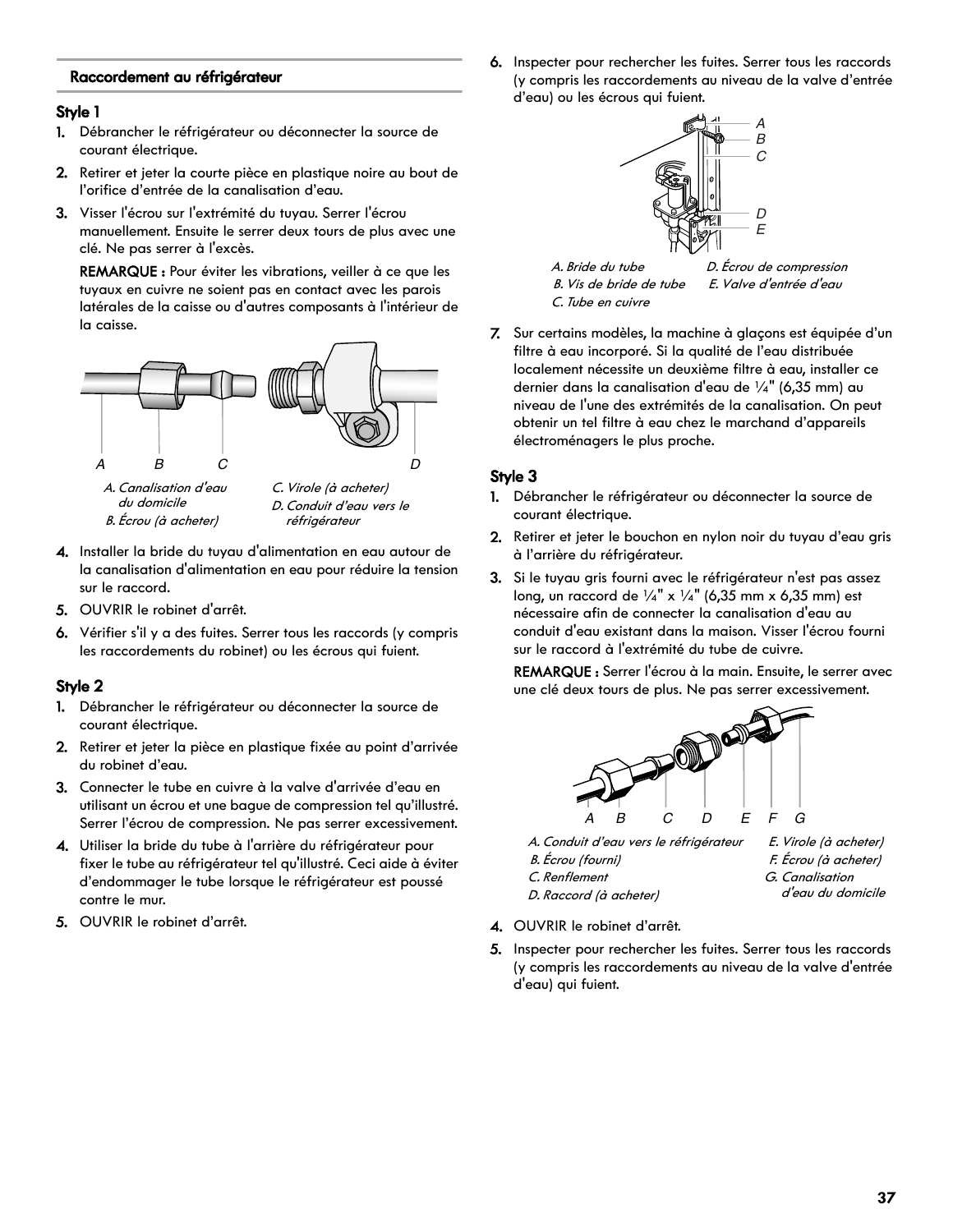### **Brancher le réfrigérateur**

## **AVERTISSEMENT**

**Risque de choc électrique**

**Brancher sur une prise à 3 alvéoles reliée à la terre.**

**Ne pas enlever la broche de liaison à la terre.**

**Ne pas utiliser un adaptateur.**

**Ne pas utiliser un câble de rallonge.**

**Le non-respect de ces instructions peut causer un décès, un incendie ou un choc électrique.**

1. Brancher sur une prise à 3 alvéoles reliée à la terre.

## **Préparer le système d'eau**

Veuillez lire avant d'utiliser le système d'eau.

Immédiatement après l'installation, suivre les étapes ci-dessous pour vous assurer que le système d'eau est bien nettoyé.

- 1. Ouvrir la porte du congélateur et arrêter la machine à glaçons. On ne peut accéder au commutateur marche/arrêt qu'une fois le bac d'entreposage à glaçons retiré. Le commutateur se trouve sur la porte du congélateur, du côté gauche de la paroi entourant le bac d'entreposage à glaçons. Tourner le commutateur au réglage OFF (à droite).
- 2. S'assurer que le filtre à eau est correctement installé.

Ne pas utiliser pour le filtrage d'une eau microbiologiquement polluée ou de qualité inconnue en l'absence d'un dispositif de désinfection adéquat avant ou après le système. Les systèmes certifiés pour la réduction de kyste peuvent être utilisés pour l'eau désinfectée qui peut contenir des kystes filtrables.

3. Vidanger le circuit d'eau. Utiliser un récipient robuste pour appuyer sur le levier du distributeur d'eau pendant 5 secondes, puis relâcher le levier pendant 5 secondes. Répéter l'opération jusqu'à ce que l'eau commence à couler. Une fois que l'eau commence à couler, continuer d'appuyer puis de relâcher le levier du distributeur (appui pendant 5 secondes, relâchement pendant 5 secondes) jusqu'à ce qu'un total de 3 gal. (12 L) soit distribué. Ceci évacue l'air du filtre et du système de distribution d'eau et prépare le filtre à eau pour utilisation. Une vidange supplémentaire peut être nécessaire dans certains domiciles. Pendant l'évacuation de l'air du système, de l'eau peut gicler du distributeur.

- 4. Ouvrir la porte du congélateur et mettre la machine à glaçons en marche. Mettre le commutateur à la position ON (marche) (vers la gauche). Pour plus d'instructions sur le fonctionnement de votre machine à glaçons, consulter le Guide d'utilisation et d'entretien ou les Instructions d'utilisation.
	- Attendre 24 heures pour obtenir la première quantité de glaçons.
	- Jeter les trois premières quantités de glaçons produites.
	- Selon le modèle que vous avez, vous devrez peut-être choisir la caractéristique de production maximale de glaçons pour augmenter la production de glaçons.

## **Nivellement et fermeture de la porte**

Le réfrigérateur comporte deux pieds avant réglables, l'un à droite et l'autre à gauche. Dans la plupart des cas, le réfrigérateur devrait être stable lorsque les deux pieds touchent le plancher. Si votre réfrigérateur semble instable ou si vous désirez que les portes se ferment plus facilement, ajuster l'inclinaison du réfrigérateur en observant les instructions cidessous :

1. Déplacer le réfrigérateur à sa position finale. Ouvrir les deux portes à 90°. Retirer la grille de la base en retirant les deux vis puis en tirant sur les angles extérieurs.

![](_page_37_Figure_24.jpeg)

REMARQUE : Les portes ne doivent être ouvertes qu'à 90°. Si elles sont entièrement ouvertes, la grille de la base ne s'enlèvera pas.

2. Les deux pieds de nivellement sont situés sur les supports de chaque côté du produit.

![](_page_37_Figure_27.jpeg)

B. Support de vérin C. Pied de nivellement

REMARQUE : Le fait d'exercer une pression contre le dessus du réfrigérateur permet d'alléger le poids appliqué aux vis de

nivellement. Ceci facilite les réglages.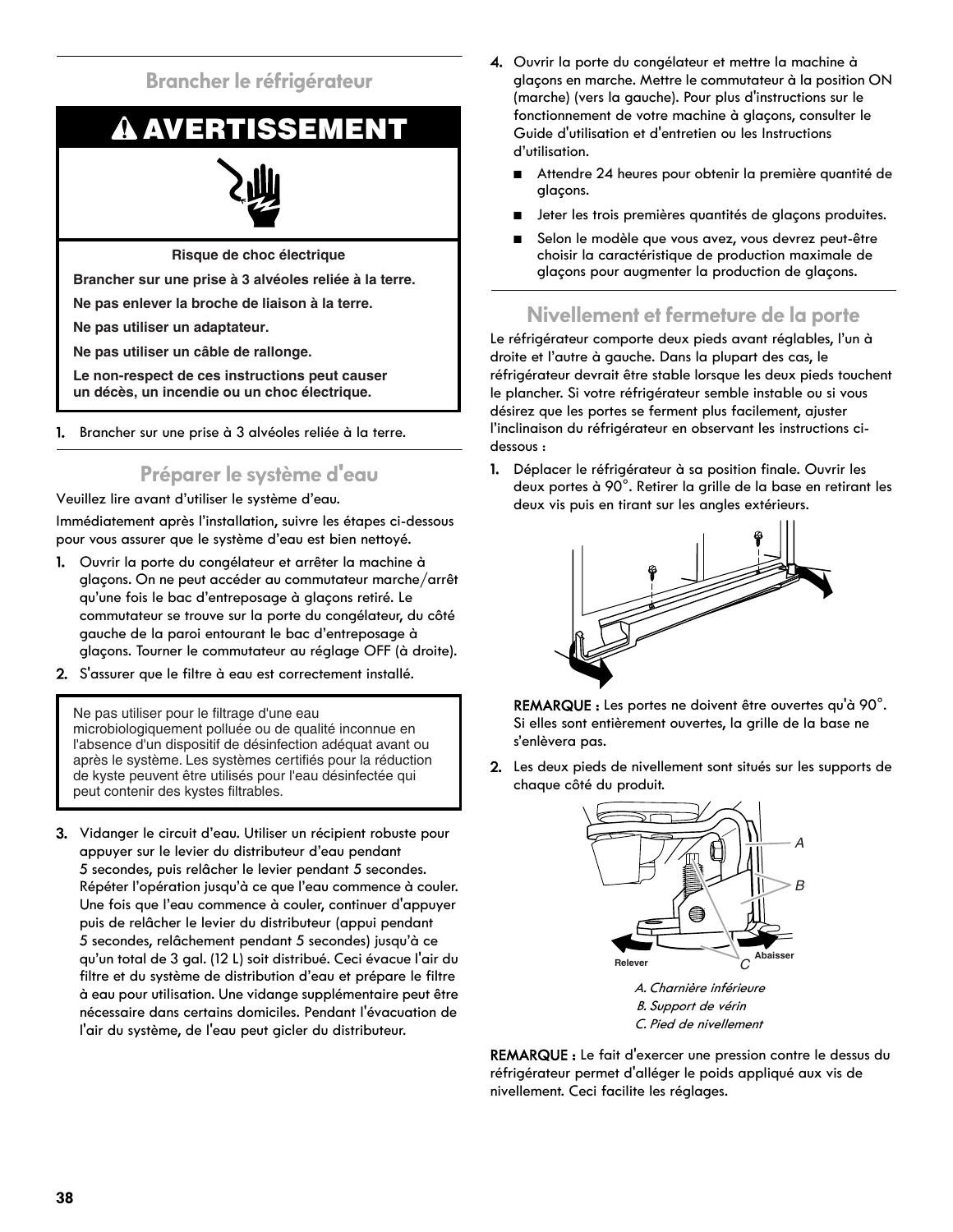- 3. Utiliser une clé plate de  $\frac{1}{4}$ " ou une clé à molette pour régler les pieds de nivellement. Tourner le pied de nivellement vers la gauche pour soulever ce côté du produit ou vers la droite pour abaisser ce côté.
- 4. Ouvrir à nouveau les deux portes et s'assurer qu'elles ferment tel que désiré. Si ce n'est pas le cas, incliner le réfrigérateur un peu plus vers l'arrière en tournant les pieds de nivellement vers la gauche. Plusieurs tours peuvent être nécessaires et il convient de tourner les deux pieds de nivellement de façon égale.

REMARQUE : Chaque fois que l'on déplace le réfrigérateur, tourner les pieds de nivellement vers la droite jusqu'à ce qu'ils ne soient plus en contact avec le sol. Ceci permet au réfrigérateur de rouler plus facilement.

### **Alignement des portes**

Lorsqu'un réfrigérateur n'est pas d'aplomb transversalement, on peut avoir l'impression que ses portes ne sont pas bien alignées. Si l'utilisateur a cette impression, utiliser les instructions de la section précédente pour contrôler l'aplomb.

Les portes sont conçues pour avoir des hauteurs légèrement différentes lorsque le réfrigérateur est vide, afin de prendre en compte le poids des aliments qui seront placés dans les portes. Si les portes ne sont toujours pas alignées après avoir contrôlé l'aplomb et rempli le réfrigérateur d'aliments, suivre les étapes ci-dessous pour régler l'alignement des portes.

1. Ouvrir les deux portes à 90° et retirer la grille de la base, si nécessaire.

![](_page_38_Figure_7.jpeg)

2. Localiser la vis d'alignement sur la charnière inférieure de la porte du réfrigérateur.

![](_page_38_Figure_9.jpeg)

A. Vis d'alignement

- 3. Utiliser une clé plate de 5/16" ou une clé à molette pour tourner la vis. Pour augmenter la hauteur de la porte du réfrigérateur, tourner la vis vers la droite. Pour diminuer la hauteur de la porte, tourner la vis vers la gauche.
- 4. Vérifier que les portes sont alignées au sommet. Si nécessaire, continuer à tourner la vis d'alignement jusqu'à ce que les portes soient alignées.
- 5. Ouvrir les deux portes à 90°. Réinstaller la grille de la base.

### **Achever l'installation**

- 1. Tourner le robinet de la canalisation d'eau à la position "Open" (ouvert).
- 2. Tourner le commutateur du réfrigérateur à la position ON (marche). Attendre quelques minutes. Vérifier les raccords de la canalisation d'eau pour voir s'il y a des fuites.
- 3. Régler les commandes des compartiments de réfrigération et de congélation au réglage moyen. S'assurer que le compresseur fonctionne bien et que toutes les lumières s'allument.
- 4. Purger le système d'eau avant l'utilisation. Voir "Préparer le système d'eau".

REMARQUE : Si la construction continue après l'installation du réfrigérateur, régler les commandes à OFF (arrêt).

#### **Si le réfrigérateur ne fonctionne pas**

- Vérifier si le disjoncteur s'est déclenché ou si un fusible est grillé.
- Vérifier que le cordon d'alimentation est correctement branché sur une prise de courant à 3 alvéoles reliée à la terre.
- Voir la section "Résolution de problèmes" ou la section "Dépannage" dans le Guide d'utilisation et d'entretien ou les Instructions d'utilisation.